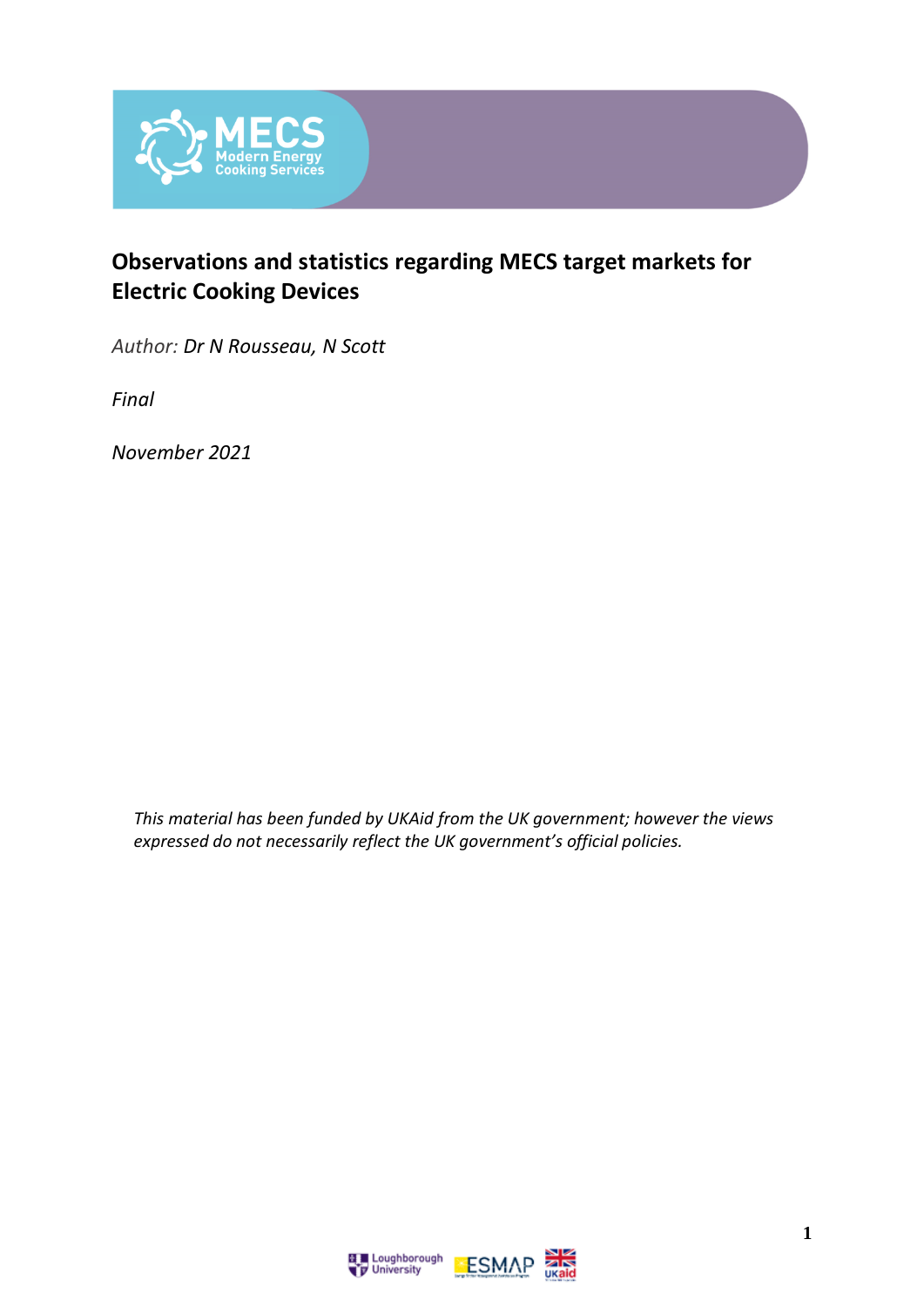

## **Observations and statistics regarding MECS target markets for Electric Cooking Devices**

# **Contents**

| $\mathbf{1}$   |     |                                                                                |  |  |  |  |
|----------------|-----|--------------------------------------------------------------------------------|--|--|--|--|
| $\overline{2}$ |     |                                                                                |  |  |  |  |
| 3              |     |                                                                                |  |  |  |  |
| 4              |     |                                                                                |  |  |  |  |
|                | 4.1 |                                                                                |  |  |  |  |
|                | 4.2 |                                                                                |  |  |  |  |
|                | 4.3 |                                                                                |  |  |  |  |
|                | 4.4 |                                                                                |  |  |  |  |
| 5              |     | What electric cooking devices are currently available in the markets?16        |  |  |  |  |
| 6              |     |                                                                                |  |  |  |  |
|                | 6.1 |                                                                                |  |  |  |  |
|                | 6.2 |                                                                                |  |  |  |  |
|                | 6.3 |                                                                                |  |  |  |  |
| 7              |     |                                                                                |  |  |  |  |
|                |     |                                                                                |  |  |  |  |
|                |     |                                                                                |  |  |  |  |
|                |     | A2-1 Calculating the numbers of households needing electric cooking devices 32 |  |  |  |  |
|                |     |                                                                                |  |  |  |  |
|                |     |                                                                                |  |  |  |  |
|                |     |                                                                                |  |  |  |  |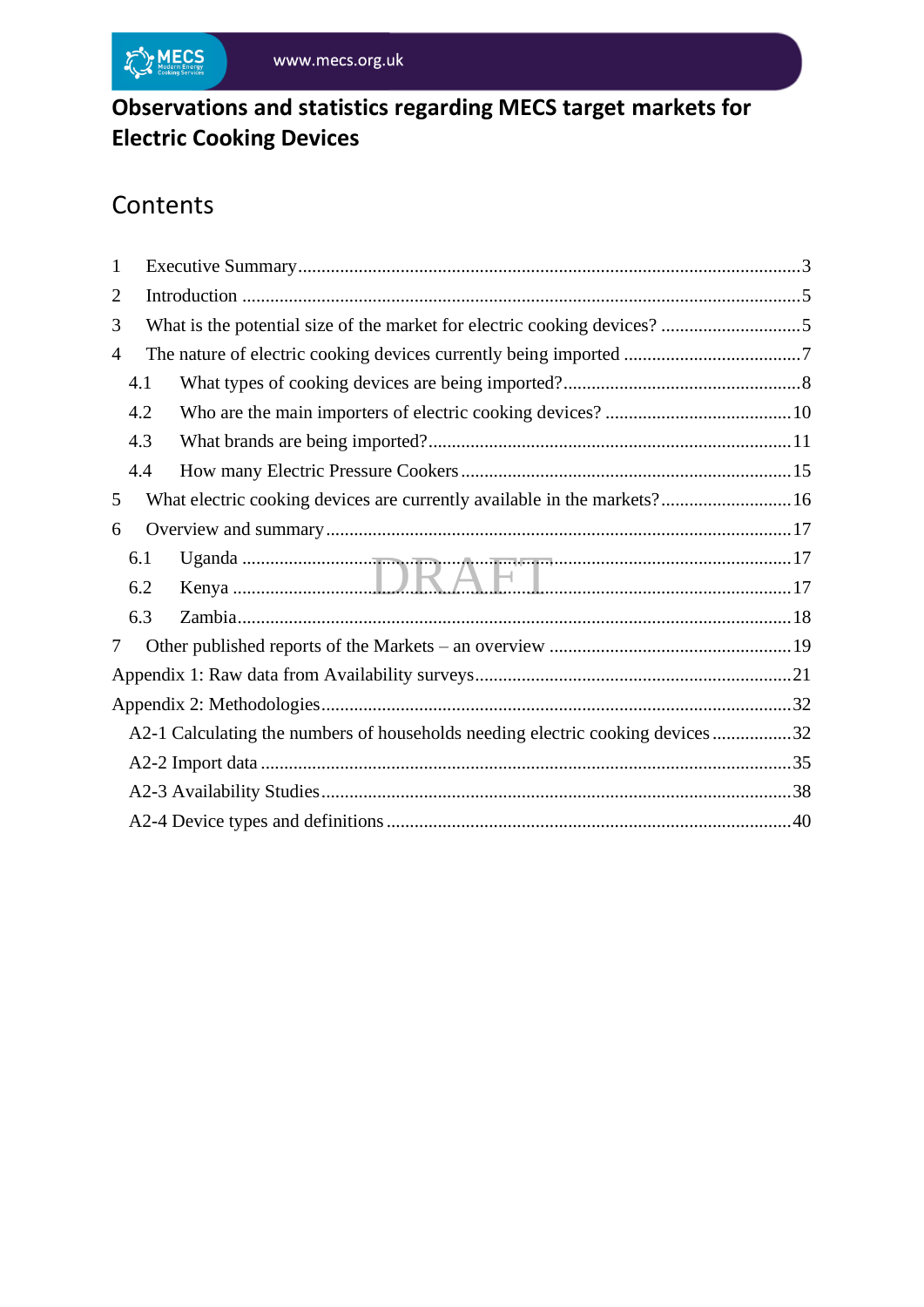#### **Statistics regarding target markets**

#### <span id="page-2-0"></span>**1 Executive Summary**

The Modern Energy Cooking Services Programme aims to facilitate the transition of as many people as possible in low and middle income countries from cooking with biomass to cooking with "modern energy". This includes cooking with electricity. This report is part of our work to facilitate **cooking device companies understanding of these markets**, with the aim of supporting them in bringing new or better products to these markets.

This document presents evidence to answer the following market research questions:

- What is the **potential market size** for electric cooking devices in each country?
- What is the nature and volume of **electric cooking devices currently entering the markets**?
- What is the range and price of **electric cooking devices currently available** in the markets?

The report also summarises and refers the reader to other published material regarding the markets for electric cooking devices, aiming to provide a one-stop-shop for companies looking to access the MECS findings portfolio.

There are multiple factors to consider in assessing the size of the market. We have generated a number of estimates, therefore. As a result, we believe there could be at least 36 million households (based on 2017 numbers) needing electric cooking devices (with many potentially needing more than one, for different purposes) across the 15 MECS priority countries, but given population and electricity access growth, the figure could be as high as **170million (and even potentially 230m by 2030)**.

We have procured import data for as many of our target countries as we could for the period July to December 2019. This has enabled us to build a (partial) picture of the electric cooking devices being imported into Kenya, Ghana, Uganda, Ethiopia and Bangladesh. We have information about:

- What types of devices are currently being imported. The profile varies by country but the most common devices are ovens, electric/gas cookers, rice cookers, hotplates and kettles. Electric pressure cookers are only imported in large numbers into Bangladesh
- We have identified the top importing organisations for each country, with the largest importers are Hotpoint for Kenya (total value of imports: 3.2m USD), Game Discount World for Ghana (total value of imports: 1.1m USD), Bangladesh China Friendship (total value of imports: 541k USD), Bamukungu Ent for Uganda (total value of imports: 175k USD), and Kiyar Shafi Bushira for Ethiopia (total value of imports: 239k USD)
- We have identified the brands (where they are identified) associated with the most imports for each country. While Von Hotpoint for Kenya is by far the largest, with imports worth over 2.25m USD in the period, there are a number of brands that are present in multiple markets – Beko, Bosch, Indesit, Russell Hobbs, Logik, Salton. For Kenya, we have been able to identify the types of cooking device associated with each brand.

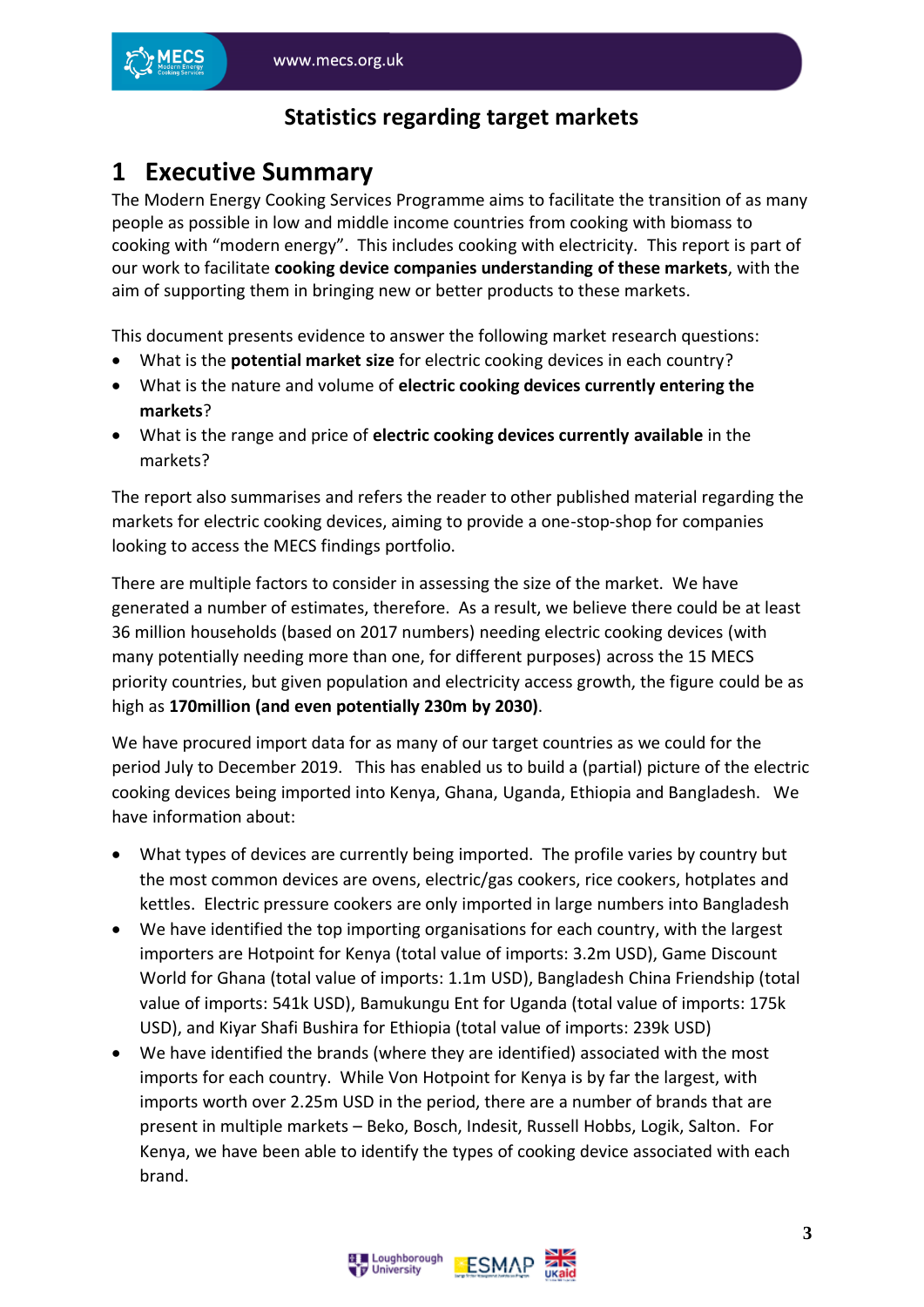

- We have sought to quantify the imports of electric pressure cookers (EPCs) for each country for which we have data. It has been very challenging to extract useful data about the actual volume of EPCs coming into the countries. This is partly because there is reason to believe that some of data relates to stove-top rather than electric devices (essentially due to the low unit value). For Kenya, the total value of EPC imports is estimated as 60k USD, for Ghana it is 470k USD and for Uganda it is 48k USD.
- MECS is working in countries where there is a great opportunity for households to transition to clean cooking across Sub-Saharan African and SE Asia. However, to date, we have only conducted studies of the electric cooking devices that are available in a selection of countries in East Africa. Table 1 summarises the number of models of different types of electric cooking device, identified in the online survey, for the 3 countries we have studied to date.

| <b>COUNTRY (NO OF</b><br><b>OUTLETS SURVEYED)</b> | ZAMBIA (4)     | UGANDA (9)     | <b>KENYA (6)</b> |
|---------------------------------------------------|----------------|----------------|------------------|
| <b>ELECTRIC OVENS</b>                             | 83             | 27             | 24               |
| <b>ELECTRIC PRESSURE</b><br><b>COOKERS</b>        | 5              | 22             | 15               |
| <b>SLOW COOKERS</b>                               | 4              | $\overline{2}$ | 1                |
| <b>ELECTRIC KETTLES</b>                           | 32             | 33             | 1668             |
| <b>HOTPLATES</b>                                  | 15             | 9              | 164              |
| <b>INDUCTION STOVES</b>                           | $\Omega$       | $\overline{2}$ | 50               |
| <b>MICROWAVE OVENS</b>                            | 30             | 29             | 98               |
| <b>AIR FRYERS</b>                                 | $\overline{2}$ | 11             | 63               |
| <b>ELECTRIC RICE</b><br><b>COOKERS</b>            | 83             | 27             | 222              |

*Table 1: Numbers of models of different types of electric cooking device found in online retailers studied, by country (no of retailers for each country given in brackets).*

• For Tanzania, our partners have identified 23 retailers offering EPCs – online or shops.



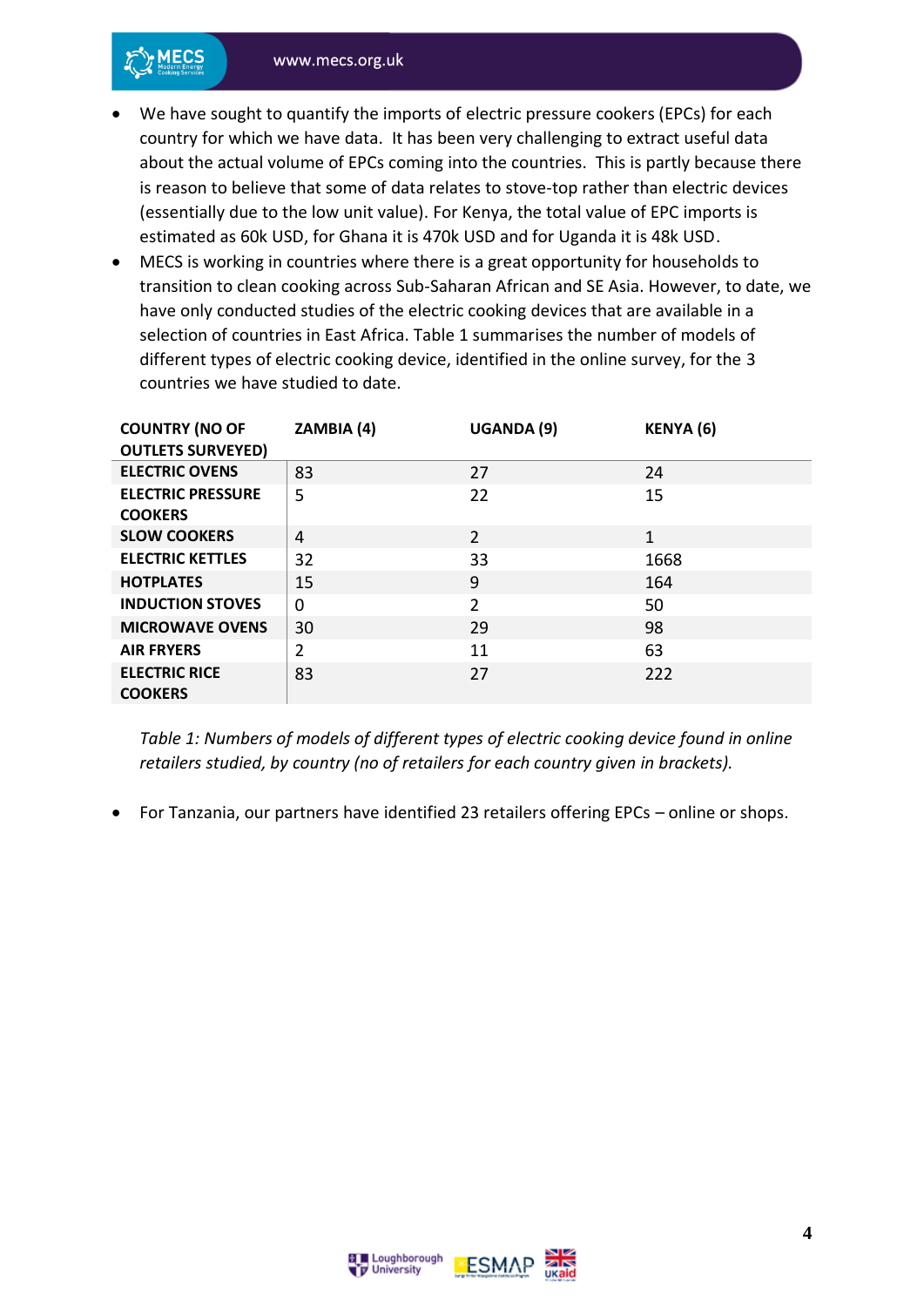

## <span id="page-4-0"></span>**2 Introduction**

The Modern Energy Cooking Services Programme aims to facilitate the transition of as many people as possible in low and middle income countries from cooking with biomass to cooking with "modern energy". This includes cooking with electricity. This report is part of our work to facilitate **cooking device companies understanding of these markets**, with the aim of supporting them in bringing new or better products to these markets.

This document presents evidence to answer the following market research questions:

- What is the **potential market size** for electric cooking devices in each country?
- What is the nature and volume of **electric cooking devices currently entering the markets**?
- What is the range and price of **electric cooking devices currently available** in the markets?

The report presents findings from the following activities:

- Analysis of national level data
- Analysis of purchased import data
- Online survey of electric cooking appliances available in three countries.

The main report summarises findings from a range of data sets we have secured or developed. Details of these, the methodologies involved are available in the Appendices.

The MECS programme has also carried out a wide range of studies and investigations that shed light on the many different markets, cooking cultures, device needs and preferences, etc. We provide an introduction and signposting to these.

## <span id="page-4-1"></span>3 **What is the potential size of the market for electric cooking devices?**

Companies looking to build the business case for the investment of resources required to enter a market will need an assessment of the size of the Total Addressable Market (TAM) and, from that, estimate what percentage of that could realistically be achieved with their offering. There are different ways to calculate this and each company will have its own preferred methodology reflecting its business model and approach.

In order to provide some data points to inform that we have attempted to quantify the size of the markets for electric cooking devices in 15 MECS target countries. These estimates represent the number of households needed to transition to modern energy cooking (ie they do not include those that may wish to upgrade/replace existing MEC devices).

Three estimates are presented in Table 2. (Appendix 2 sets out the methodology for these.)

- **1.** Based on population statistics from 2017 and figures regarding the numbers in each country with electricity, how many households would need cooking devices to meet our target of 40% of households cooking with electricity? **A total of nearly 37m households**
- **2.** Based on the same statistics, what is the number of households that could need a device if there was 100% electricity access and everyone cooked with it? **A total of over 171m households.**

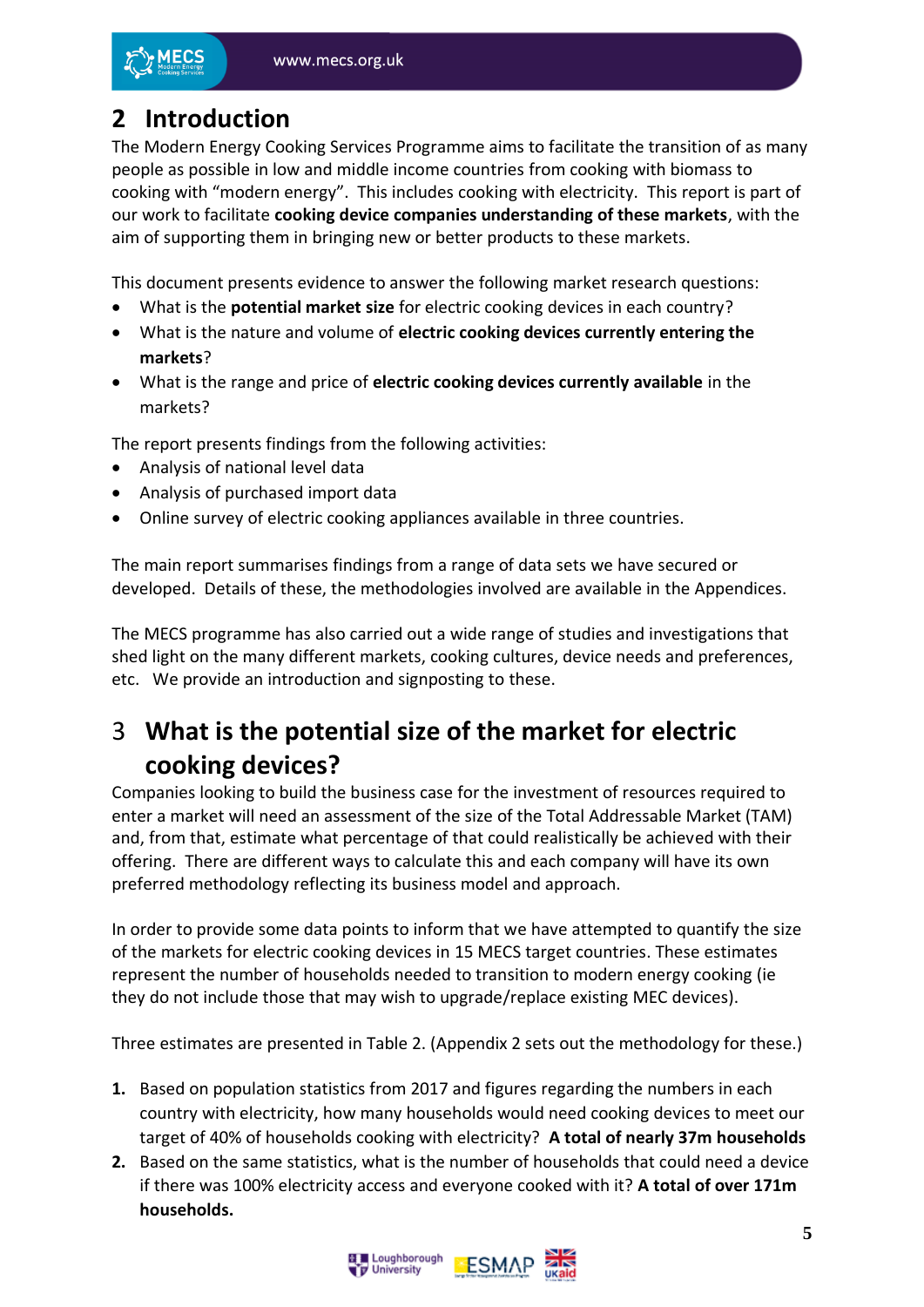**3.** What would the figure be if we use predicted population figures expected for each country by 2030 and all have eCooking? **A total of over 230m households**.

Many households will potentially needing more than one electric cooking device, for different purposes.

| Country    | 1: No of additional<br>devices to reach the<br>40% target | 2: No of HH needing<br>devices if all who<br>have electricity cook<br>with it. | 3: No of HH needing<br>devices if 100% access<br>and 100% cook with it. |
|------------|-----------------------------------------------------------|--------------------------------------------------------------------------------|-------------------------------------------------------------------------|
| Bangladesh | 11,780,000                                                | 34,773,000                                                                     | 39,776,000                                                              |
| Cameroon   | 1,152,000                                                 | 4,874,000                                                                      | 6,767,000                                                               |
| Cambodia   | 1,202,000                                                 | 3,438,000                                                                      | 4,074,000                                                               |
| Ethiopia   | 3,370,000                                                 | 22,388,000                                                                     | 31,441,000                                                              |
| Gambia     | 58,000                                                    | 266,000                                                                        | 385,000                                                                 |
| Ghana      | 2,470,000                                                 | 8,177,000                                                                      | 10,841,000                                                              |
| Kenya      | 3,256,000                                                 | 13,521,000                                                                     | 18,255,000                                                              |
| Malawi     | 7,800                                                     | 3,722,000                                                                      | 5,510,000                                                               |
| Myanmar    | 1,897,000                                                 | 11,005,000                                                                     | 13,858,000                                                              |
| Nepal      | 2,111,000                                                 | 6,125,000                                                                      | 7,875,000                                                               |
| Nigeria    | 7,635,000                                                 | 38,175,000                                                                     | 53,669,000                                                              |
| Rwanda     | 354,000                                                   | 2,784,000                                                                      | 3,811,000                                                               |
| Tanzania   | 1,150,000                                                 | 10,933,000                                                                     | 16,322,000                                                              |
| Uganda     | 436,000                                                   | 8,723,000                                                                      | 13,121,000                                                              |
| Zambia     | None <sup>1</sup>                                         | 2,595,000                                                                      | 4,742,000                                                               |
| Total      | 36,879,000                                                | 171,500,000                                                                    | 230,446,000                                                             |

#### *Table 2: Estimates of the potential size of markets for electric cooking devices across 15 countries, based on a range of different assumptions.*

The immediate implication of this set of figures is that there is considerable variation in the size of the different markets. Depending on which estimate you treat as the most relevant, the differences between countries also varies – see Figure 1.

Clearly, there will be many other factors that come into play in assessing what is realistic to achieve in the different markets, based on challenges and resource requirements to enter the markets and become established, the level of competition and the range of risk factors that need to be considered.

We have provided a series of country snapshots (Section 6) that shed further light on this – qualitative assessments of the markets, details of the strength of their economies and Ease of Doing Business and information about potential in-country partners.

<sup>1</sup> Zambia already has 40% of those with electricity cooking with it.

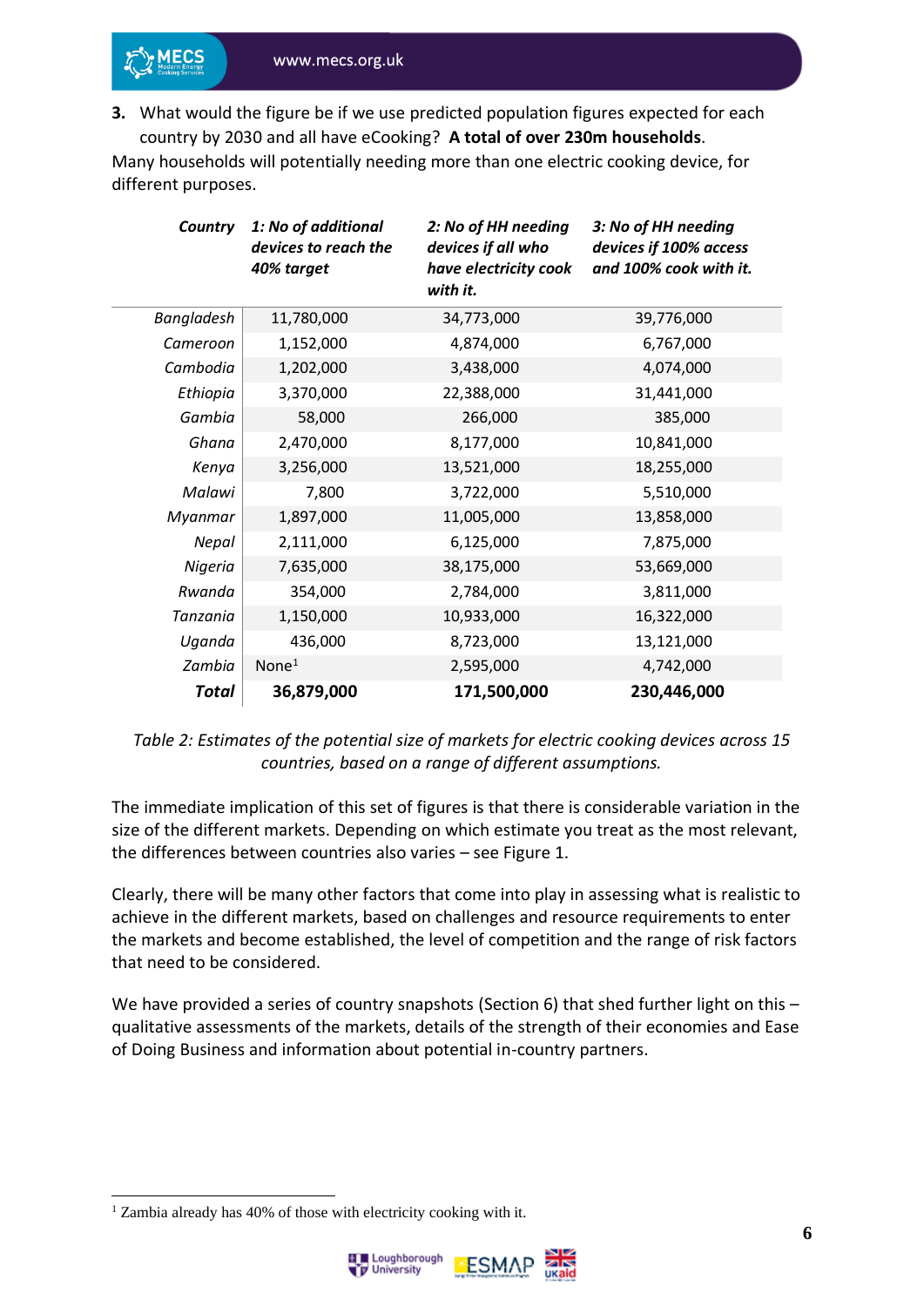

*Figure 1: Estimates for each country, of the potential size of markets in terms of numbers of households under scenarios 1, 2, and 3.*

#### <span id="page-6-0"></span>**4 The nature of electric cooking devices currently being imported**

The next sections focus on where we have been able to shed light on the current market for electric cooking devices within the countries for which we have secured data.

Companies will have a portfolio of products that they can potentially import into any given market and this will be informed by a sense of a) what is already available within the market and b) which products are selling in greatest numbers. Ideally this would include measures of how the market is changing over time so that trends can be identified and exploited.

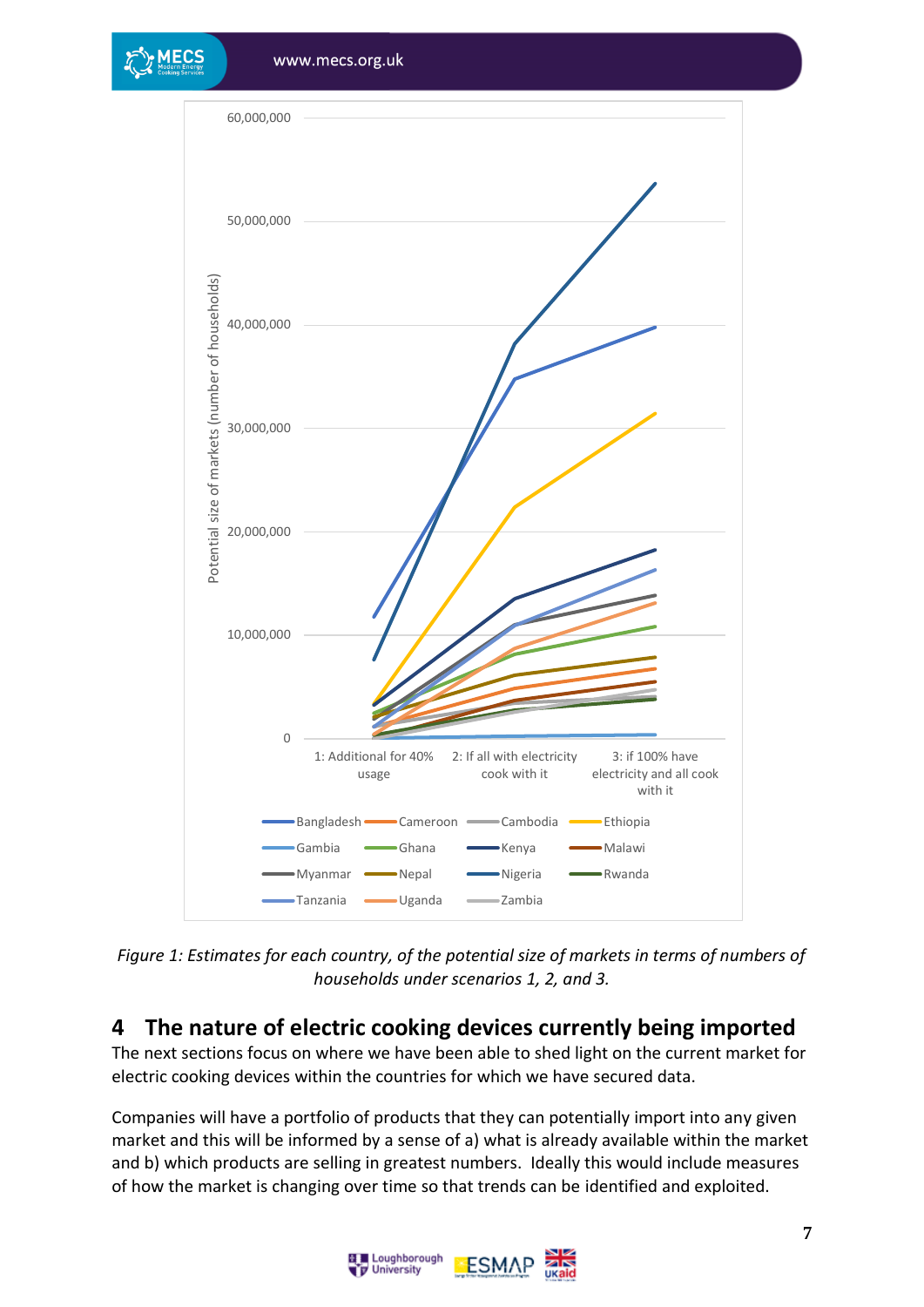The MECS programme is actively seeking to drive change in the demand for electric cooking devices by working with partners in-country to understand and raise awareness of the benefits of electric cooking and stimulate the supply chain of products getting to consumers. Hence, there may well be discontinuities in these trends and past demand profiles may not accurately reflect future demand.

The nature, brand and volume of electric cooking devices being imported into a country gives some useful insights into what is available and also what is selling well. The data can also include information about the importing organisations, source of the devices and the unit price.

We have sought to procure data sets for all the 15 countries which we are targeting but in practice this is only available for a few, and even some of those do not keep good records making it hard to extract any information with confidence. Import and export data is prone to inconsistencies due, for example, to differences in the data recorded by different countries, e.g. values may include different combinations of cost, insurance, freight, and taxes.

Appendix 2 explains our methodology.

Our data enabled us to shed light on the following questions:

- What types of electric cooking devices are being imported;
- Who is importing these;
- What brands of products are imported;
- Given our particular focus on Electric Pressure Cookers as a key device category that our research suggests could have great potential in East Africa, we have focused on what the data can tell us about historical EPC markets.

#### <span id="page-7-0"></span>4.1 **What types of cooking devices are being imported?**

We have procured import data for as many MECS target countries as we could for the period July to December 2019 – data is not available for most of them. Import data comes in the form of spreadsheets where each row (which we treat as an individual record) provides data for individual consignments or for each product within a consignment. Unhelpfully, therefore, single record can represent different things. We, therefore, been able to bring together data that appears meaningful for four countries of interest, highlighting the types of devices imported along with estimates of the value of devices imported within the six month period – Table 3. N.B. values include all duty and taxes declared in order yield figures that would be closest to the value of retail sales.

Our informal observations suggest that there are broadly three segments of the market that are relevant here (see our report on market segments<sup>2</sup>):

• Affluent households with sizeable/fitted kitchens that have space and finance to have stand-alone/fitted ovens/cookers and counter-top devices such as kettles, toasters, and other function-specific devices, which may include electric pressure cookers.

<sup>2</sup> https://mecs.org.uk/wp-content/uploads/2020/12/MECS-report-market-segments.pdf



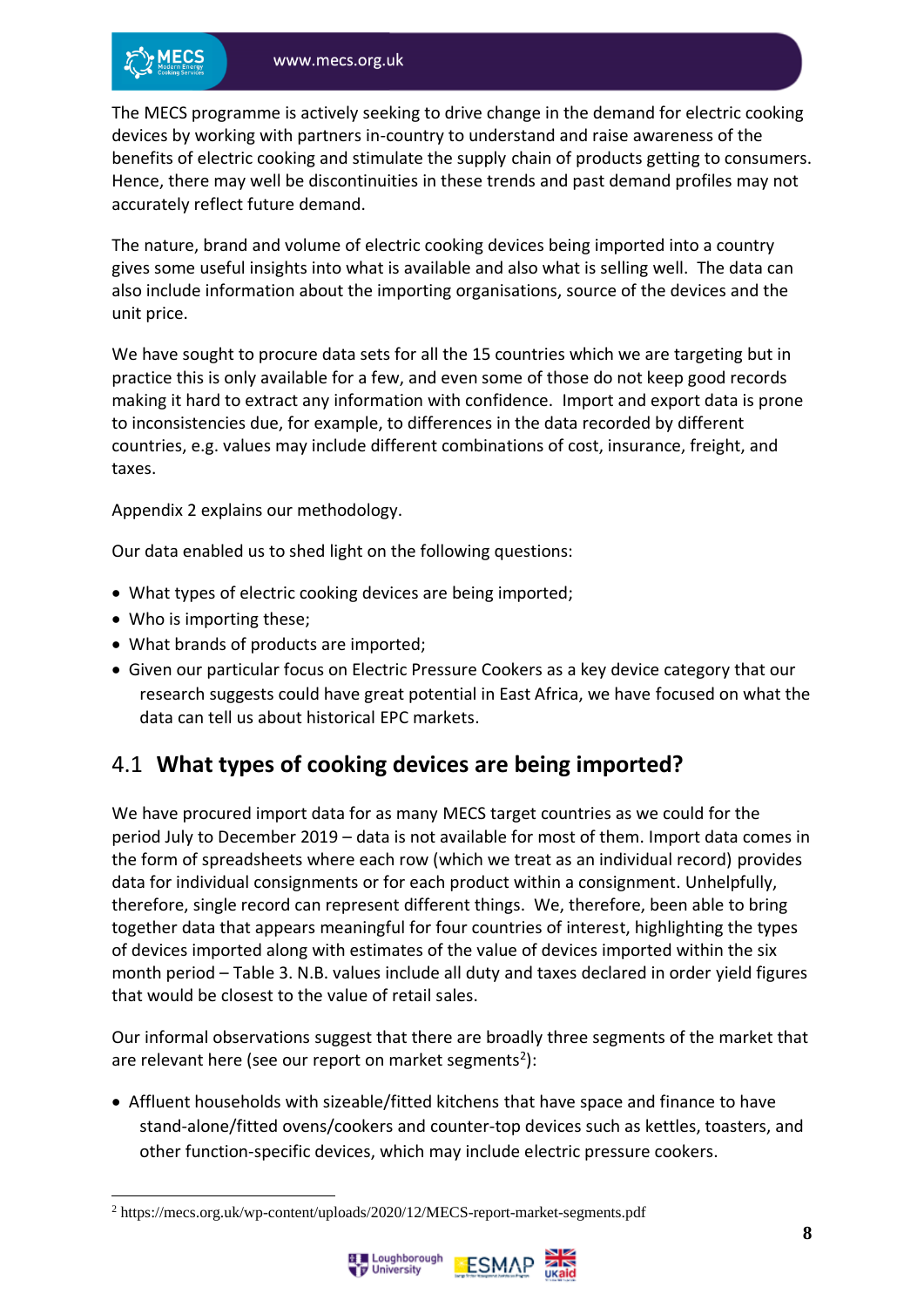- Poorer households with limited facilities that use electricity to cook with a counter-top device such as a rice cooker, kettle, hotplate or electric pressure cooker.
- Households with electricity that do not cook with it.

| <b>PRODUCE CODE</b>                     | Kenya          | Ghana <sup>3</sup> | Bangladesh       | Uganda           |
|-----------------------------------------|----------------|--------------------|------------------|------------------|
| Oven/Cooker                             | 7,150          | 983                | 3,589            | 930              |
| Elec/Gas Cooker <sup>4</sup>            | 1,241          | 197                | $\mathbf 0$      | $\pmb{0}$        |
| <b>Rice Cooker</b>                      | 148            | 3,966              | 6,586            | 140              |
| Hotplate                                | 111            | 595                | 218              | 167              |
| Kettle                                  | 69             | 45                 | 46               | 404              |
| Deep Fryer                              | 69             | 164                | 76               | 94               |
| (Electric) Pressure Cooker <sup>5</sup> | 64             | 469                | 1,652            | 53               |
| Microwave <sup>6</sup>                  | 36             | 42                 | 946              | $\overline{2}$   |
| Sandwich Maker                          | 22             | $\pmb{0}$          | 142              | $\overline{4}$   |
| Induction                               | 10             | 200                | 511              | $\overline{7}$   |
| Egg Boiler                              | 8              | 11                 | $\boldsymbol{0}$ | $\mathbf{1}$     |
| Grill                                   | $\overline{7}$ | 155                | 49               | 28               |
| <b>Frying Pan</b>                       | $\overline{7}$ | 88                 | $\pmb{0}$        | $\overline{2}$   |
| Slow Cooker                             | 5              | 145                | $\pmb{0}$        | $\mathbf{1}$     |
| <b>Waffle Maker</b>                     | $\overline{2}$ | 0                  | $\pmb{0}$        | $\mathbf{1}$     |
| Popcorn Machine                         | $\overline{2}$ | 54                 | $\pmb{0}$        | 10               |
| Air fryer                               | $\mathbf 1$    | 166                | 5                | $\overline{7}$   |
| <b>Barbeque</b>                         | $\pmb{0}$      | 66                 | 41               | $\overline{2}$   |
| Toaster                                 | $\pmb{0}$      | 23                 | $\mathbf 0$      | 8                |
| Tea/coffee maker                        | 0              | 19                 | $\mathbf 0$      | 6                |
| <b>Bread maker</b>                      | $\pmb{0}$      | 11                 | 62               | $\boldsymbol{0}$ |
| <b>Total</b>                            | 8,952          | 7,399              | 13,923           | 1,867            |

*Table 3: Estimated value of electric cooking devices imported – for 6 month in 2019 in 1,000 USD.*

The data we have suggests that some types of device are imported in much larger numbers than others, although it is hard to draw firm conclusions given that the figures are for total values of goods imported, not numbers. Kettles, for instance, will have a much lower unit value than ovens/cookers. Based on the total value of the electric cooking devices of different types being imported, rice cookers (especially in Bangladesh where rice is a staple) are imported in good numbers. However, it appears that the numbers of EPCs being imported is much lower than the market could accommodate if we are successful in

<sup>5</sup> All pressure cookers classified under this HS code should be electric, but an analysis of costs suggests that some of these pressure cookers are highly likely to be conventional stove top pressure cookers (see Appendix 2). <sup>6</sup> Microwaves have a separate HS code and should not appear in this data set (some have been misclassified under this one). The number of microwave ovens coming in to the country will, therefore, be much higher.





<sup>3</sup> Consignments with a single product only (accounting for 64% of import records in the database).

<sup>&</sup>lt;sup>4</sup> Includes free standing ovens and work top appliances. It might be expected that combination cookers could equally well be coded as a gas cooker, so the figures in this data set may well be an underestimate.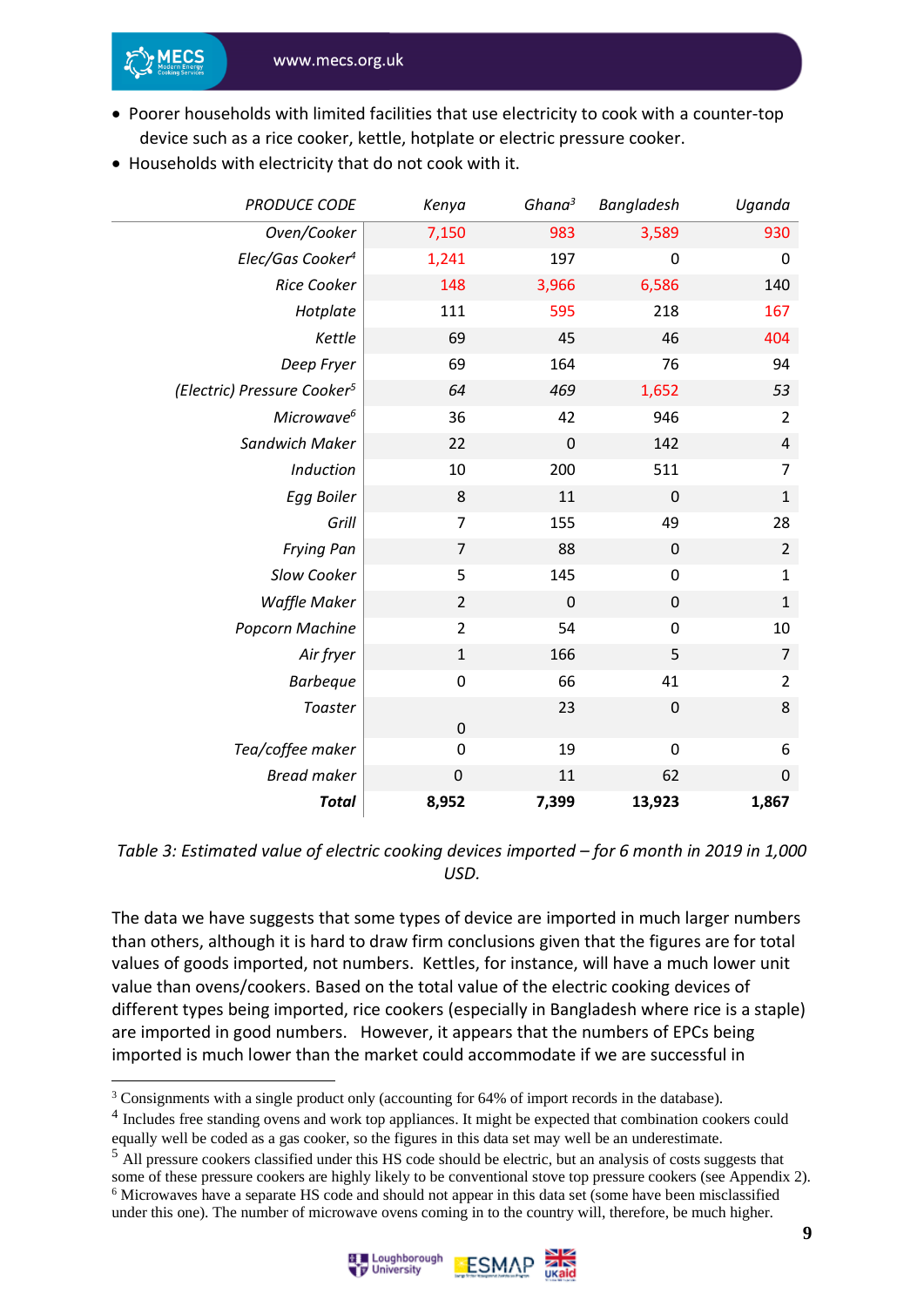stimulating demand for this category of cooking device.

In addition to highlighting those appliances for which demand in local markets is highest, the figures in Table 3 also give an indication of the current size of electrical cooking appliance markets (N.B. figures in the table cover a six month period only). Another source of data on import market size is the Atlas of Economic Complexity<sup>7</sup>; figures for same item category as that for which we purchased import data are presented in Table  $4<sup>8</sup>$ . These figures are based on data from United Nations Statistical Division (COMTRADE)<sup>9</sup>, but have been cleaned to avoid inconsistencies by using only FOB 'free on board' values (i.e. excluding shipping and taxes).

|                                                                                                        | 2019          |
|--------------------------------------------------------------------------------------------------------|---------------|
|                                                                                                        | (million USD) |
|                                                                                                        |               |
| Kenya   12.3<br>Ghana   9.9                                                                            |               |
|                                                                                                        |               |
| $\begin{array}{c c} \textit{Bangladesh} & \textit{18.1} \\ \textit{Uganda} & \textit{1.3} \end{array}$ |               |

*Table 4 Total annual import values (Atlas of Economic Complexity) for electrical cooking devices*

Bearing in mind that the figures in Table 3 are based on only six months and cover domestic appliances only, it can be seen that figures from the import datasets are considerably higher than the Atlas figures; this will be partly because they include shipping and taxes where declared, but may also reflect other errors and inconsistencies in the datasets.

#### <span id="page-9-0"></span>4.2 **Who are the main importers of electric cooking devices?**

Being aware of the strength of the competition is critical in assessing any market and identifying the main players is a good starting point for that.

The data gives the importing organisation for each record – we have used this to identify the importing organisations with the highest value of imports during the period.

Table 5 shows the top ten importers for each of the countries for which we have this data. We have estimated the total value of imports accounted for by these organisations. We have expressed these figures as a percentage of the total import value, which shows how much of the market is concentrated in a few organisations.

The concentration within the main importers varies a lot. Most countries, aside from Uganda have one importer that is the strongest by a considerable margin. In Kenya this is the most pronounced with Hotpoint the largest importer and that, with three other major players, very much dominating the market. The other countries all have the top ten importers each taking a good share of the market.

|              | <b>%AGE OF TOTAL</b> | <b>TOTAL VALUE IMPORTED BY THE</b><br>TOP 10 |
|--------------|----------------------|----------------------------------------------|
| <b>KENYA</b> | 93%                  | 8,339,000                                    |

<sup>7</sup> <https://atlas.cid.harvard.edu/>

<sup>8</sup> N.B. in addition to domestic electric cooking equipment (HS 85 covers electrical machinery), these figures include some gas appliances and equipment for institutional cooking.

<sup>9</sup> <https://comtrade.un.org/>

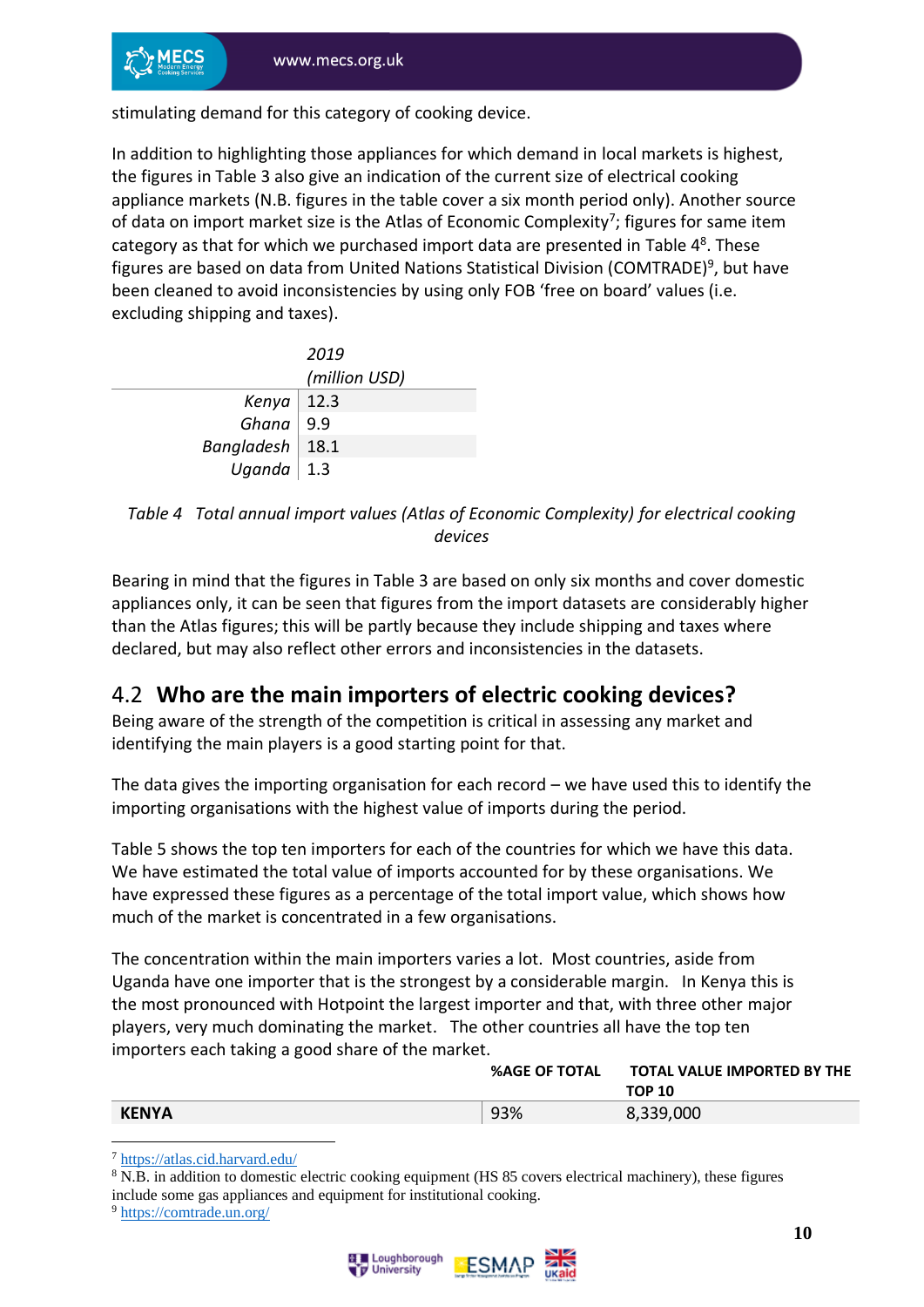| <b>HOT POINT APPLIANCES LTD</b>            | 39               |           |
|--------------------------------------------|------------------|-----------|
| <b>HYPERMART LIMITED</b>                   | 18               |           |
| <b>IDEAL APPLIANCES LIMITED</b>            | 17               |           |
| <b>ARMCO KENYA LTD</b>                     | 15               |           |
| SAMSUTECH CORPORATION LIMITED              | 5                |           |
| <b>CROM IMPEX LTD</b>                      | $\mathbf 1$      |           |
| AMEDO CENTRES KENYA LIMITED                | $\mathbf{1}$     |           |
| <b>ZEDSONS LIMITED</b>                     | $\mathbf{1}$     |           |
| <b>NEWMATIC AFRICA LIMITED</b>             | $\mathbf 1$      |           |
| <b>NAIVAS LIMITED</b>                      | $\mathbf 1$      |           |
| <b>GHANA</b>                               | 31%              | 3,663,000 |
| <b>GAME DISCOUNT WORLD (GHANA) LIMITED</b> | 30               |           |
| SHOPRITE GHANA (PTY) LIMITED               | 17               |           |
| <b>MELCOM LIMITED</b>                      | 12               |           |
| <b>INTERWORLD PRODUCTS GHANA LIMITED</b>   | 9                |           |
| <b>NOVOTEC ENTERPRISES LIMITED</b>         | 8                |           |
| <b>MERIDIAN PORT SERVICES LIMITED</b>      | 8                |           |
| <b>EDERICK LIMITED</b>                     | 6                |           |
| SEYNOU ABDOUL HAMIDOU                      | 5                |           |
| ELECTRO LAND GHANA LIMITED                 | $\overline{4}$   |           |
| <b>ALASSANE SANA</b>                       | 3                |           |
| <b>UGANDA</b>                              | 48%              | 891,000   |
| <b>BAMUKUNGU ENTERPRISES LIMITED</b>       | 20               |           |
| <b>ANISUMA TRADERS LIMITED</b>             | 18               |           |
| <b>APPLIANCE WORLD LIMITED</b>             | 17               |           |
| TRANSLINK (U) LTD                          | 8                |           |
| MR. RONALD MUSEKURA                        | 8                |           |
| <b>WORLD TOPSTAR SERVICES LTD</b>          | $\overline{7}$   |           |
| KAYSON (U) LTD                             | 6                |           |
| MRS. EDITH MUTEESI                         | 6                |           |
| <b>B.M. TAMALE ESTABLISHEMNT</b>           | 5                |           |
| <b>SECRETS INVESTMENTS LIMITED</b>         | 5                |           |
| <b>ETHIOPIA</b>                            |                  | 1,119,000 |
| <b>KIYAR SHAFI BUSHIRA</b>                 | 27               |           |
| <b>KEDIR SHAFI BUSHRA</b>                  | 17               |           |
| FEKRMARIAM BERHANU WORKEYE                 | 15               |           |
| <b>WASSIE MULUGETA</b>                     | 14               |           |
| MOHAMUD ABDELA HASSEN /M.A.H.A DIRE        | 11               |           |
| ETHIOPIAN TOURIST TRADING ENTERPRIS        | 11               |           |
| ABENEZER ZENEBE MEKURIA                    | 9                |           |
| SAMUEL TEKELU BEDADA                       | $\boldsymbol{9}$ |           |
| HOPETECH MANUFACTURING PLC                 | $\overline{7}$   |           |
| <b>NAZRET BERHANE TEKLE</b>                | $\overline{7}$   |           |

*Table 1 Top Importers of Domestic cooking appliances by value of goods for each country*

### <span id="page-10-0"></span>4.3 **What brands are being imported?**

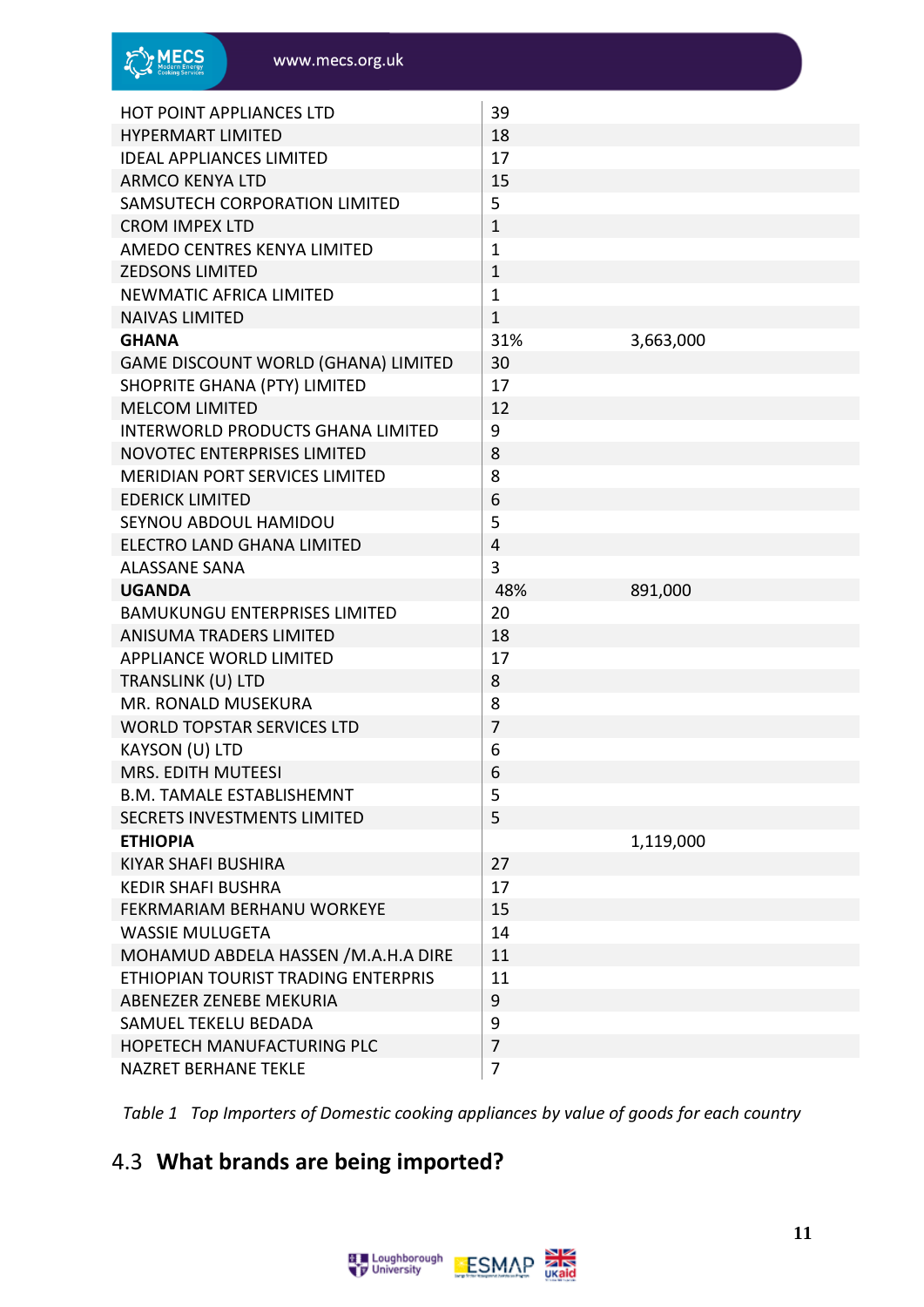Companies will be familiar with the brands with which they predominantly compete in other markets, given similar target segments and pricing models. Understanding how established these primary competitors are within a new target market will give a sense of how easy it will be to secure a significant share of the markets. The raw data, not included here, can also be used to identify those importers that are working with your competitors' products.

The brand name of the imported product is sometimes included within the product description field. Visual inspection of a sample of records has highlighted a number of recognized brands. The most commonly mentioned brands imported into each country are presented in **Error! Reference source not found.**. Most brands are imported into only one country.

For Kenya, we have enough detail to be able to relate brands to specific cooking device types - see Table 7.



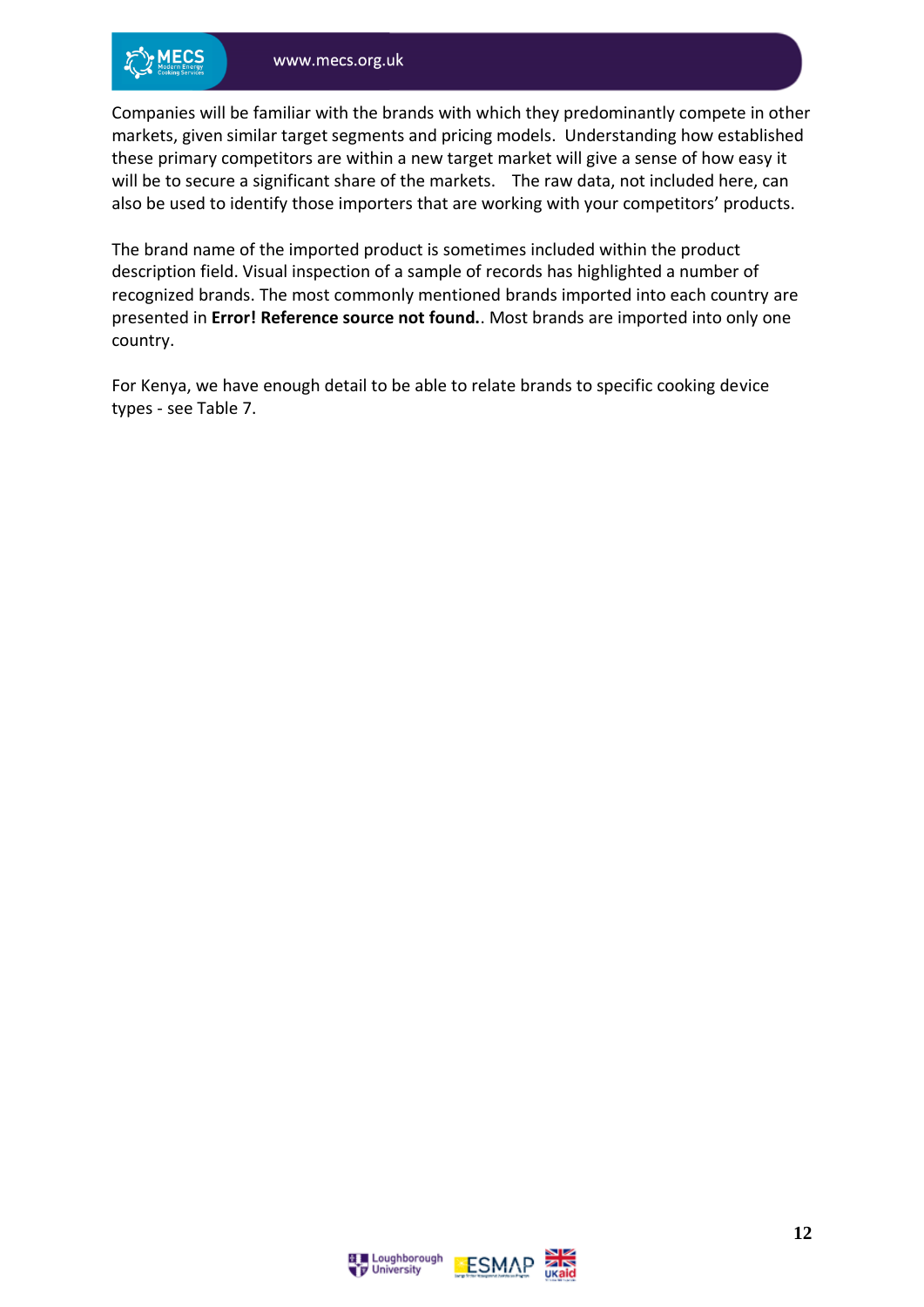|                           | Kenya | Ghana | Uganda |
|---------------------------|-------|-------|--------|
| <b>AKAI</b>               |       |       |        |
| Ariston                   |       |       |        |
| Armco                     |       |       |        |
| Beko                      |       |       |        |
| Bella                     |       |       |        |
| <b>Binatone</b>           |       |       |        |
| <b>Black &amp; Decker</b> |       |       |        |
| <b>Bosch</b>              |       |       |        |
| Conic                     |       |       |        |
| Crown                     |       |       |        |
| Crownstar                 |       |       |        |
| Cute                      |       |       |        |
| Defy                      |       |       |        |
| Elba                      |       |       |        |
| Elbee                     |       |       |        |
| Elekta                    |       |       |        |
| Exzel                     |       |       |        |
| Haier                     |       |       |        |
| Indesit                   |       |       |        |
| Italian home              |       |       |        |
| Kenwood                   |       |       |        |
| Kueppersbusch             |       |       |        |
| LG                        |       |       |        |
| Logik                     |       |       |        |
| Midea                     |       |       |        |
| Mika                      |       |       |        |
| Nasco                     |       |       |        |
| Nikura                    |       |       |        |
| Paco                      |       |       |        |
| Philips                   |       |       |        |
| Pigeon                    |       |       |        |
| Platinum                  |       |       |        |
| Ramtons                   |       |       |        |
| Royal                     |       |       |        |
| <b>Russell Hobbs</b>      |       |       |        |
| Salton                    |       |       |        |
| Simfer                    |       |       |        |
| Sunbeam                   |       |       |        |
| Super general             |       |       |        |
| Tankoo                    |       |       |        |
| Venus                     |       |       |        |
| Von Hotpoint              |       |       |        |
| Whirlpool                 |       |       |        |
|                           |       |       |        |

*Table 6 Brands of electric cooking devices imported into Kenya, Ghana and Uganda.*

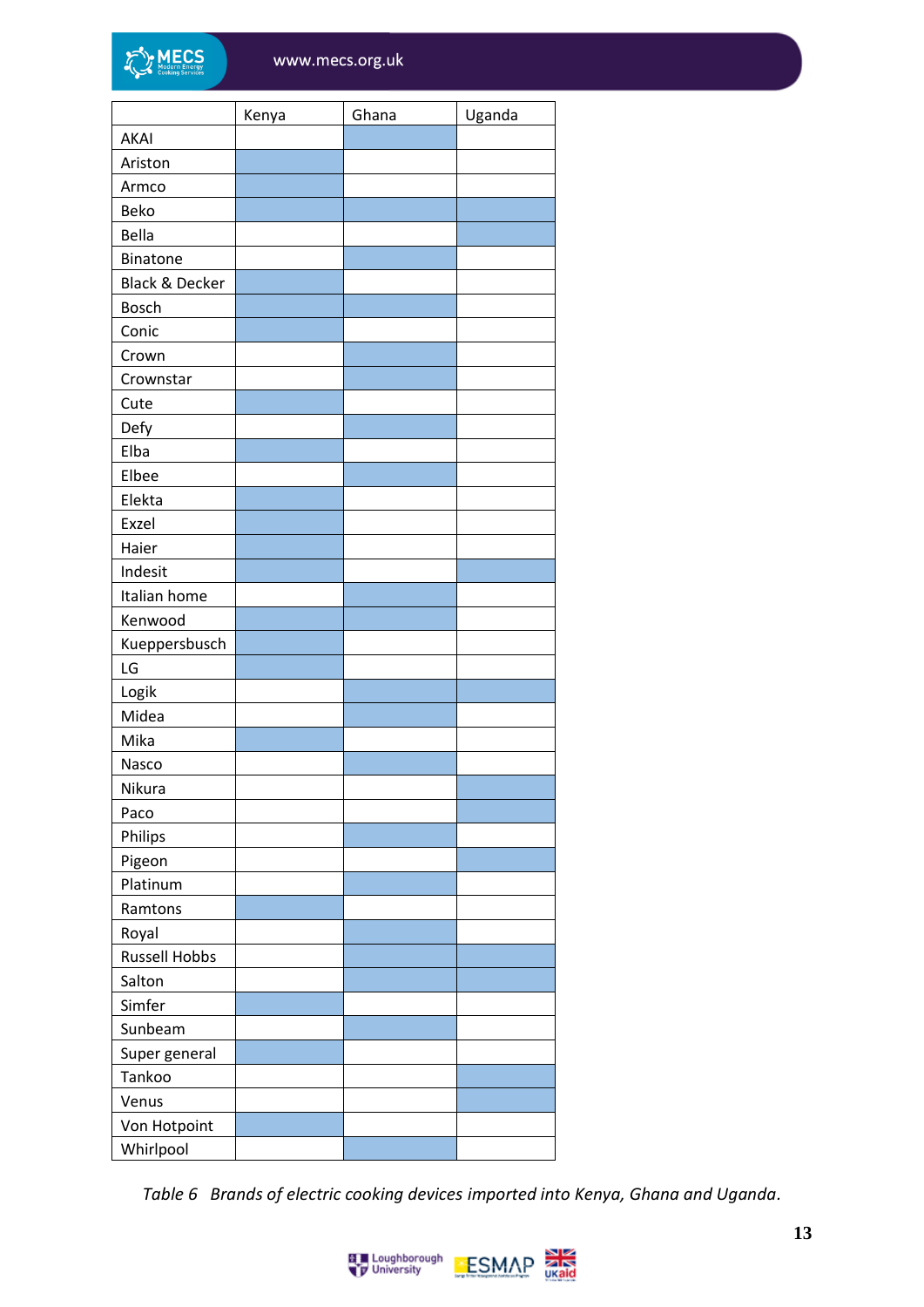

|              | Hotplate | Cooker<br>Slow | Rice<br>Cooker | Pressure<br>Cooker | Air fryer | Deep<br>Fryer | Microwa<br>$\frac{1}{2}$ | Kettle | Sandwic<br>h Maker | Grill | Oven/Co<br>oker | Elec/Gas<br>Cooker |
|--------------|----------|----------------|----------------|--------------------|-----------|---------------|--------------------------|--------|--------------------|-------|-----------------|--------------------|
| Ariston      |          |                |                |                    |           |               |                          |        |                    |       |                 |                    |
| Armco        |          |                |                |                    |           |               |                          |        |                    |       |                 |                    |
| Black &      |          |                |                |                    |           |               |                          |        |                    |       |                 |                    |
| Decker       |          |                |                |                    |           |               |                          |        |                    |       |                 |                    |
| Beko         |          |                |                |                    |           |               |                          |        |                    |       |                 |                    |
| Binatone     |          |                |                |                    |           |               |                          |        |                    |       |                 |                    |
| <b>Bosch</b> |          |                |                |                    |           |               |                          |        |                    |       |                 |                    |
| Conic        |          |                |                |                    |           |               |                          |        |                    |       |                 |                    |
| Cute         |          |                |                |                    |           |               |                          |        |                    |       |                 |                    |
| Elba         |          |                |                |                    |           |               |                          |        |                    |       |                 |                    |
| Elekta       |          |                |                |                    |           |               |                          |        |                    |       |                 |                    |
| Exzel        |          |                |                |                    |           |               |                          |        |                    |       |                 |                    |
| Haier        |          |                |                |                    |           |               |                          |        |                    |       |                 |                    |
| Von          |          |                |                |                    |           |               |                          |        |                    |       |                 |                    |
| Hotpoint     |          |                |                |                    |           |               |                          |        |                    |       |                 |                    |
| Indesit      |          |                |                |                    |           |               |                          |        |                    |       |                 |                    |
| Kenwood      |          |                |                |                    |           |               |                          |        |                    |       |                 |                    |
| Kueppersbu   |          |                |                |                    |           |               |                          |        |                    |       |                 |                    |
| sch          |          |                |                |                    |           |               |                          |        |                    |       |                 |                    |
| LG           |          |                |                |                    |           |               |                          |        |                    |       |                 |                    |
| Mega         |          |                |                |                    |           |               |                          |        |                    |       |                 |                    |
| Mika         |          |                |                |                    |           |               |                          |        |                    |       |                 |                    |
| Ohms         |          |                |                |                    |           |               |                          |        |                    |       |                 |                    |
| Ramtons      |          |                |                |                    |           |               |                          |        |                    |       |                 |                    |
| Simfer       |          |                |                |                    |           |               |                          |        |                    |       |                 |                    |
| Super        |          |                |                |                    |           |               |                          |        |                    |       |                 |                    |
| general      |          |                |                |                    |           |               |                          |        |                    |       |                 |                    |
| Sunbeam      |          |                |                |                    |           |               |                          |        |                    |       |                 |                    |
| Tefal        |          |                |                |                    |           |               |                          |        |                    |       |                 |                    |

*Table 7 For Kenya, types of cooking device associated with different brands being imported.*



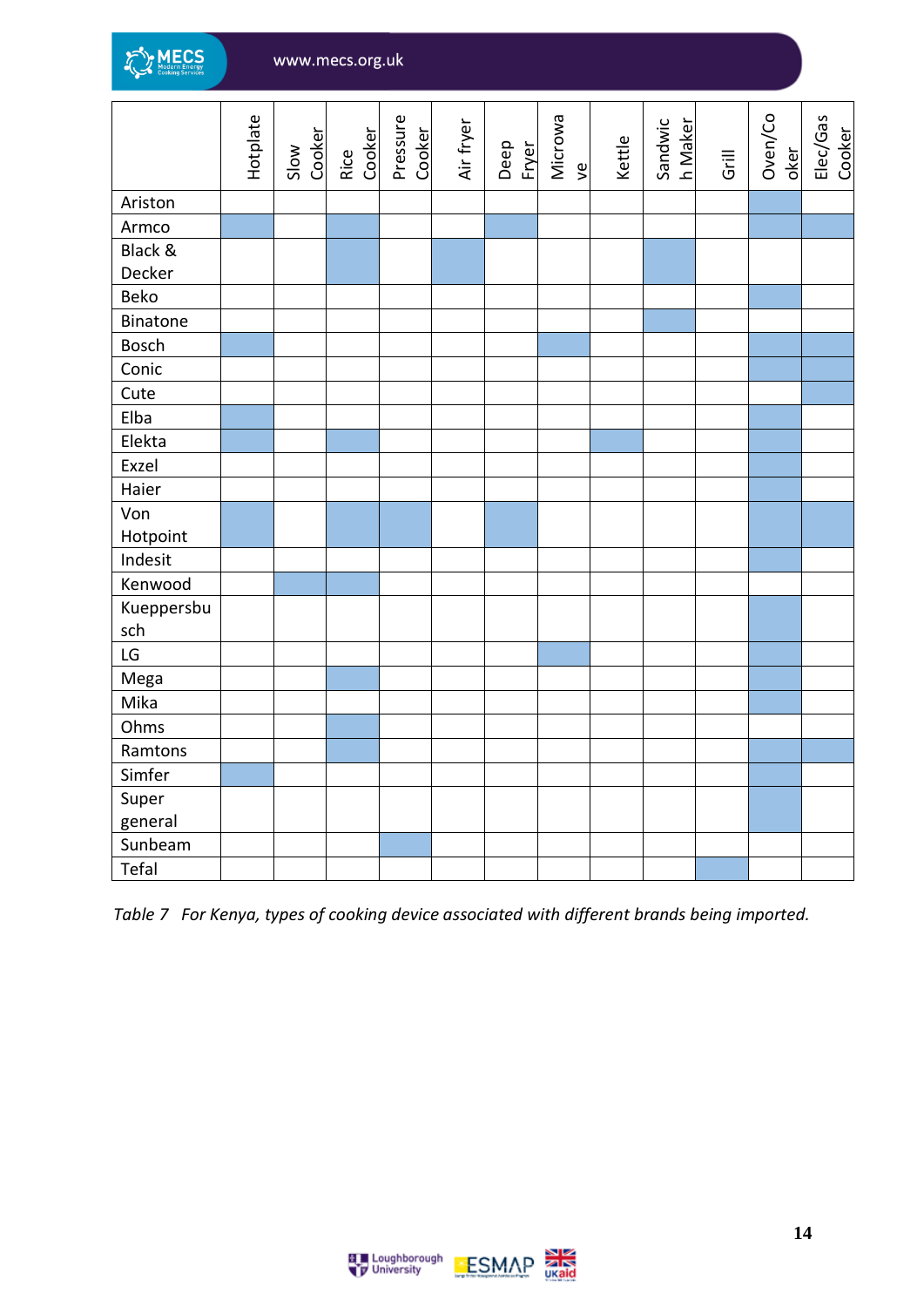#### <span id="page-14-0"></span>**4.4 How many Electric Pressure Cookers**

Our research has highlighted the potential for Electric Pressure Cookers (EPCs) to cook the majority of East African dishes – and given their extremely high levels of energy efficiency can result in substantial savings for many households. Differences in cooking styles mean that the fit of EPCs with cooking cultures in SE Asia is not as great, but they still offer a range of consumer benefits that are opening up substantial markets (e.g. Bangladesh in Table 3).) Hence, we see particular opportunities for these products in some of our target SSA markets.

We have sought to quantify the imports of EPCs for each country for which we have data. It has been very challenging to extract useful data about the actual volume of EPCs coming into the countries. This is partly because Pressure Cookers is the term used and there is reason to believe that some of these entries were stove-top rather than electric (because of low unit value).

The following is what we feel we can say with any confidence:

- **Ghana:** Electric pressure cookers are one of the more commonly imported items, accounting for 6% of the number of import records. They also appear to account for approximately 6% of the value of imported domestic cooking appliances (**470k USD**). EPCs are imported mostly from South Africa, India, and China.
- **Kenya:** Based on the valid records (ie those we do not believe to be stove-top), the total number of EPCs imported is 5,600. The total value of these EPCs is approximately **60k USD**, giving a mean unit value of 11 USD. Of the 13 valid EPC records, only two contain a brand name. One was Von Hotpoint (680 units with a total value of 21,500 USD) and the other was Sunbeam (13 units with a total value of 600 USD).
- **Bangladesh**: The top 10 suppliers of EPCs account for 10% of the total value of EPCs imported; several are based in the Middle East.
- **Uganda:** The top 10 suppliers of EPCs account for 70% of the total value of EPCs imported; most are imported from the United Arab Emirates.

This does suggest that there is considerable difference in the prevalence of EPCs across our target countries, where we have data. Insofar as import volumes are an indication of expected sales/demand (even if not necessarily of actual demand), we can conclude from this that Ghana appears to have a strong market for EPCs with Kenya and Uganda having some but still developing.



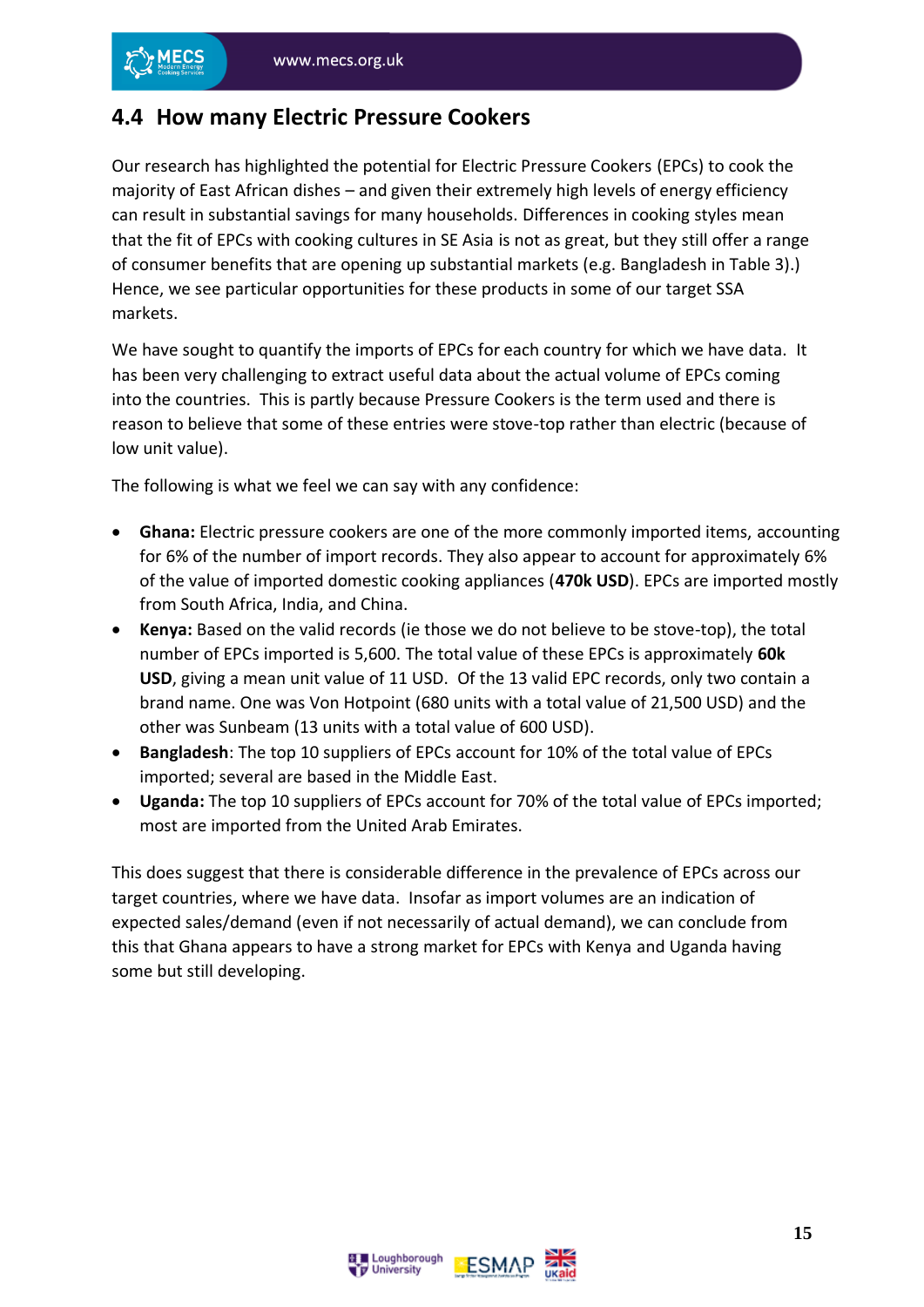#### <span id="page-15-0"></span>**5 What electric cooking devices are currently available in the markets?**

We have conducted studies of the electric cooking devices that are available in a selection of our target markets in East Africa. This has given a detailed understanding of models, prices, features across a wide range of device categories.

Table 8 summarises the number of models of different types of electric cooking device, identified in the online survey, for the 3 countries we have studied to date. This is supplemented by data from Tanzania, gathered from our in-country partner's own research – see Table 10.

| <b>COUNTRY (NO OF</b><br><b>OUTLETS SURVEYED)</b> | ZAMBIA (4)     | UGANDA (9)     | KENYA (6) |
|---------------------------------------------------|----------------|----------------|-----------|
| <b>ELECTRIC OVENS</b>                             | 83             | 27             | 24        |
| <b>ELECTRIC PRESSURE</b><br><b>COOKERS</b>        | 5              | 22             | 15        |
| <b>SLOW COOKERS</b>                               | 4              | $\overline{2}$ | 1         |
| <b>ELECTRIC KETTLES</b>                           | 32             | 33             | 1668      |
| <b>HOTPLATES</b>                                  | 15             | 9              | 164       |
| <b>INDUCTION STOVES</b>                           | $\Omega$       | $\overline{2}$ | 50        |
| <b>MICROWAVE OVENS</b>                            | 30             | 29             | 98        |
| <b>AIR FRYERS</b>                                 | $\overline{2}$ | 11             | 63        |
| <b>ELECTRIC RICE</b><br><b>COOKERS</b>            | 83             | -              | 222       |

#### *Table 8 Numbers of models of different types of electric cooking device found in online retailers studied, by country (no of online retailers studied for each country given in brackets).*

Tables A1a to A1i in Appendix 1 set out an overview of the data collected – for each of the three countries, and different cooking device types, what were the brands, features and price of the cheapest, mid-range and most expensive models.



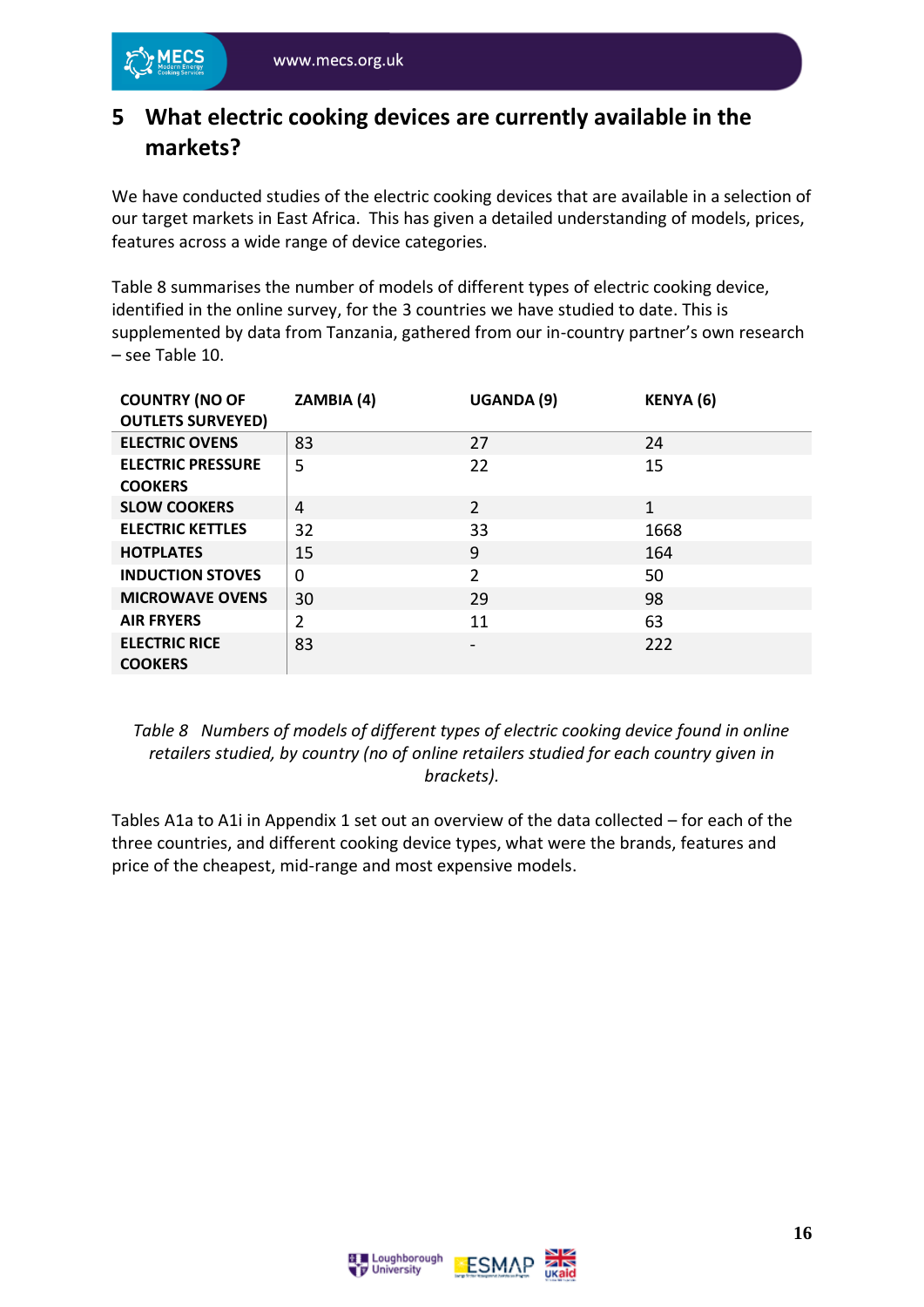#### <span id="page-16-0"></span>**6 Overview and summary**

We have attempted to provide an overview and analysis of this data, combined with that of the import data to build a picture of the countries.

## <span id="page-16-1"></span>**6.1 Uganda**

The small-scale appliance availability survey, conducted across 9 different online retailers, and import data on electric cooking devices imported during a 6 month period in 2019, combined, shed some light on the electric cooking device market and we found a level of agreement regarding which device categories are represented in the greatest numbers. Key points are:

- The category imported in greatest number is the **oven/cooker** (nearly 1 million USD in 6 months) and we identified 27 different models available for sale. Even the cheapest models available were 100 USD plus and the most expensive cost between 300 USD and 600 USD.
- **Kettles** are also imported in large numbers (just over 400k USD) and we identified 33 different models available. These are selling at just 10 USD up to 40 USD.
- **Hotplates and Rice cookers** are the next largest category in terms of imports (167k USD and 140k USD, respectively) and number of models (just 9 and 27, respectively). Hotplates are selling at between 15 USD and 70 USD. We did not collect data on rice cookers in Uganda.
- **Induction stoves**, interestingly, have a very small footprint in Uganda with just over 7k USD imported and only two models available in our retailers – costing 49 USD.
- From the import data we have, we believe that only approximately 2,300 **Electric Pressure Cookers** were imported in that period (53k USD), showing that these represent a very small fraction of the market for electric cooking devices, despite there being over 20 different models available in the retailers we studied. These vary in price from the mid 20 USD to over 100 USD.
- The main features highlighted in the promotional text for the different device types were warranties, energy efficiency, durability, control and capacity.

#### <span id="page-16-2"></span>**6.2 Kenya**

For Kenya, we were able to survey 6 online retailers and secure what appears to be high quality and detailed import data for the 6 months in the second half of 2019. This presents a good picture of the market, albeit far from complete. Kenya has the largest number of different electric cooking device models available in the online retailers suggesting a very developed market with considerable competition.

• **Kettles** are available in the greatest diversity of models (nearly 1,700) with the majority costing between 10 USD up to 50 USD. In terms of import volumes, at just under 70k USD, these are far from the largest category. While Elekta is the only brand of kettle

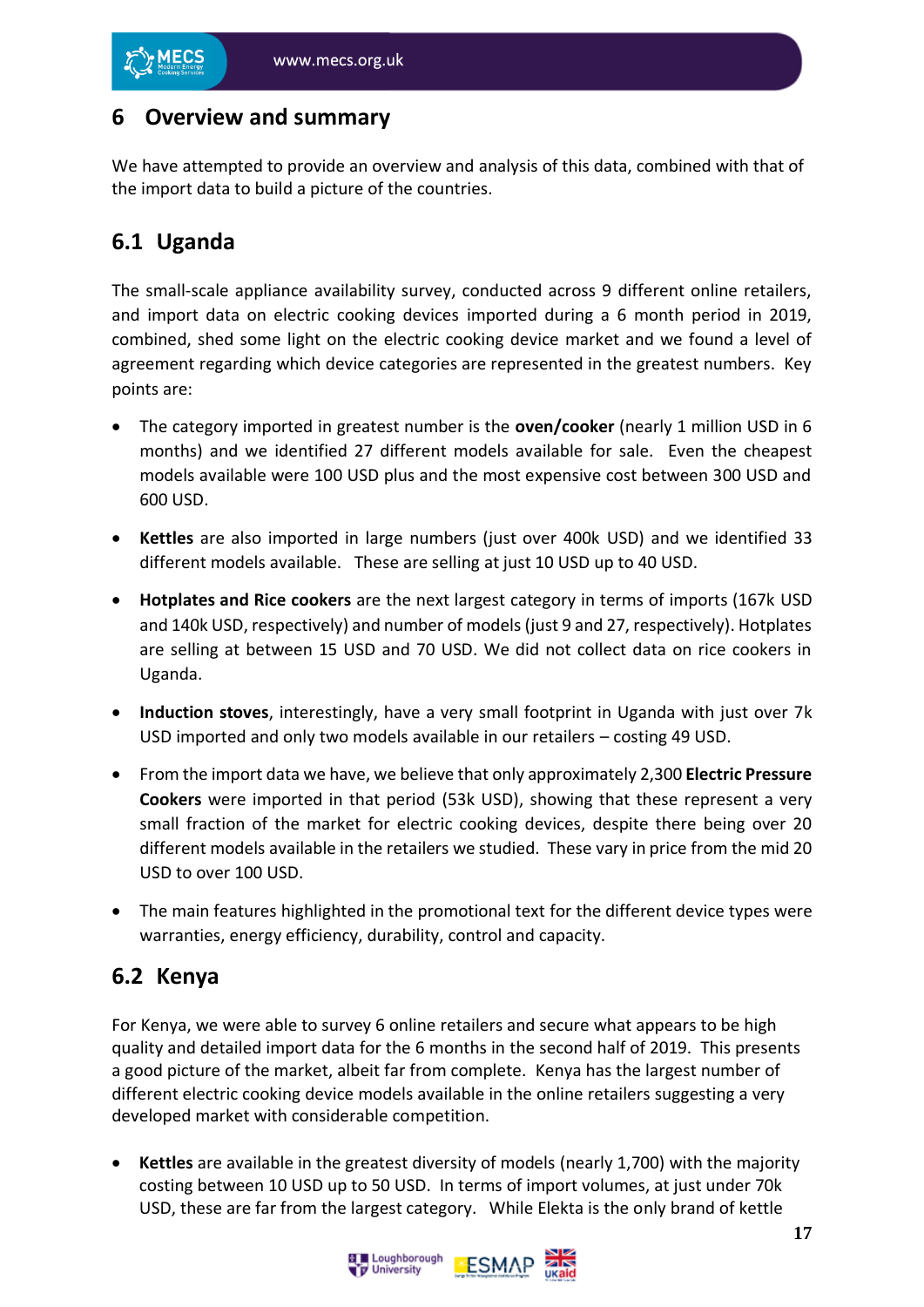identified in the import data, the availability survey shows others with a strong presence in the market at multiple price points – Saachi, Philips, Newal, Sonifer, He House, Usha.

- **Ovens/cookers** are the devices imported in greatest volume at nearly 8.4m USD over the 6 month period, but we only identified 24 different models available online. These range in price from around 50 USD up to over 100 USD. Elekta, ARMCO, Black & Decker are the brands identified online but import data for Kenya showed a great many other brands being imported. This suggests that many of these are being sold in other retailers. As larger items that would be costly to deliver, it is possible that they sell primarily through shops rather than online.
- **Electric rice cookers** are the next most popular category with 384 models identified, and 148k USD imported during the 6 month period. These are the kitchen worktop devices imported in greatest volumes. The majority retail generally between just under 30 USD to nearly 100 USD. There are quite a range of brands associated with the imported devices and some of these were identified in our availability survey – Black and Decker, Von Hotpoint, ARMCO. These devices seem to be only promoted by reference to their power demand and capacity – varying in size from 2 to 6 litre.
- **Hotplates** are also available in large numbers over 160 models were identified and 110k USD were imported over the 6 month period. Prices start at around 10 USD but few cost more than 40 USD. We have minimal information about how they are promoted – only referring to power ratings. In terms of brands, our availability identified a number of models that are unbranded, but with AEC having models at all price points, while the import data included ARMCO, Bosch, Elektra, Elba, Von Hotpoint, Simba.
- Regarding **Electric Pressure Cookers**, we identified just 15 models on the market with prices ranging from 60 USD to over 100 USD for most. Supor, Sunbeam, TCL, Soyona, TLAC and Von Hotpoint are the brands. As previously noted, we believe that only 5,600 units were imported during the 6 month period for which we have data. Only two brands were identified in the import data - Von Hotpoint and Sunbeam (Von Hotpoint was the larger, at 680 units).

#### <span id="page-17-0"></span>**6.3 Zambia**

We were unable to procure any import data for Zambia so only have the results of the Availability survey to work with. Our summary of these is as follows:

- **Electric ovens** are the most highly represented category of cooking device, by number of models (at over 80) and our anecdotal knowledge of the situation in Zambia backs that up, as they have cooked with electricity for many years when the tariff was very low – and many households have inefficient ovens. Ovens are expensive with prices generally being over 100 USD and some in the thousands. Defy, from South Africa, is a brand with a strong presence but there are other "Western" brands in evidence – Bosch, Radian and Whirlpool. The expensive models combine multiple cooking modes and with gas and electricity, etc.
- We found as many models of electric **rice cookers** as ovens available online in Zambia but we don't have any more data on these.
- Electric **kettles** (32) and microwave ovens (30) are the next most diverse category of product. Kettles cost between 10 USD and around 50 USD. ZEERA and Midea have products and the upper prices are Philips and Russell Hobbs. The models are higher wattage and offer cordless operation which was not seen in other countries.



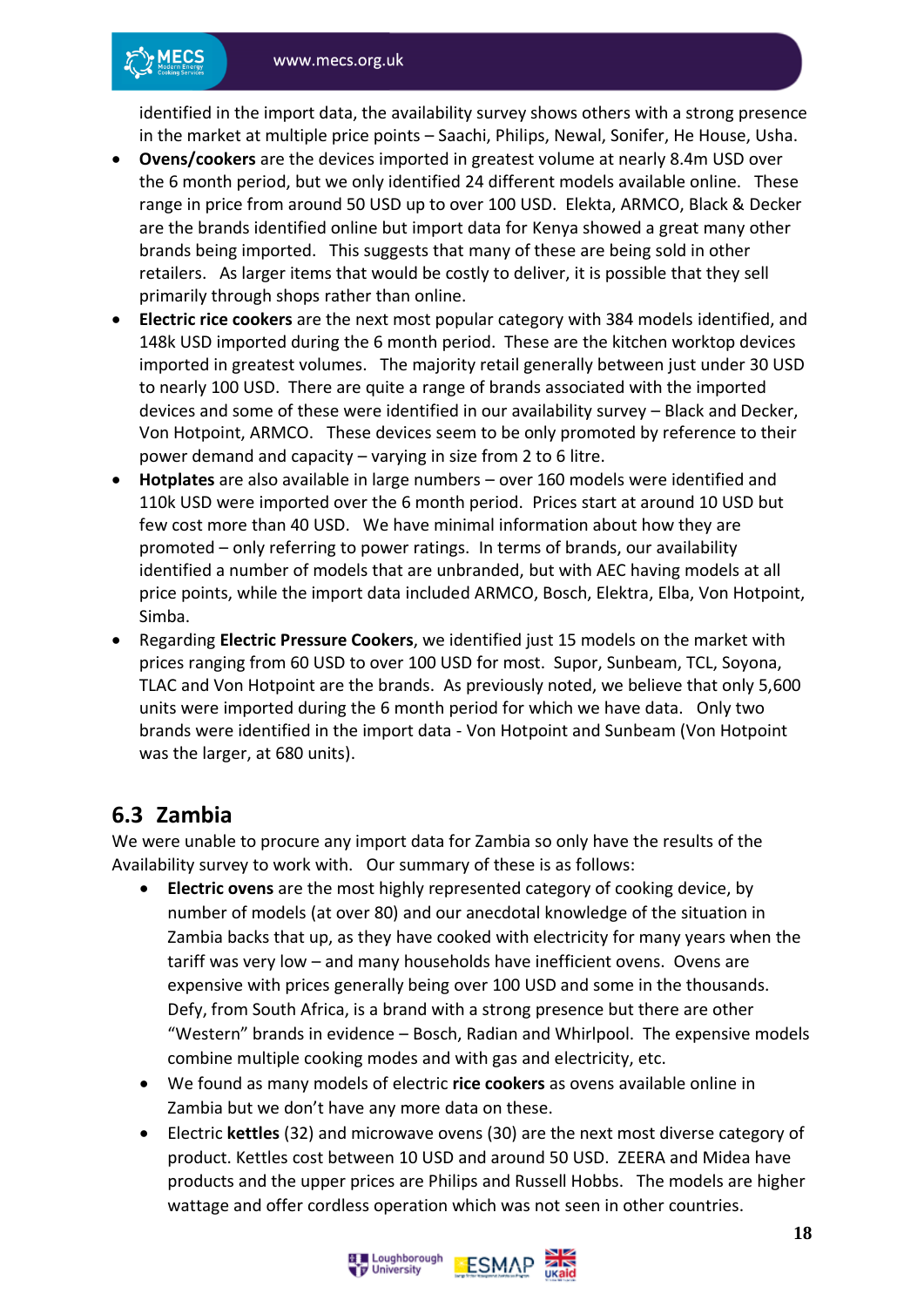- **Microwave ovens** cost upwards of 55 USD with a number well over 100 USD. Midea and Hisense are prominent brands at multiple price points. We do not have much information about features promoted.
- There are very few **electric pressure cookers** available in Zambia costing between 40 and 100 USD with products by Midea and DEFY. They all seem to have the same 6l capacity.

#### <span id="page-18-0"></span>**7 Other published reports of the Markets – an overview**

In addition to the data reported here, the MECS programme has carried out a wide portfolio of research and presented the findings in many different forms. We believe that many of these could be useful resources for companies in building their understanding of the markets we work with. This section offers an introduction and overview of the materials we have published with the aim of enabling the reader to select those of most relevance and use.

The [MECS website](https://mecs.org.uk/) has all our publications and they can be accessed and searched on in a variety of ways through the [publications](https://mecs.org.uk/publications/) page. We have assembled a group of reports and [briefings](https://mecs.org.uk/publications/?q=&publication-type%5B%5D=39) that are specifically designed for electric cooking solution companies:

- Country profiles relating to our target countries including details of their respective suitability for eCooking, in-country partners and support organisations.
- Segments analysis report setting out the main household segments we are seeing and their associated eCooking needs.
- White Paper setting out the different approaches that we see for addressing the "Affordability Gap" - how otherwise expensive cooking devices can be affordable to as many as possible.
- Certification, import regulations, etc for a number of countries.
- Directory of suppliers of devices

We would also recommend subscribing to the [MECS newsletter](https://mecs.org.uk/subscribe/) and reviewing our [Blog](https://mecs.org.uk/blog/) posts on a regular basis. We also have a [YouTube channel](https://www.youtube.com/channel/UCtEB0efau52oYiaXu8uJAzA) that contains many useful videos including [one](https://www.youtube.com/watch?v=RU7fyslLzqM) that sets out the underlying rationale behind our approach, short MECS Challenge Fund Awardee Profile videos and recordings of our series of Business Opportunities Webinars.

Working with the Energy Sector Management Assistance Program (ESMAP), we produced:

- "[The State of Access to Modern Energy Cooking Services](https://mecs.org.uk/wp-content/uploads/2020/12/The-State-of-Access-to-Modern-Energy-Cooking-Services.pdf)" a comprehensive and up to date review of the locations and groups that still do not have good access to services that will enable them to cook using modern energy.
- "[Cooking with Electricity: A Cost Perspective](https://mecs.org.uk/wp-content/uploads/2020/11/Cooking-with-Electricity-A-Cost-Perspective.pdf)" . Through five case studies, this report compares the current and projected costs to the consumer of a range of electric cooking solutions with the costs of cooking with currently widely-used fuels in each context. The analysis shows that eCooking can already be a cost-effective option in a variety of settings and is likely to become increasingly effective in the near future.

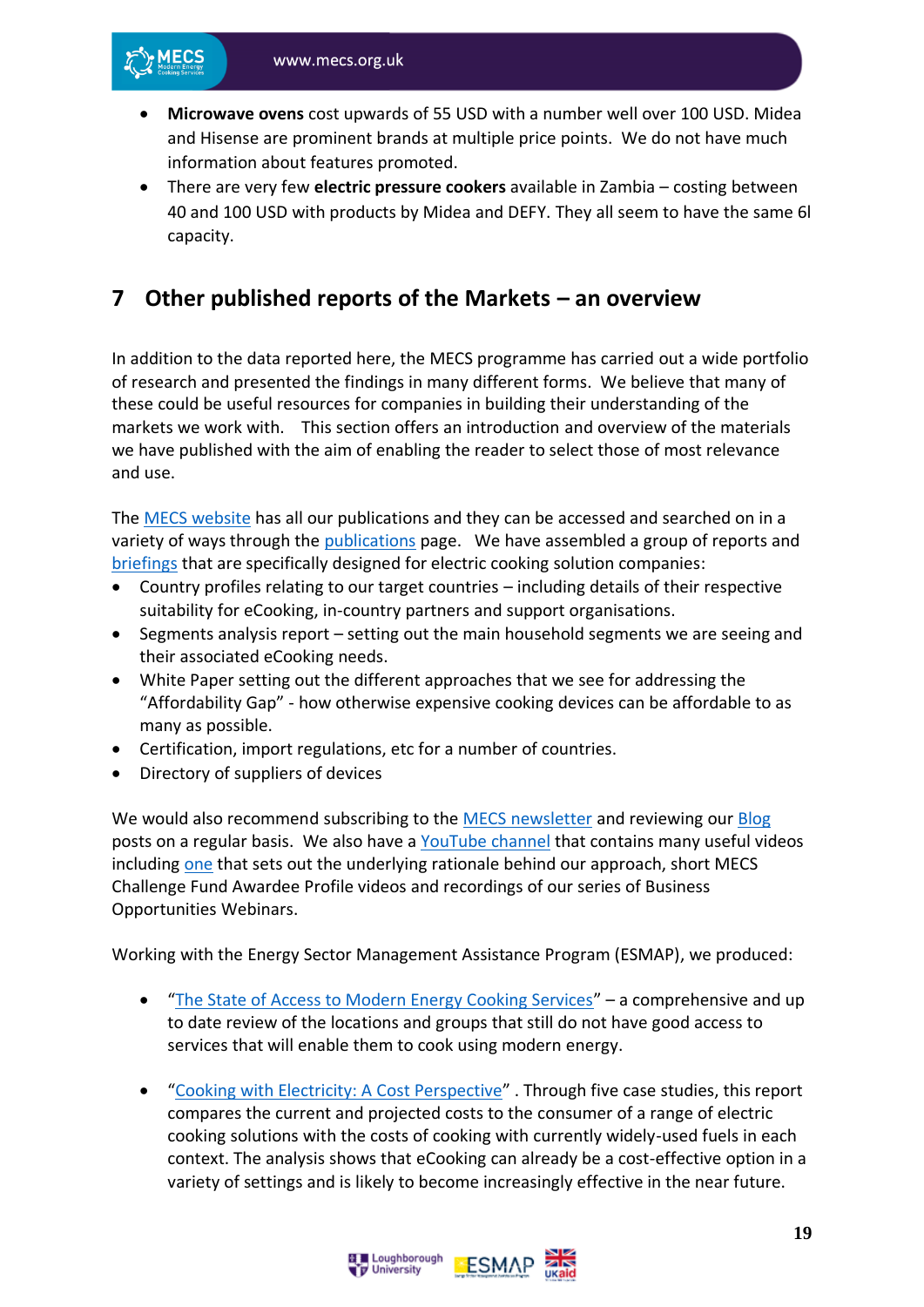We have recently carried out a substantial and wide-ranging piece of work to create a [Global Market Assessment](https://mecs.org.uk/wp-content/uploads/2021/07/Global-Market-Assessment-for-Electric-Cooking.pdf) (GMA) of developing countries. The GMA has drawn on the experience of a range of stakeholders to identify the key factors which influence the viability of a scale up of electric cooking and represents this as a weighted score constructed from 37 indicators covering 130 countries in the Global South.

Aside from that, the most useful way to search for publications is by country, that will bring up all reports relating to any one country. This will rapidly narrow down the field of products.

Some of the most useful terms to search on once you have a country targeted are:

- **Case studies** descriptions of solutions and business models and lessons learnt from operating in contexts.
- **Evaluation** reports of solution developments and pilots we have funded into different clean cooking solutions.
- **Discrete Choice modelling** studies surveys of consumers to understand their priorities and needs in relation to clean cooking.
- **Cooking diary** studies where we observe closely the cooking culture across a number of households with and without clean cooking solutions,
- **Laboratory kitchen** studies where we assess the suitability of different devices to cook the local dishes.
- Reports of **follow up** studies investigating whether they continue to use the new cooking solutions.
- Analysis and **Modelling** reports assessing different country and energy access contexts for eCooking, with the implications for energy requirements, household cost comparisons, grid load, and lifecycle environmental and health impacts.,
- **Business model** descriptions and assessments
- **Stakeholder** consultation reports
- **Multi-Tier Framework** country reports describing the energy access situation by country in relation to a standard framework of different tiers of access.
- **Landscape analyses** relating to cross cutting areas such as institutional cooking, humanitarian needs, modern eating and food systems…
- **Policy** environment in relation to clean cooking by country
- **Working papers**  which include a number of assessments of different technical solutions and specific cooking devices.



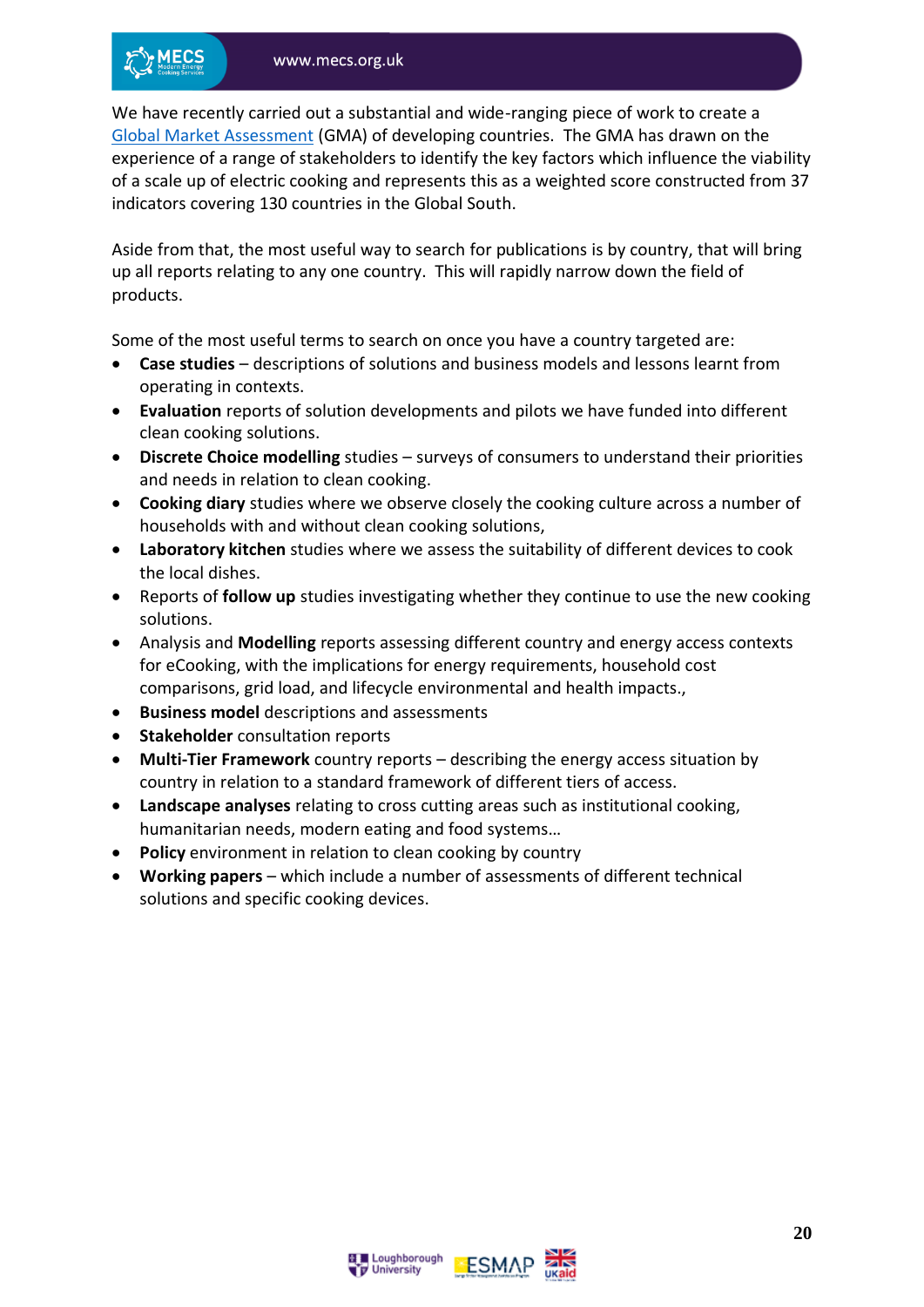**MECS** 

## **Appendix 1: Raw data from Availability surveys**

|                                        | <b>ZAMBIA</b>                                                                                                                                                          | <b>KENYA</b>                                                   | <b>UGANDA</b>                                                                                                                                                                                                    |
|----------------------------------------|------------------------------------------------------------------------------------------------------------------------------------------------------------------------|----------------------------------------------------------------|------------------------------------------------------------------------------------------------------------------------------------------------------------------------------------------------------------------|
| <b>CHEAPEST</b>                        |                                                                                                                                                                        |                                                                |                                                                                                                                                                                                                  |
| <b>BRANDS</b>                          | RADIAN, Superior, Bosch                                                                                                                                                | ELEKTA, ARMCO, Sterling                                        | Sayona, Bruhm, Saachi, Ariston, Besto, Ocean, LG                                                                                                                                                                 |
| <b>PRICE (US\$)</b><br><b>FEATURES</b> | 45, 69, 184, 358<br>20L Capacity. 20l, 30l, 60l, 66l.<br>3250W.<br>$50 - 230$ -degrees temp range                                                                      | 48, 56, 73, 83<br>9L, 18L, 35L, 38L<br>220-240V<br>800W, 2100W | 83, 95, 126, 162, 176, 473, 513, 1026<br>Efficient, 1 year of warranty, 700w,<br>30l 45l capacity, Size of 60x60cm,<br>4 gas burner,<br>100-250 degrees temperature control,<br>60 minutes timer with bell ring. |
| <b>MID-RANGE</b>                       |                                                                                                                                                                        |                                                                |                                                                                                                                                                                                                  |
| <b>PRICES (US\$)</b>                   | 165-413, 220-385, 330-551                                                                                                                                              | 80                                                             | 170-207, 84-180, 95-599, 54-106, 34-204, 518-736, 163-327, 177-289, 127-<br>458                                                                                                                                  |
| <b>BRANDS</b>                          | DEFY Whirlpool Gemini Petit Chef                                                                                                                                       | <b>ELEKTA</b>                                                  | Sayona, Hi-9i-k, Blue flame, Elekta, Besto, Ariston, Klass, LG, Whirlpool                                                                                                                                        |
| <b>FEATURES</b>                        | 4 Vitroceramic Plates<br>No Control Switches.<br>56l 93L capacity, 9600W.<br>Eye Level,<br><b>Electronic Auto Control</b>                                              | 34L,<br>220V,<br>1500W                                         | 1 year of warrant,<br>efficient and durable<br>1050w, 1500w, Size of 90x50,,<br>Stainless steel,<br>Self-ignition                                                                                                |
| <b>MOST</b><br><b>EXPENSIVE</b>        |                                                                                                                                                                        |                                                                |                                                                                                                                                                                                                  |
| <b>BRANDS</b>                          | <b>DEFY</b>                                                                                                                                                            | ELEKTA, Black & Decker                                         | Blue flame, Medea, Double decker, Ocean, Indesit, Klass, Blueflame                                                                                                                                               |
| <b>PRICE (US\$)</b>                    | 184, 789, 1100, 1214                                                                                                                                                   | 110, 137, 216                                                  | 327, 341, 347, 444, 458, 473, 542, 599, 1049                                                                                                                                                                     |
| <b>FEATURES</b>                        | 60l, 93L/70L, 102L capacity.<br>5 Gas & 1 Wok Burner<br>3.3KW.<br>$50 - 230$ -degrees temp range<br>Double Oven Multifunction/Static<br><b>Electronic Auto Control</b> | 35L, 60L, 100L,<br>220-240V,<br>1500W, 2200W, 2800W            | 1 year of warrant<br>efficient in power consumption<br>6 gears to control<br>Solid and durable<br>2600w, size 60x60                                                                                              |

<span id="page-20-0"></span>*Table A1a Electric ovens observed in online retail outlets in Zambia, Kenya and Uganda from Cheapest to Most Expensive models.*

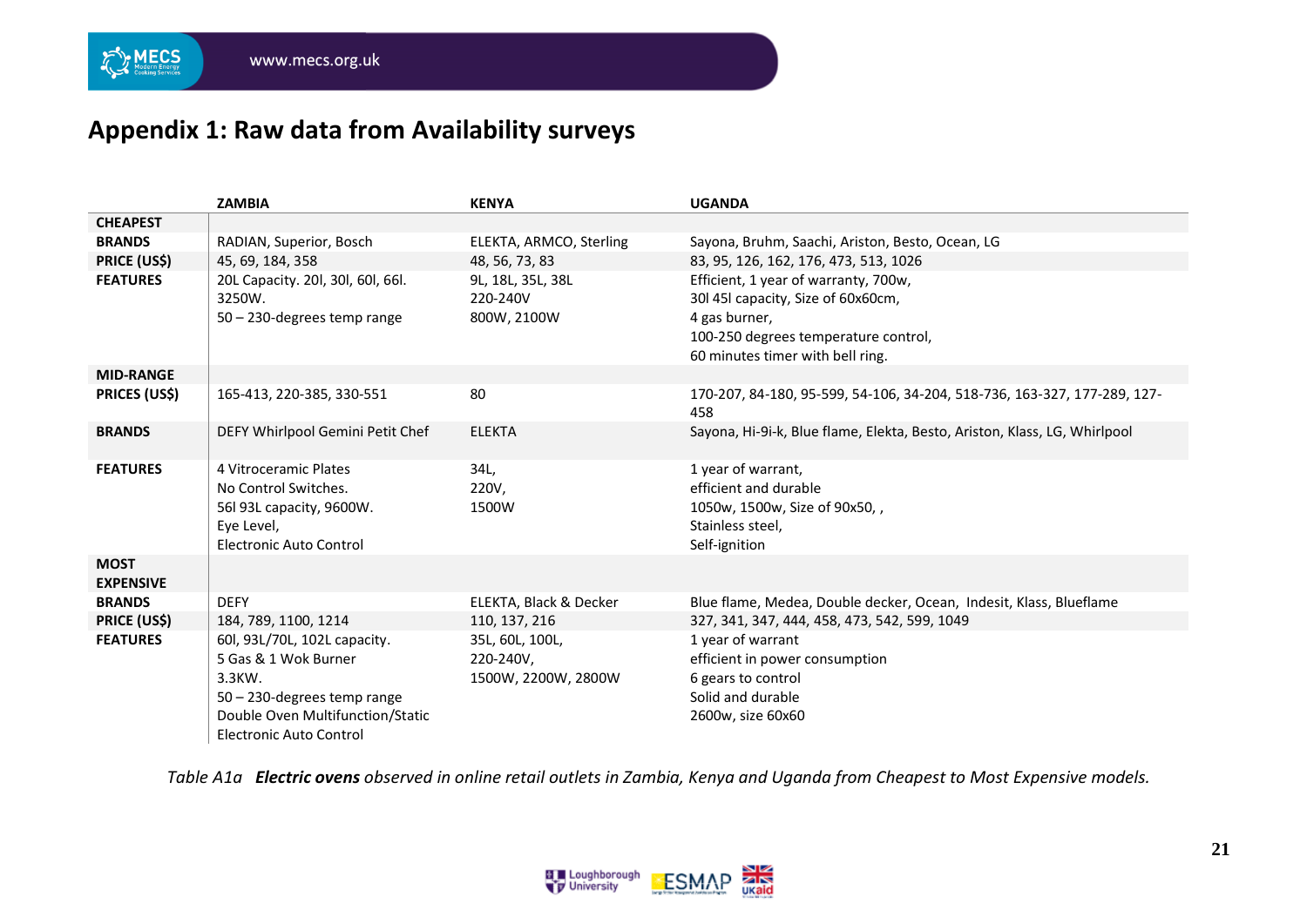

|                       | <b>ZAMBIA</b>                                       | <b>KENYA</b>                                                             | <b>UGANDA</b>                                                                                                                    |
|-----------------------|-----------------------------------------------------|--------------------------------------------------------------------------|----------------------------------------------------------------------------------------------------------------------------------|
| <b>CHEAPEST</b>       |                                                     |                                                                          |                                                                                                                                  |
| <b>BRANDS</b>         | <b>MIDEA</b>                                        | TCL, Sayona                                                              | Polartec, Yeodong, 2fumbe, Tefal                                                                                                 |
| <b>PRICE (US\$)</b>   | 39, 72                                              | 63, 69, 73, 87                                                           | 22, 23, 35, 41, 50, 85, 95                                                                                                       |
| <b>FEATURES</b>       | 6L capacity. 1000W power.<br>6L capacity. 800Watts. | 2L, 220V, 700W<br>6L, 220-240V, 1000W<br>6L, 220-240V, 1000W<br>5L, 900W | 5 litres, 5.5, 7<br>900 <sub>w</sub>                                                                                             |
| <b>MID-RANGE</b>      |                                                     |                                                                          |                                                                                                                                  |
| <b>PRICES (US\$)</b>  | 39-94                                               | 78, 166                                                                  | 22-70, 23-54, 23-79, 35-79, 41-65, 50-75, 85-94, 95-143,                                                                         |
| <b>BRANDS</b>         | Midea                                               | Supor                                                                    | Pilot, Aux, 2fumbe, Tefal, HTH                                                                                                   |
| <b>FEATURES</b>       | 6L                                                  |                                                                          | 90% faster,                                                                                                                      |
|                       | 1000W                                               | 220V,                                                                    | 700w,                                                                                                                            |
|                       |                                                     | 600W, 1000W                                                              | 5 litres 7 litres, 7.5 litres, 9 litres                                                                                          |
| <b>MOST EXPENSIVE</b> |                                                     |                                                                          |                                                                                                                                  |
| <b>BRANDS</b>         | <b>DEFY</b>                                         | Supor, TLAC, Von HotPoint                                                | Geepas, Tianxi, 2fumbe, Tefal, Pilot, Kenwood                                                                                    |
| <b>PRICE (US\$)</b>   | 97, 108                                             | 82, 101, 352                                                             | 15, 54, 69, 75, 79, 79, 143, 223                                                                                                 |
| <b>FEATURES</b>       | 6 Litre<br>1000 Watts.                              | 5L, 6L,<br>220V,<br>600W, 1000W                                          | 90% faster,<br>4 litres, 6 litres, 4.5 litres, 7 litres 9 litres, 10 litres<br>1600w,<br>6 safety guard<br>time and energy saver |

*Table A1b Electric Pressure Cookers (EPCs) observed in online retail outlets in Zambia, Kenya and Uganda from Cheapest to Most Expensive models.*

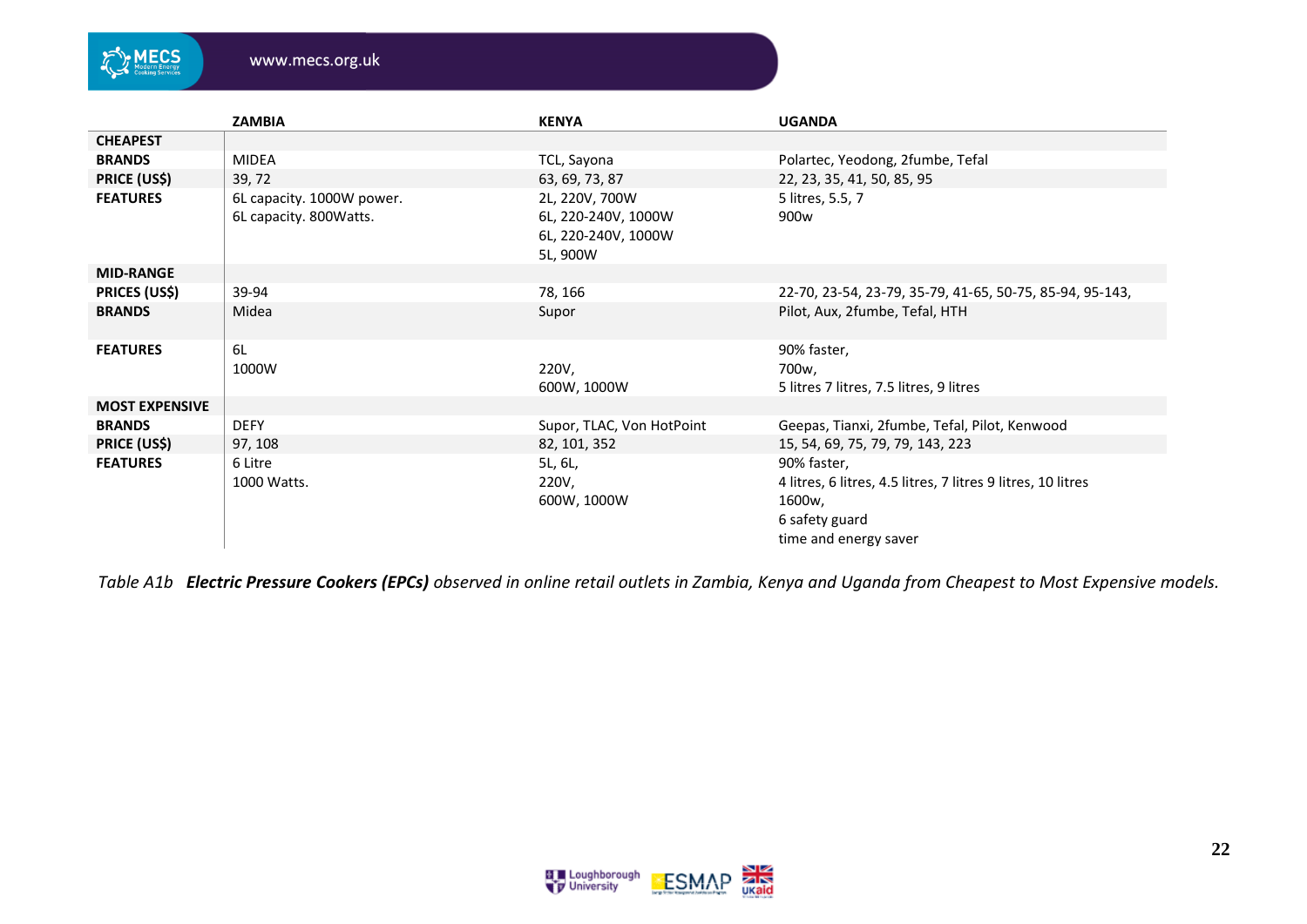| MECS<br>Modern Energy<br>Cooking Services | www.mecs.org.uk |              |               |
|-------------------------------------------|-----------------|--------------|---------------|
|                                           | <b>ZAMBIA</b>   | <b>KENYA</b> | <b>UGANDA</b> |
| <b>CHEAPEST</b>                           |                 |              |               |
| <b>BRANDS</b>                             | MIDEA Defy      | Kenwood      | Generic       |
| <b>PRICE (US\$)</b>                       | 27, 51          | 67           | 57            |
| <b>FEATURES</b>                           | 1.8 Litres 6L.  | 6.5L         |               |
|                                           | 700 Watts.      | 350W         |               |
| <b>MID-RANGE</b>                          |                 |              |               |
| <b>PRICES (US\$)</b>                      | $22 - 44$       |              | 57            |
| <b>BRANDS</b>                             | <b>MIDEA</b>    |              | Generic       |
| <b>FEATURES</b>                           | 2.3L            |              |               |
|                                           | 750W            |              |               |
| <b>MOST EXPENSIVE</b>                     |                 |              |               |
| <b>BRANDS</b>                             | <b>DEFY</b>     |              | Morphy        |
| <b>PRICE (US\$)</b>                       | 51, 57          |              | 82            |
| <b>FEATURES</b>                           | 6L              |              | Durable       |
|                                           | 220 Watts.      |              |               |

*Table A1c Slow cookers observed in online retail outlets in Zambia, Kenya and Uganda from Cheapest to Most Expensive models.*

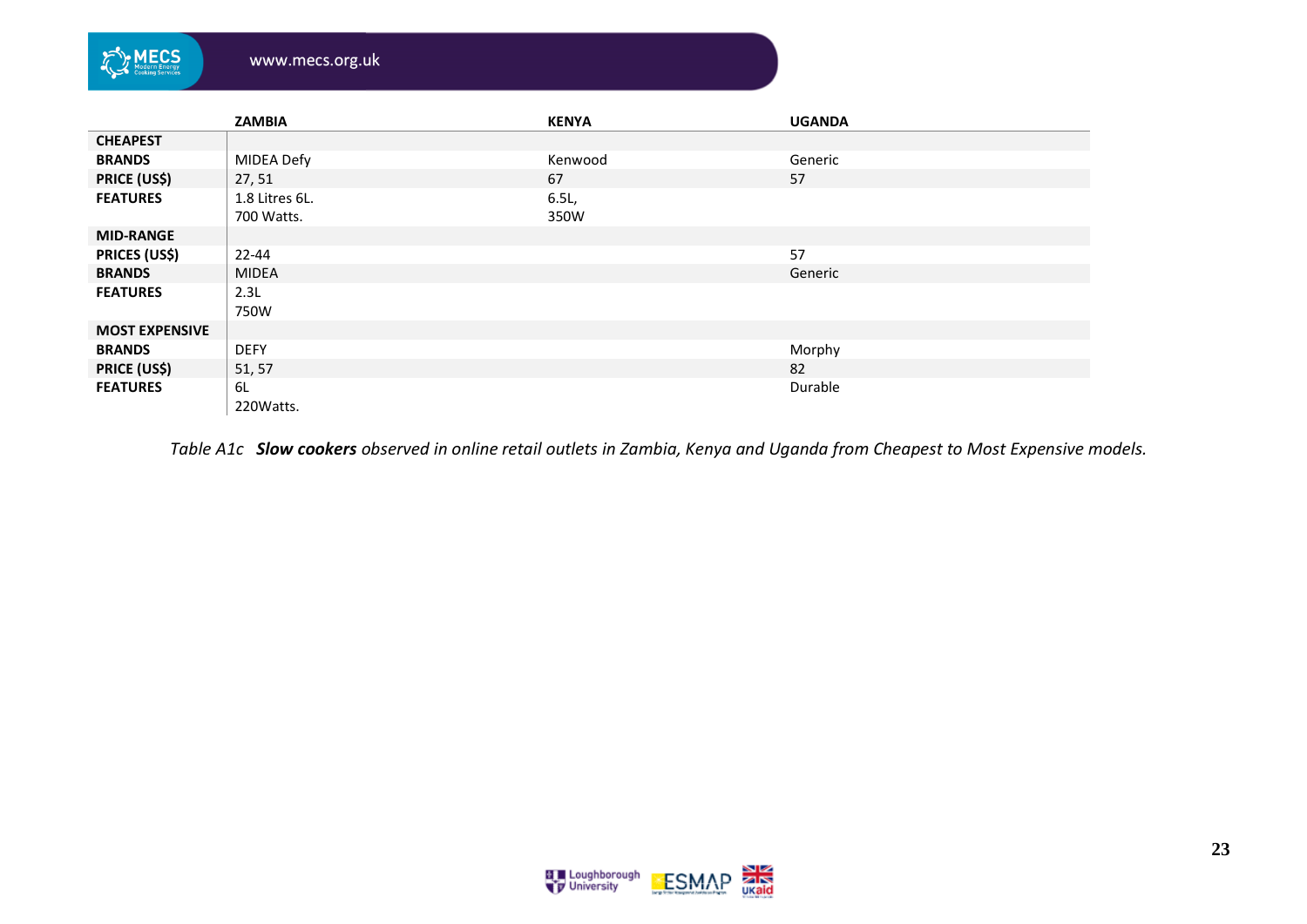

|                       | <b>ZAMBIA</b>                                                                                                                                                                           | <b>KENYA</b>                                                                                   | <b>UGANDA</b>                                                                                                                                |  |  |
|-----------------------|-----------------------------------------------------------------------------------------------------------------------------------------------------------------------------------------|------------------------------------------------------------------------------------------------|----------------------------------------------------------------------------------------------------------------------------------------------|--|--|
| <b>CHEAPEST</b>       |                                                                                                                                                                                         |                                                                                                |                                                                                                                                              |  |  |
| <b>BRANDS</b>         | <b>ZEERA Real Sunbeam</b>                                                                                                                                                               | Scarlett, UKA, ARMCO, Lyons                                                                    | Scarlet, Saachi, Elekta, Marodo, Usha, Kenwood, Newal, He<br>house                                                                           |  |  |
| <b>PRICE (US\$)</b>   | 11, 12, 15                                                                                                                                                                              | 7, 9, 12                                                                                       | 7, 9, 12, 18, 19, 21, 23, 27                                                                                                                 |  |  |
| <b>FEATURES</b>       | 1.7LTR 1.8<br>50/60Hz,<br>1850-2200W. 2200 W<br>360-degree Cordless rotation,                                                                                                           | 1.7   1.8 L, 2 L,<br>220-240V,<br>1800W                                                        | Efficient,<br>1500w, 18000w<br>1.7 litres 2l litres<br>Hard plastic body<br>Water temperature,<br>regulator,<br><b>Efficient and durable</b> |  |  |
| <b>MID-RANGE</b>      |                                                                                                                                                                                         |                                                                                                |                                                                                                                                              |  |  |
| <b>PRICES (US\$)</b>  | 11-22, 17-26, 17-28,                                                                                                                                                                    | 9, 9, 23, 24, 14                                                                               | 2-38, 9-25, 12-27, 19-27, 21-27, 23-57, 23-57, 24-25, 33-38                                                                                  |  |  |
| <b>BRANDS</b>         | ZEERA, Midea, Salton                                                                                                                                                                    | Scarlett, MIKA, ARMCO                                                                          | Generic, Chigo, Sonifer, Philips, Newal, Usha, Mylong,<br>Newal, Saachi                                                                      |  |  |
| <b>FEATURES</b>       | 1.7 Litre<br>2200 w<br>360° Cordless rotation,                                                                                                                                          | 2L, 1.7L, 1.8L,<br>220V,<br>1500W, 1800W, 1850-2200W                                           | 850w, 1500w, 2400w, 2200w<br>1.5 litres, 1.7 litres,<br>Temperature regulator                                                                |  |  |
| <b>MOST EXPENSIVE</b> |                                                                                                                                                                                         |                                                                                                |                                                                                                                                              |  |  |
| <b>BRANDS</b>         | PHILIPS, Russell Hobbs                                                                                                                                                                  | LaiGuo, Generic, Ramtons, ARMCO                                                                | Telionex, Warmtoo, Nikai, Philips, Sonifer, Ocean, Saachi,<br>Newal, He house                                                                |  |  |
| <b>PRICE (US\$)</b>   | 48, 51, 55,                                                                                                                                                                             | 19, 32, 35, 60, 173,                                                                           | 25, 27, 35, 35, 38, 49, 57, 57, 251                                                                                                          |  |  |
| <b>FEATURES</b>       | 1.7 L Capacity. Power: 2200 W. Not any form<br>of promotion running., 1.7L Capacity. 2200<br>Watts. Store run price discount (5% off).<br>Cordless kettle. There is no active promotion | 1.8L, 220V, 2000W<br>2L, 220V, 1500W<br>2L, 1850-2250W<br>4.3L, 2200W<br>1.7L, 220-240V, 1800W | 1500w, 2200w,<br>2.5 litres, 1.7 litres, 6 litres,<br>Durable<br>Automatically turns off                                                     |  |  |

*Table A1d Electric kettles observed in online retail outlets in Zambia, Kenya and Uganda from Cheapest to Most Expensive models.*

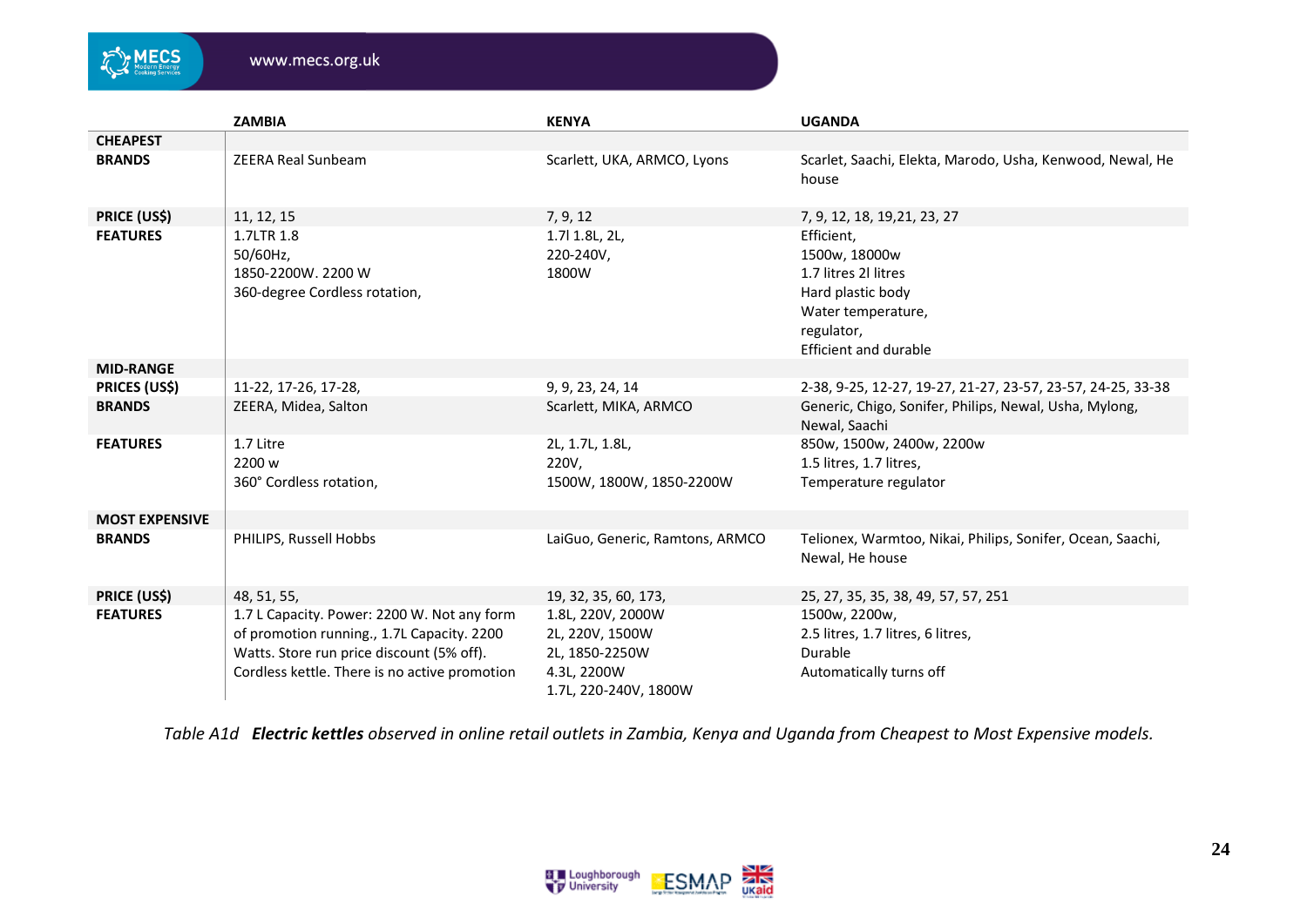**MECS** 

|                 | <b>Zambia</b>                                                               | Kenya                       | Uganda                                                                                                    |
|-----------------|-----------------------------------------------------------------------------|-----------------------------|-----------------------------------------------------------------------------------------------------------|
| Cheapest        |                                                                             |                             |                                                                                                           |
| <b>Brands</b>   | ZEERA HOT PLATE - F-008, Sunbeam SDS-200BB<br>Double Spiral Hotplate - Blue | Cnzidel, Generic, MIKA, AEC | Jx, Mini compact, 2fumbe, Portable durable burner,<br>Newal                                               |
| Price (US\$)    | 7, 17                                                                       | 8.29, 8.76, 44.22, 24.86    | 14, 23, 26, 16, 16                                                                                        |
| <b>Features</b> | 1000W 2000W                                                                 | 500W, 1500W, 750W           | 100w, portable electric stove,<br>100w 500w, 2500w<br>Durable<br>Over heat protection<br>Auto-thermostat. |
| Mid-range       |                                                                             |                             |                                                                                                           |
| Prices (US\$)   | 11-83                                                                       | 15, 18, 28                  | 14-29, 16-26, 23-23, 26-63, 16-123,                                                                       |
| Brands          | <b>KANGO</b>                                                                | Generic, AEC                | Jx, Cikuso, Blueflame, Saachi, Newal                                                                      |
| <b>Features</b> | 2 Solid Plates<br>2000W                                                     |                             | 100w, 500w,<br>portable,<br>3x1 desktop cooker,<br>Durable,<br>efficient,<br>Auto-thermostat              |
| Most expensive  |                                                                             |                             |                                                                                                           |
| Brands          | <b>DEFY</b>                                                                 | Generic, AEC                | Jx, UE plug, Blue flame, Saachi, Newal                                                                    |
| Price (US\$)    | 225                                                                         | 27, 41, 83                  | 26, 29, 63, 71, 123                                                                                       |
| <b>Features</b> | 2 Vitroceramic Plates<br>Front Control Switches.                            | 1500W                       | Easy to clean,<br>1050-1250w, 1000w, 2000w,<br>Desktop size 50x50                                         |

*Table A1e Electric hotplates observed in online retail outlets in Zambia, Kenya and Uganda from Cheapest to Most Expensive models.*

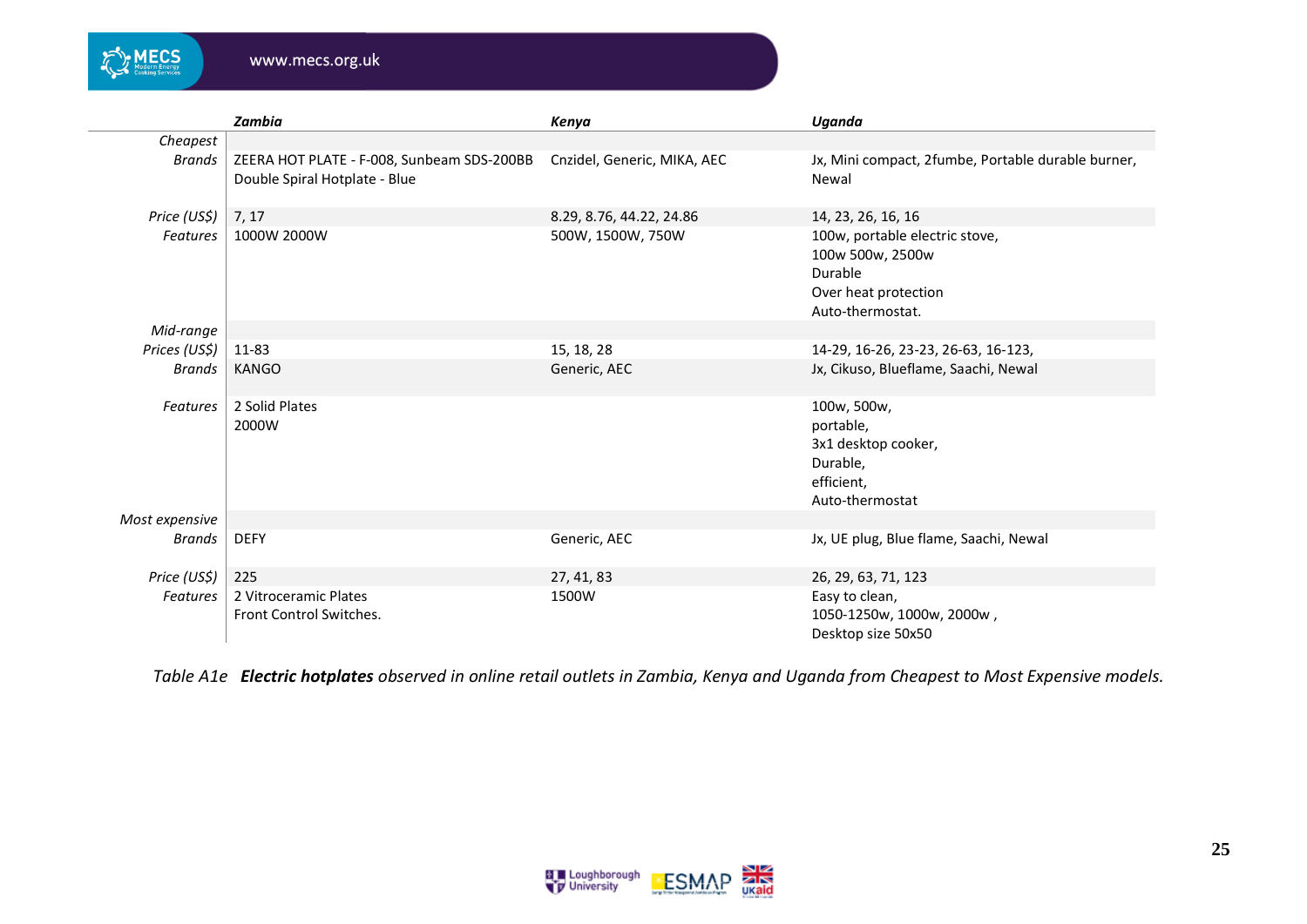|                 | Zambia | Kenya                                | Uganda                   |
|-----------------|--------|--------------------------------------|--------------------------|
| Cheapest        |        |                                      |                          |
| <b>Brands</b>   |        | Generic, Ramtons                     | Micromatic model, Raypor |
| Price (US\$)    |        | 29, 57, 32                           | 49,49                    |
| <b>Features</b> |        | 2000W                                | 2000w,                   |
|                 |        | 200/400/800/1000/1200W               | Durable                  |
| Mid-range       |        |                                      |                          |
| Prices (US\$)   |        | 58.06, 42.43                         | 49,49                    |
| Brands          |        | Ramtons                              | Micromatic, Raypor       |
| Features        |        |                                      | 2000w, Durable           |
| Most expensive  |        |                                      |                          |
| Brands          |        | Generic Xiaomi, Ramtons              | Micromatic, Raypor       |
| Price (US\$)    |        | 181, 58, 46                          | 49, 49                   |
| <b>Features</b> |        | 2100W<br>1900/1600/1300/900/600/120W | 2000w,<br>Durable        |

MECS

www.mecs.org.uk

*Table A1f Induction stoves observed in online retail outlets in Zambia, Kenya and Uganda from Cheapest to Most Expensive models.*

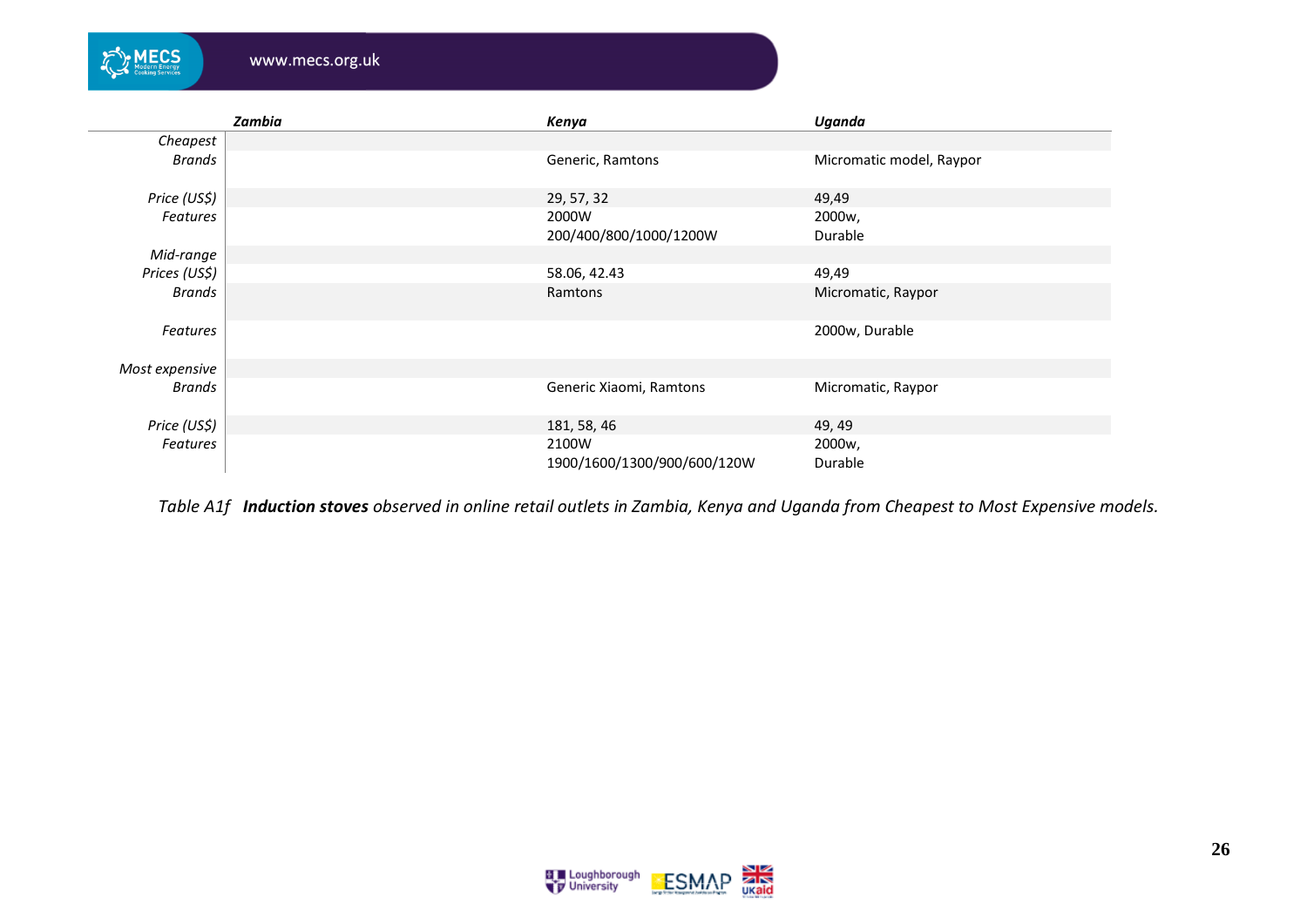

|                 | <b>Zambia</b>                        | Kenya                               | Uganda                                                                         |
|-----------------|--------------------------------------|-------------------------------------|--------------------------------------------------------------------------------|
| Cheapest        |                                      |                                     |                                                                                |
| <b>Brands</b>   | MIDEA, Hisense Defy                  | Binatone, NeoChef, Bruhm, AM        | Hisense, Bruhm, Ewal, LG, Duratek, Saachi                                      |
| Price (US\$)    | 55, 65, 69, 113,                     | 50, 51, 60, 69, 157,                | 74, 76, 79, 82, 85, 93, 95, 184                                                |
| <b>Features</b> | Capacity: 20 L Power (Watt): 1050 W. | 20L, 1050W                          | 20 litres, 23 litres                                                           |
|                 | Capacity: 20 Litres Wattage: 1050W   | 1200W                               | 6 power setting,                                                               |
|                 |                                      | 20L, 700W                           | 1 year of warranty,                                                            |
|                 |                                      | 20L, 700W                           | 700w, 1050w, 1280w                                                             |
|                 |                                      | 20L, 700W                           | Durable stainless,                                                             |
|                 |                                      |                                     | Easy cleaning,                                                                 |
| Mid-range       |                                      |                                     |                                                                                |
| Prices (US\$)   | 55-138, 55-165, 107-127, 83-220      | 71, 77, 83, 138, 184,               | 74-123, 76-190, 82-105, 95-123, 95-126, 93-<br>177, 80-133, 180-1045, 184-187, |
| <b>Brands</b>   | MIDEA, Hisense, Samsung              | Von HotPoint, NeoChef, MIKA, AM, LG | Hisense, LG, Grill, Blueflame, Saachi                                          |
| Features        | 25L 28 Litre, 32L                    | 20L,                                | 700w, 100w,                                                                    |
|                 | 900 W.                               | 700W, 800W, 1000W, 1200W            | 2 year warrant,                                                                |
|                 |                                      |                                     | smart inverter,                                                                |
|                 |                                      |                                     | 20 litres, 28 liters, 25 litres, 38 litres                                     |
|                 |                                      |                                     | Easy to clean,                                                                 |
|                 |                                      |                                     | Efficient, of capacity,                                                        |
|                 |                                      |                                     | 20 litres of capacity,                                                         |
| Most expensive  |                                      |                                     |                                                                                |
| <b>Brands</b>   | MIDEA, Whirlpool, LG                 | HotPoint, NeoChef, Von AM, LG       | Panasonic, LG, Sanvesino, Blueflame, Sharp,<br>Newal, KIC                      |
| Price (US\$)    | 126, 151, 264, 579                   | 119, 138, 221, 231, 451             | 127, 133, 136, 172, 187, 190, 218, 228,                                        |
| <b>Features</b> | 23 L 34L 31L, 42 L                   | 20L, 30L, 39L                       | 1000w, 150w, 1500w, 900w,                                                      |
|                 | 1000 W. 1200 W, 2000w                | 900W, 1000W, 1200W                  | sufficient use,                                                                |
|                 | Quick Defrost.                       |                                     | 20 litres, 23 litres, 40 litres, 42 litres, 30 litres                          |

*Table A1g Microwave ovens observed in online retail outlets in Zambia, Kenya and Uganda from Cheapest to Most Expensive models.*

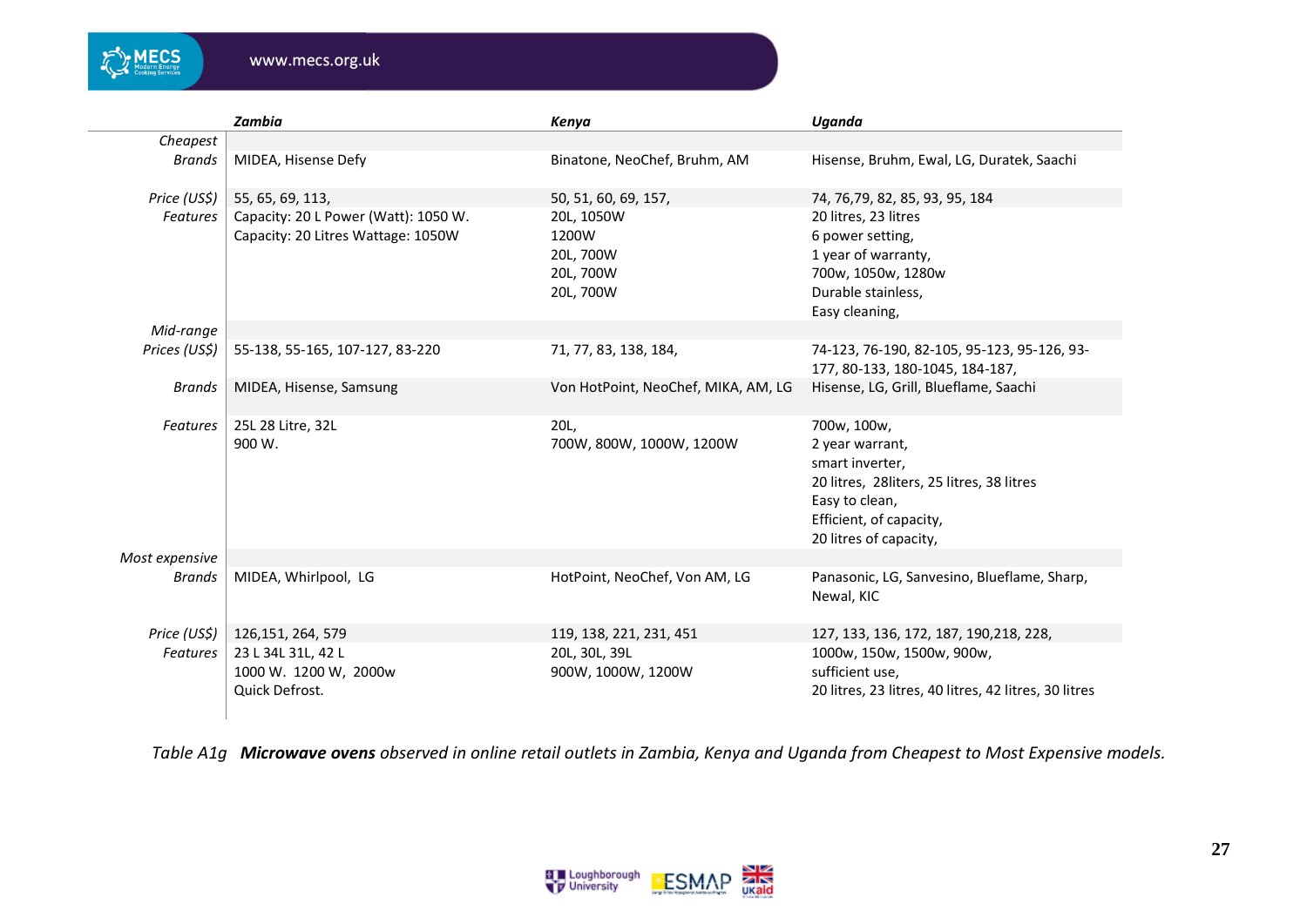

|                 | Zambia                                                                                                           | Kenya                                                            | Uganda                                                                                                                                                                                  |
|-----------------|------------------------------------------------------------------------------------------------------------------|------------------------------------------------------------------|-----------------------------------------------------------------------------------------------------------------------------------------------------------------------------------------|
| Cheapest        |                                                                                                                  |                                                                  |                                                                                                                                                                                         |
| Brands          | <b>PHILIPS</b>                                                                                                   | Von, ARMCO                                                       | Saachi, Philips, Tower, Tefal                                                                                                                                                           |
| Price (US\$)    | 15, 165                                                                                                          | 64, 74, 1110                                                     | 98, , 101, 123, 177, 177, 242                                                                                                                                                           |
| Features        | 0.8 kg Capacity. 1425W, 230V. No promotion,<br>2.2L capacity. 1425Wattage. Store runs price<br>discount (4% off) | 2.5L basket, 4.5L outer pan, 1300W<br>3.5L, 1300W<br>2.2L, 1400W | Over heat protection,<br>50% faster frying,<br>Durable,<br>efficient,<br>3.1 litres, 3.2 litres<br>50% faster heat up time,<br>2460w, 1450w,<br>adjustable temperature 150-200 degrees, |
| Mid-range       |                                                                                                                  |                                                                  |                                                                                                                                                                                         |
| Prices (US\$)   | N/A, N/A                                                                                                         | 143.79, 96.84                                                    | 123-212, 51-242, 98-232, 177-272, 177-245,<br>101-242                                                                                                                                   |
| <b>Brands</b>   | $N/A$ , $N/A$                                                                                                    | Super General, Ramtons                                           | Saachi, Philips, Tower, Tefal, Ocean                                                                                                                                                    |
| Features        | N/A, N/A                                                                                                         |                                                                  | 3.2l, 3.1 litres<br>over heating protection,<br>Durable,<br>1450w, 130w,<br>adjustable temperature between 150 -200<br>degrees, 80-200c                                                 |
| Most expensive  |                                                                                                                  |                                                                  |                                                                                                                                                                                         |
| Brands          | Philips                                                                                                          | Haier, MIKA, DSP                                                 | Saachi, Philips                                                                                                                                                                         |
| Price (US\$)    | 0, 154                                                                                                           | 274, 104, 144                                                    | 51, 212, 232, 245, 242, 272,                                                                                                                                                            |
| <b>Features</b> | Philips                                                                                                          | 14.5L,<br>2.2L<br>1800W                                          | 400-165w,<br>12v<br>efficient,<br>1425w, 2450w, 120w,<br>2 years of warranty,<br>Durability                                                                                             |

*Table A1h Electric air fryers observed in online retail outlets in Zambia, Kenya and Uganda from Cheapest to Most Expensive models.*

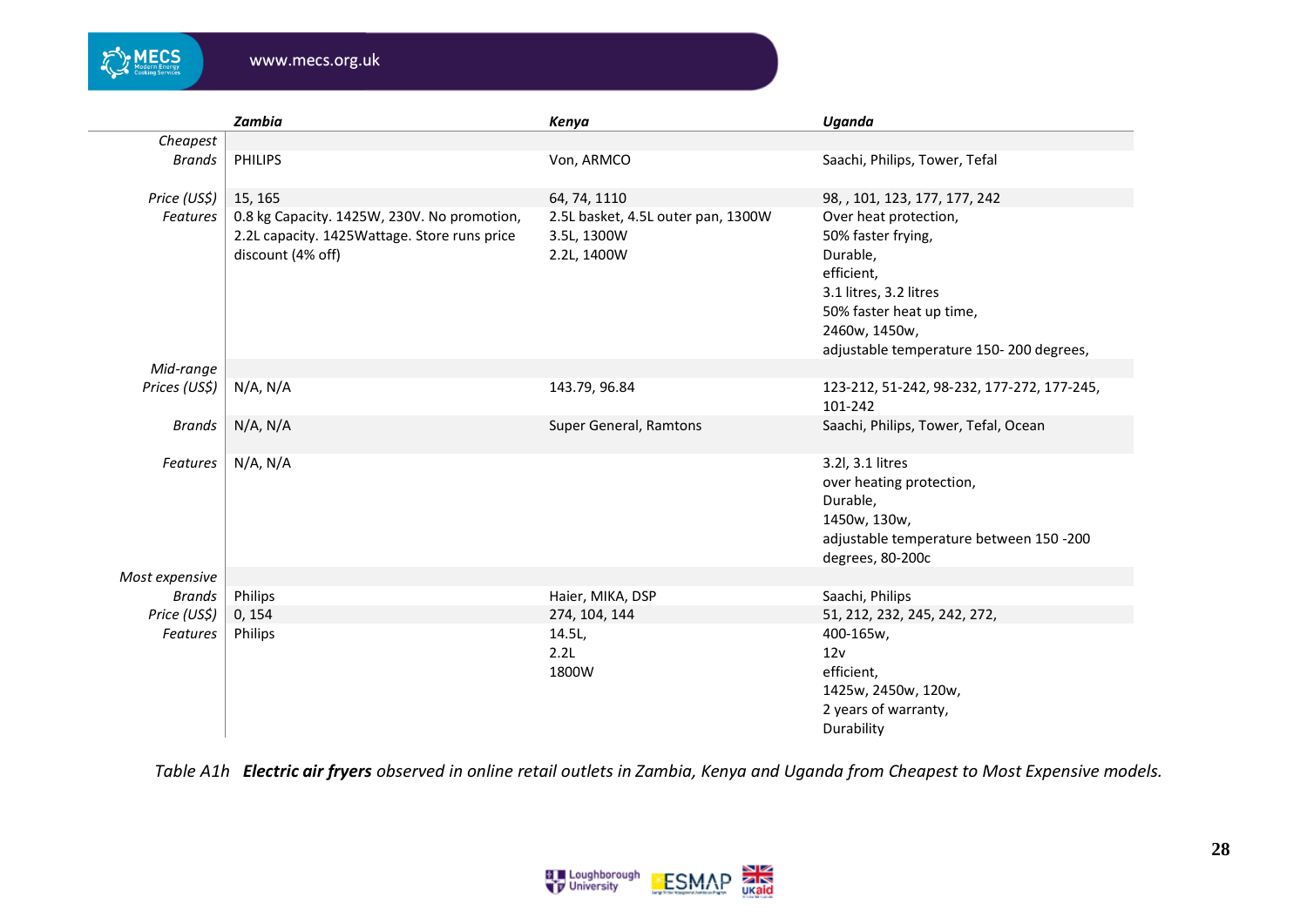| <b>Modern Energy<br/>Cooking Services</b> |  |
|-------------------------------------------|--|
|-------------------------------------------|--|

|                | Kenya                                    |
|----------------|------------------------------------------|
| Cheapest       |                                          |
| Brands         | Yezhicong, LYONS, Von HotPoint, ARMCO    |
| Price (US\$)   | 27, 29, 33, 35                           |
| Features       | 2L, 2.2L                                 |
|                | 1.8L,                                    |
|                | 700W                                     |
| Mid range      |                                          |
| Prices(US\$)   | 29, 37, 63, 51                           |
| Brands         | HOTPOINT, Marado, Sayona, Black & Decker |
| Features       | 1.8L, 5L, 6L,                            |
|                | 700W, 900W, 1000W, 100W                  |
| Most expensive |                                          |
| Brands         | SANSUI, Xiaomi IH, ARMCO, Black & Decker |
| Prices (US\$)  | 46, 84, 96, 184, 327,                    |
| Features       | 3L, 4L, 4.5L                             |
|                | 1130W, 1600W                             |

*Table A1i Electric rice cookers observed in online retail outlets in Zambia, Kenya and Uganda from Cheapest to Most Expensive models.*

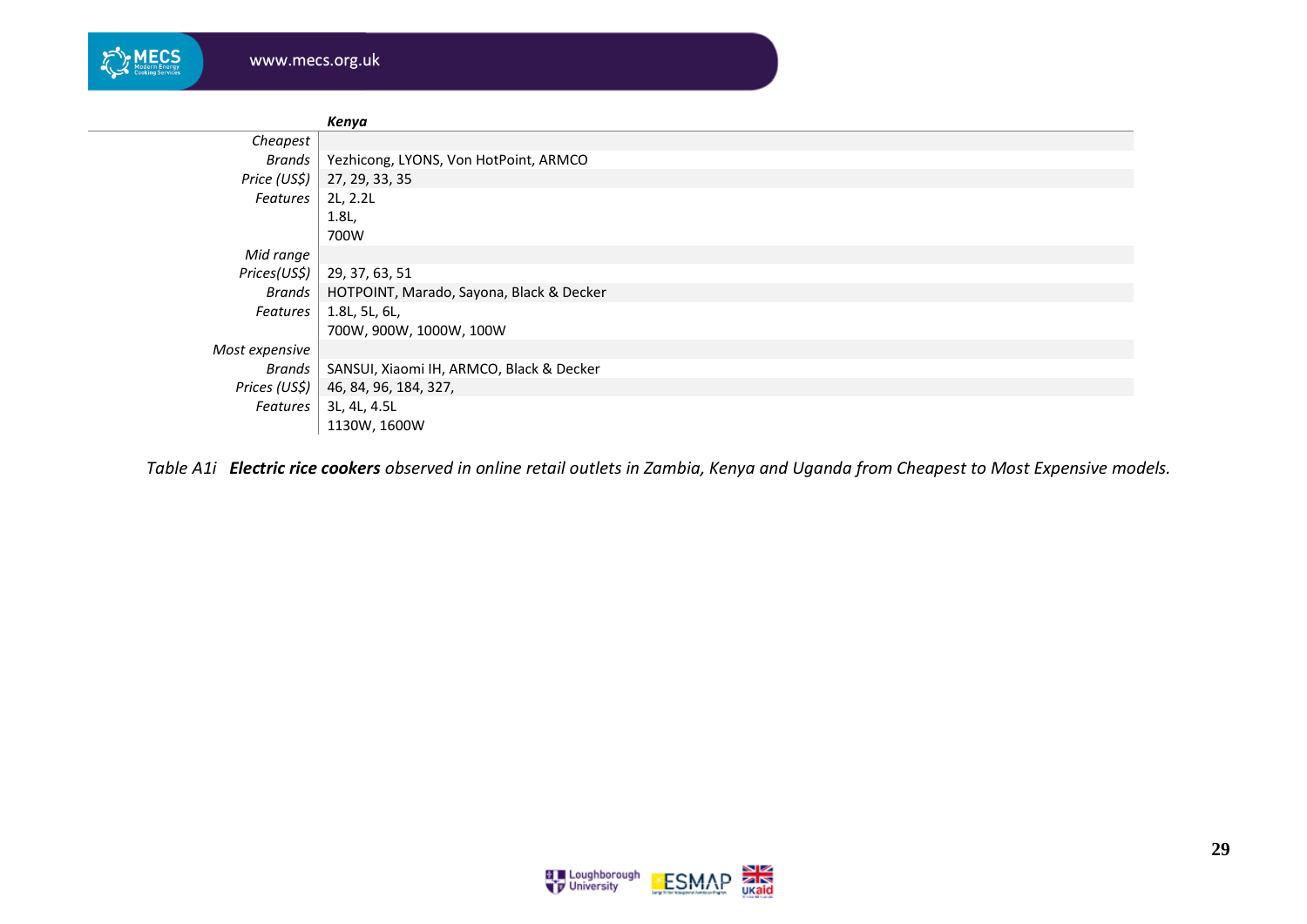MECS

Table A1j sets out data provided by TaTEDO in Tanzania of retailers of EPCs and their products, features, source, etc..

| <b>Name</b>                                                            | <b>Location</b>   | <b>Online</b><br>shop | <b>Other</b><br>outlets | Website/Link            | <b>Products sourcing</b>  | Type of EPCs currently selling            | <b>Size</b> |
|------------------------------------------------------------------------|-------------------|-----------------------|-------------------------|-------------------------|---------------------------|-------------------------------------------|-------------|
| AMPERSAND<br><b>LIMITED</b>                                            | Mlimani City Mall | <b>NO</b>             |                         |                         | Dubai                     | Electro-Master                            | 6 & 7 lts   |
| <b>BOFA LIFESTILE</b><br><b>CHOICE (NAFRI</b><br><b>INTERNATIONAL)</b> | Mlimani City Mall |                       | <b>YES</b>              |                         | Local suppliers           | <b>KODTEC</b>                             | 6 Lts       |
| Ley Home & Hotel<br>Appliance                                          | Dar city Mall     | <b>NO</b>             | <b>YES</b>              |                         | Local suppliers           | <b>WESTPOINT, NIKAI</b>                   | 6 Lts       |
| THE GAME                                                               | Mlimani City Mall |                       | <b>YES</b>              | game.co.tz              |                           | Russel hobbs                              | 6 Lts       |
| Maisha Supermarket                                                     | Dar city Mall     |                       |                         | maishasupermarket.co.tz | Local suppliers           | GEEPAS, PANASONIC                         | 6 Lts       |
| <b>Shoppers Plaza</b>                                                  | HQ-Mikocheni      |                       | <b>YES</b>              | shoppers.co.tz          | Local suppliers           | NIKAI (Out of stock)                      | 6 Lts       |
| Julius J. Swai                                                         | Mwenge            | <b>NO</b>             | 1 outlet                | N/A                     | China, India and Kariakoo | DESSEN, NIKAI, GEEPAS                     | 6 lts       |
| Leyla Hussein                                                          | Mwenge            | <b>NO</b>             | N/A                     | N/A                     | China, Turkey             | DELSA, KENWOOD                            |             |
| Said Ahmed                                                             | Kariakoo          | <b>NO</b>             | N/A                     | N/A                     | Kariakoo                  | KENWOOD, AMIGO-<br>MAXIMA, ELECTRO MASTER |             |
|                                                                        | Kariakoo          | NO.                   | N/A                     | N/A                     | China, Dubai,             | WESTPOINT, VON, MEBASH, NIKAI             | 6 Lts       |
| Jane Kowelo                                                            |                   | <b>NO</b>             | N/A                     | N/A                     | Japan, UK                 | <b>KENWOOD</b>                            | 6 Lts       |
| <b>Esther Swai</b>                                                     | Bamaga            | NO.                   | N/A                     | N/A                     | China, UK                 |                                           |             |
| Imelda                                                                 | Kinondoni         | <b>NO</b>             | N/A                     | N/A                     | Kariakoo                  | SINGSUNG                                  | 4 & 6 lts   |
| <b>Beatrice Minde</b>                                                  | Kinondoni         | NO.                   | N/A                     | N/A                     | Kariakoo                  |                                           |             |
| Vyomboclassique2.0                                                     | Kariakoo          | YES                   |                         |                         | China, Kariakoo           | <b>DELSA</b>                              | 6 Lts       |
| Life.homeappliance                                                     | Kariakoo          | <b>YES</b>            |                         |                         |                           | WESTPOINT                                 | 6 Lts       |

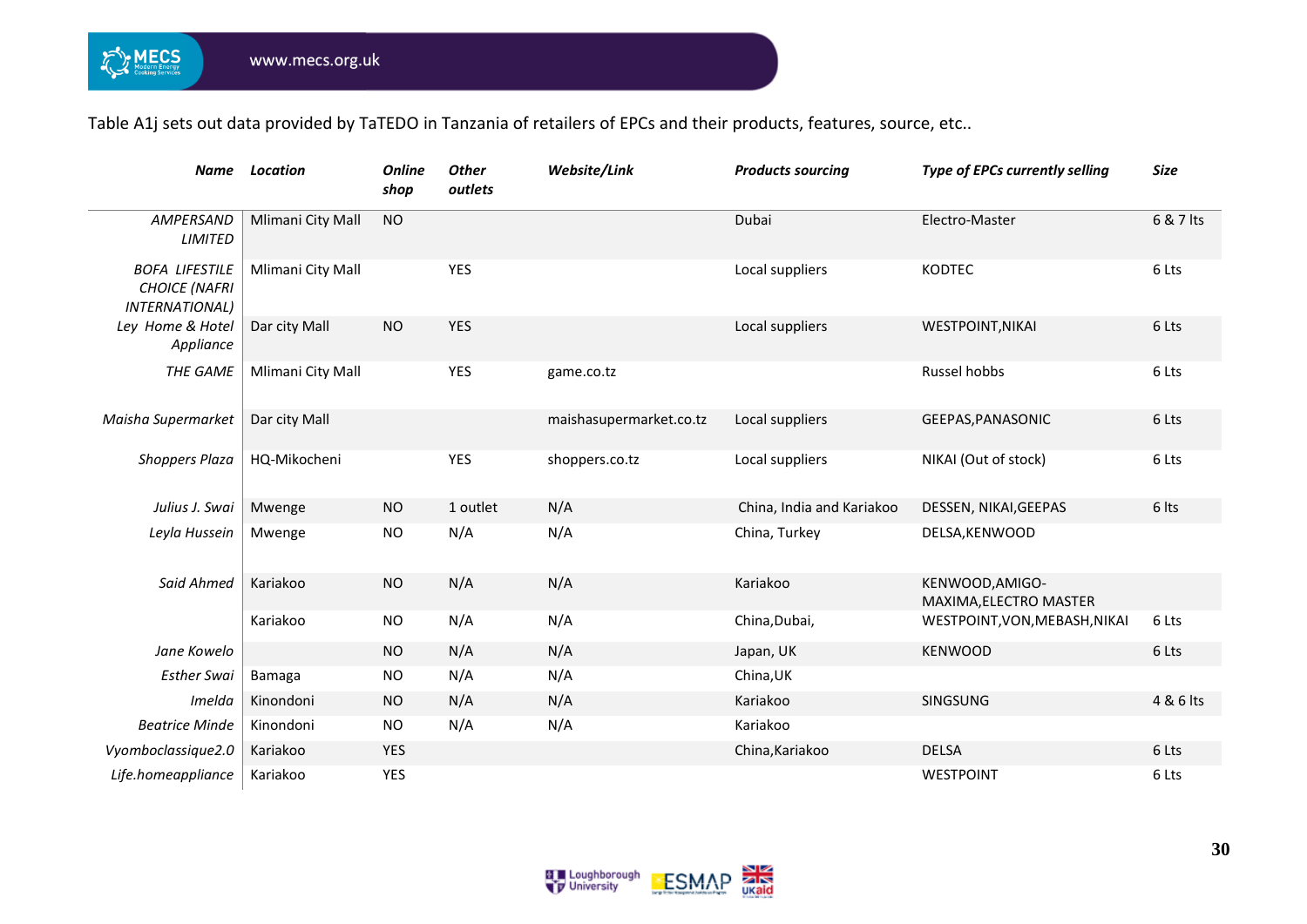| <b>ECS</b>                                 | www.mecs.org.uk   |            |            |                       |              |                  |       |
|--------------------------------------------|-------------------|------------|------------|-----------------------|--------------|------------------|-------|
|                                            |                   |            |            |                       |              |                  |       |
| Gracious_home_appli<br>ances               | Mbeya             |            |            |                       |              | WESTPOINT        | 6 Lts |
| NICKY-KITCHENPOINT                         | Kariakoo          |            |            |                       |              | <b>SINGSUNG</b>  | 6 Its |
| <b>BEI CHEE</b>                            | Kariakoo          | <b>YES</b> |            | www.beichee.tz        |              | <b>KENWOOD</b>   | 6 Lts |
| SokoBora                                   | Dar, Kilwa street | <b>YES</b> |            | Sokobora.co.tz        |              |                  |       |
| Nidadanish                                 | Kariakoo          | <b>YES</b> |            | www.nidadanish.com    |              | NIKAI, WESTPOINT | 6 lts |
| Aborderonline                              | Ilala             | YES        |            | www.aborderonline.com |              |                  |       |
| Sustainable Energy<br>Services Company Ltd | Goba-Mbezi Juu    |            | <b>YES</b> | www.sescom.co.tz      | China, Dubai | SESCOM, NIKAI    | 6Lts  |

*Table A1j Tanzanian retailers selling Electric Pressure Cookers with details of the location, source, brands, size and website.*

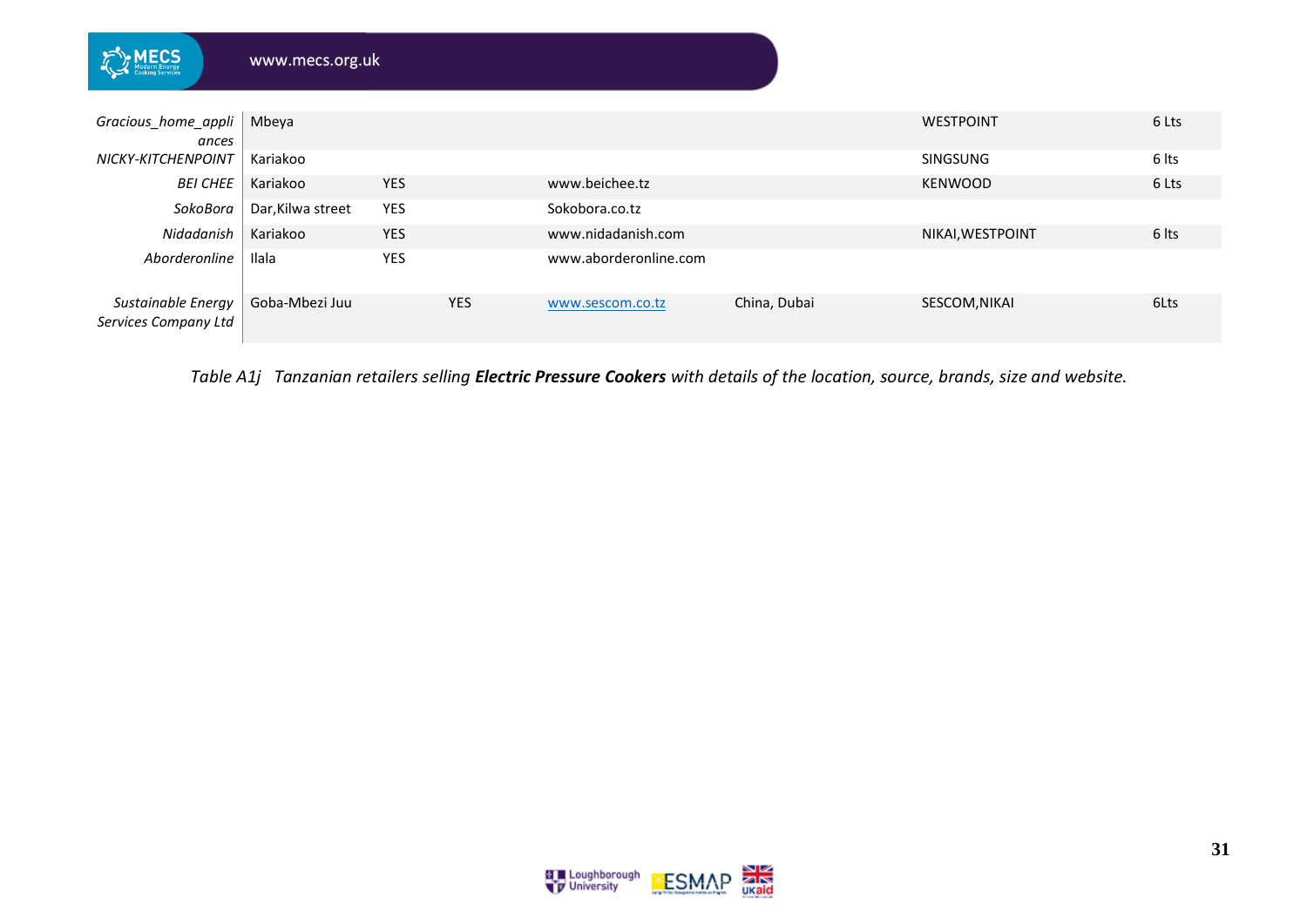# <span id="page-31-0"></span>**Appendix 2: Methodologies**

#### <span id="page-31-1"></span>**A2-1 Calculating the numbers of households needing electric cooking devices**

It is not possible to predict with confidence the volume of cooking devices that will be required to meet our ambitions. However, we can make a number of estimates based on the available data.

One approach is as follows:

- The number of households across our 15 target countries with access to electricity can be estimated based on each country's percentage electricity access and population numbers (2017 data) divided by average household size.
- We also have figures for the percentage of households who have electricity and cook with it.
- This suggests how many additional households could need an electric cooking device.

No of HH needing devices = (Population)\*(%age with electricity-% cook with electricity) Average HH size

This approach gives an estimate of 101 million households. However, SDG7 aims for access to affordable, reliable, sustainable and modern energy for all by 2030. If all countries were to achieve 100% electricity access (based on 2017 population figures), that would bring the number of additional households using electric cooking devices to over 171m.<sup>10</sup>

We can also consider the [recently announced](https://mecs.org.uk/mecs-research-praised-at-ministerial-thematic-forums-side-event/) ambition **"40,60 by 2030"**, which calls for 40% for all households connected to grid or off-grid electricity to be using it for cooking, and 60% of those using modern energy for cooking to be generated from low-carbon sources by 2030.

This leads to a number of estimates:

- We could aim for 40% of those who currently have electricity cook with it at current population levels – most conservative market estimate (" $40\%$  current access (2017)")
- We could aim for 100% of those currently with electricity cook with it
- We could aim for a scenario where 100% have electricity and 100% of those are cooking with it ("100% 100% access (2017)")
- We could aim for a scenario where 100% have electricity and 100% of those are cooking with it and we incorporate projected population numbers for 2030 ("100% 100% access (2030)")

This suggests a number of figures that could be used to assess potential market size – Table A2a.

<sup>&</sup>lt;sup>10</sup> No of HH\*%age cooking with electricity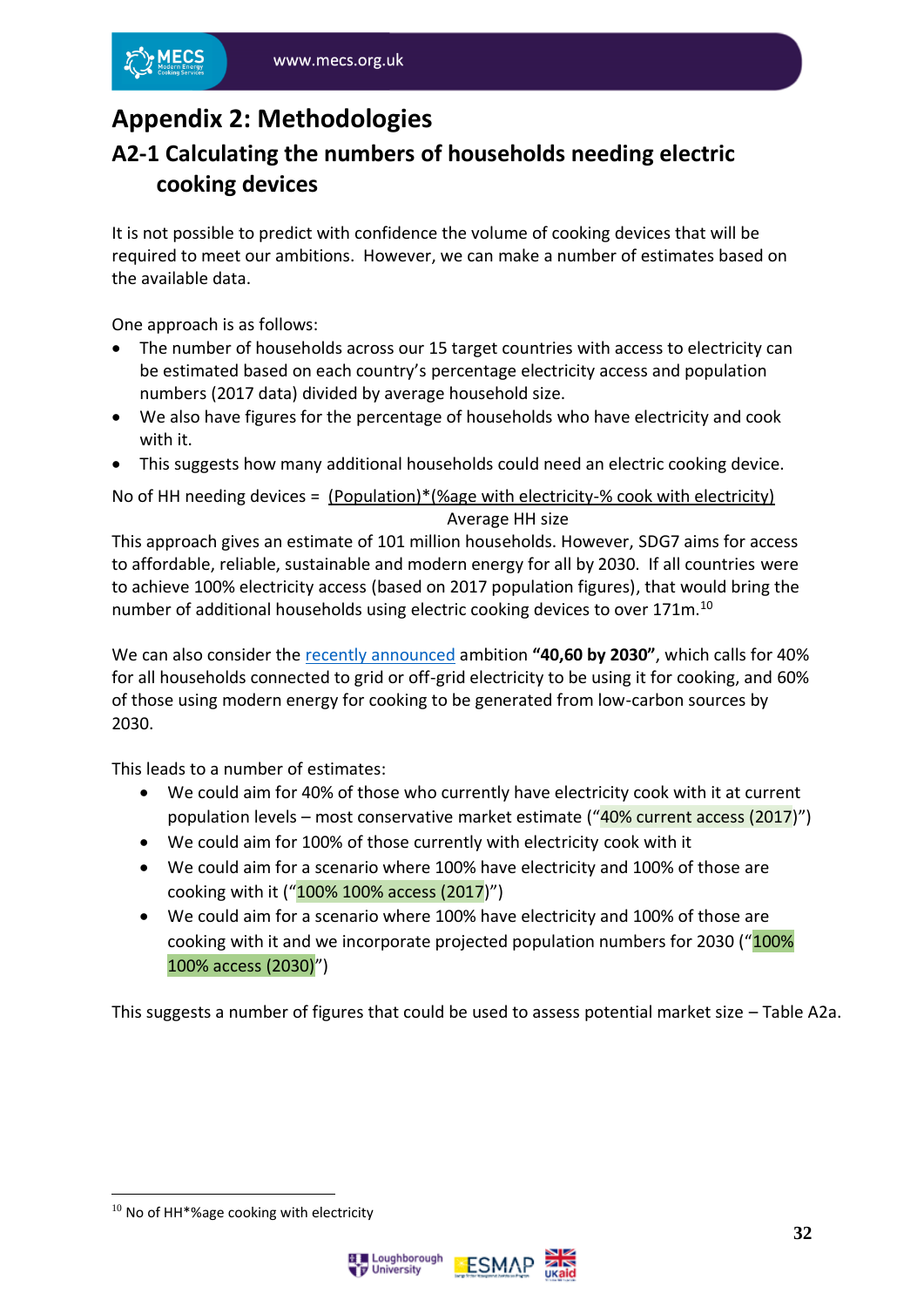

|            | (2017/2019)                 | Demographic and electricity access data   |                            |                                              |                                               |                                                                              |                                                          | Demand estimates - 2017<br>data           |                                         |                                      | Demand estimates - 2030<br>projections              |                                         |
|------------|-----------------------------|-------------------------------------------|----------------------------|----------------------------------------------|-----------------------------------------------|------------------------------------------------------------------------------|----------------------------------------------------------|-------------------------------------------|-----------------------------------------|--------------------------------------|-----------------------------------------------------|-----------------------------------------|
| Country    | Population<br>$(2017)^{11}$ | <b>Mean</b><br>HH<br>size<br>(2019)<br>12 | No of<br>HHs <sup>13</sup> | %age<br>with<br>electricity<br>$(2017)^{14}$ | No of HH<br>with<br>electricity <sup>15</sup> | %age of all<br>HH who<br>are<br>cooking<br>with<br>electricity <sup>16</sup> | No of HH<br>cooking<br>with<br>electricity <sup>17</sup> | 40%<br>current<br>access<br>$(2017)^{18}$ | 100%<br>current<br>access <sup>19</sup> | 100% 100%<br>access<br>$(2017)^{20}$ | <b>Population</b><br>(projected for<br>$2030)^{21}$ | 100%<br>100%<br>access<br>$(2030)^{22}$ |
| Bangladesh | 159,670,593                 | 4.5                                       | 35,482,354                 | 88                                           | 31,224,472                                    | 2                                                                            | 709,647                                                  | 11,780,142                                | 30,514,824                              | 34,772,707                           | 178,994,000                                         | 39,776,44<br>4                          |
| Cameroon   | 24,566,045                  | 4.99                                      | 4,923,055                  | 61                                           | 3,003,064                                     |                                                                              | 49,231                                                   | 1,151,995                                 | 2,953,833                               | 4,873,825                            | 33,766,000                                          | 6,766,733                               |
| Cambodia   | 16,009,414                  | 4.61                                      | 3,472,758                  | 89                                           | 3,090,755                                     |                                                                              | 34,728                                                   | 1,201,574                                 | 3,056,027                               | 3,438,030                            | 18,781,000                                          | 4,073,970                               |



 $11$  Source = https://datacatalog.worldbank.org/dataset/world-development-indicators

 $12$  This is not calculated annually so this is the most relevant figure. Source = https://www.un.org/development/desa/pd/

<sup>&</sup>lt;sup>13</sup> Population/mean HH size

 $14$  Source = https://datacatalog.worldbank.org/dataset/world-development-indicators

 $15$  No of HH with electricity = No of HH\*%age with electricity

 $16$  Source = WHO - eg https://www.who.int/data/gho/data/indicators/indicator-details/GHO/gho-phe-population-with-primary-reliance-on-polluting-fuels-and-technologies-forcooking-proportion

<sup>&</sup>lt;sup>17</sup> No of HH\*%age cooking with electricity. N.B. only current estimates (2017 data) have been adjusted for the number of households currently cooking with electric devices.

 $18$  Additional devices to reach target of 40% of those with access cook with electricity

 $19$  Additional devices to reach target of 100% of those with access cook with electricity

 $20$  Additional devices if 100% access and 100% cook with it

<sup>&</sup>lt;sup>21</sup> Source = https://databank.worldbank.org/source/population-estimates-and-projections#

<sup>&</sup>lt;sup>22</sup> Devices if 100% access and 100% cook with it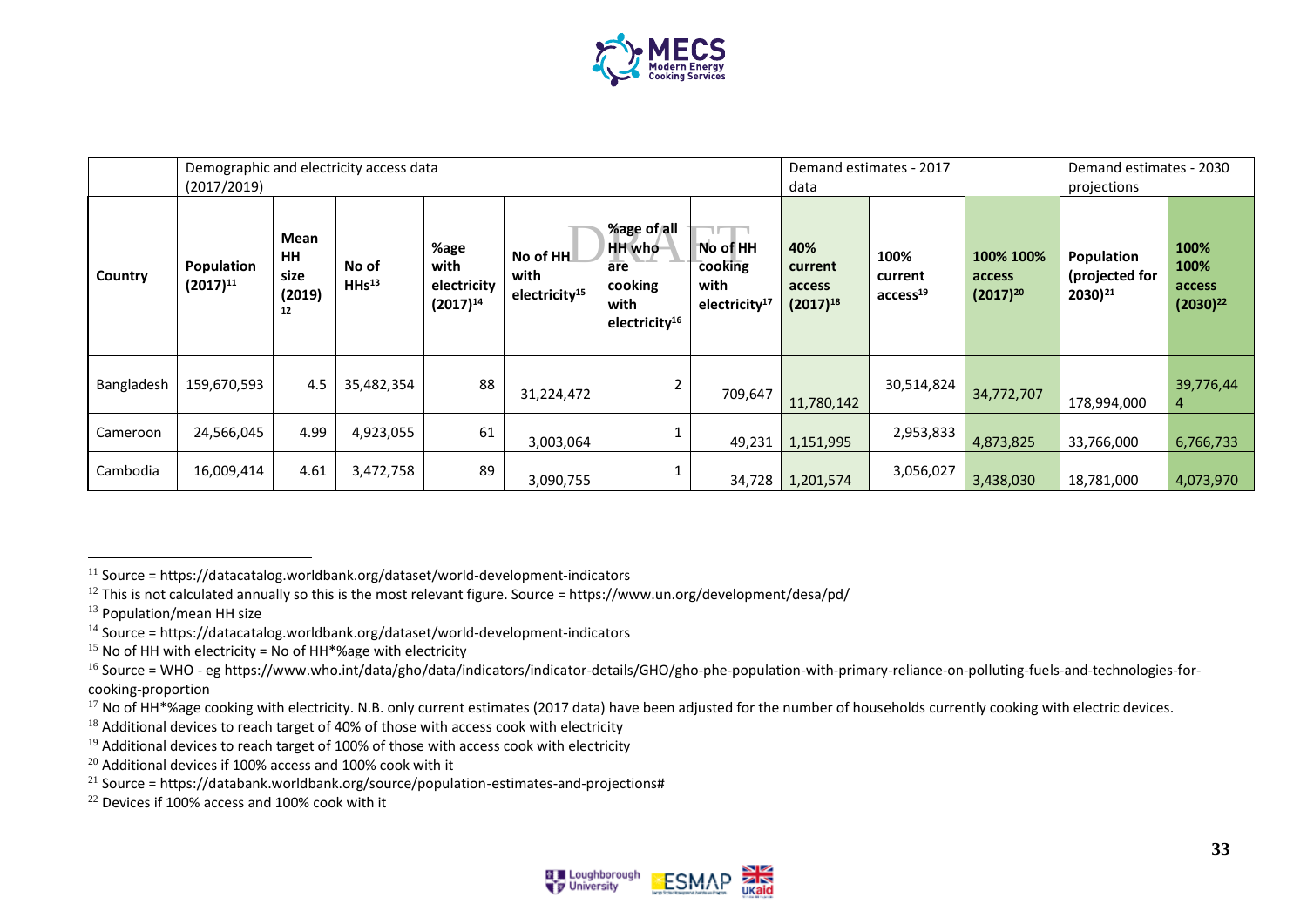

| Ethiopia | 106,400,024 | 4.61 | 23,080,266 | 44     | 10,155,317  | 3              | 692,408   | 3,369,719  | 9,462,909   | 22,387,858  | 144,944,000   | 31,441,21<br>5  |
|----------|-------------|------|------------|--------|-------------|----------------|-----------|------------|-------------|-------------|---------------|-----------------|
| Gambia   | 2,213,894   | 8.23 | 269,003    | 56     | 150,642     | 1              | 2,690     | 57,567     | 147,952     | 266,313     | 3,171,000     | 385,298         |
| Ghana    | 29,121,471  | 3.49 | 8,344,261  | 79     | 6,591,966   | $\overline{2}$ | 166,885   | 2,469,901  | 6,425,081   | 8,177,376   | 37,834,000    | 10,840,68<br>8  |
| Kenya    | 50,221,473  | 3.64 | 13,797,108 | 64     | 8,830,149   | 2              | 275,942   | 3,256,117  | 8,554,207   | 13,521,166  | 66,450,000    | 18,255,49<br>5. |
| Malawi   | 17,670,260  | 4.51 | 3,918,018  | 13     | 509,342     | 5              | 195,901   | 7,836      | 313,441     | 3,722,117   | 24,849,000    | 5,509,756       |
| Myanmar  | 53,382,581  | 4.22 | 12,649,901 | $70\,$ | 8,854,930   | 13             | 1,644,487 | 1,897,485  | 7,210,443   | 11,005,414  | 58,479,000    | 13,857,58<br>3  |
| Nepal    | 27,627,124  | 4.24 | 6,515,831  | 96     | 6,255,198   | 6              | 390,950   | 2,111,129  | 5,864,248   | 6,124,881   | 33,389,000    | 7,874,764       |
| Nigeria  | 190,873,311 | 4.9  | 38,953,737 | 54     | 21,035,018  | 2              | 779,075   | 7,634,932  | 20,255,943  | 38,174,662  | 262,978,000   | 53,668,98<br>0  |
| Rwanda   | 11,980,937  | 4.26 | 2,812,427  | 34     | 956,225     | 1              | 28,124    | 354,366    | 928,101     | 2,784,302   | 16,234,000    | 3,810,798       |
| Tanzania | 54,663,906  | 4.85 | 11,270,908 | 33     | 3,719,400   | 3              | 338,127   | 1,149,633  | 3,381,273   | 10,932,781  | 79,163,000    | 16,322,26<br>8  |
| Uganda   | 41,162,465  | 4.53 | 9,086,637  | 22     | 1,999,060   | 4              | 363,465   | 436,159    | 1,635,595   | 8,723,171   | 59,437,000    | 13,120,75<br>1  |
| Zambia   | 16,853,688  | 5.13 | 3,285,319  | 40     | 1,314,128   | 21             | 689,917   | N/A        | 624,211     | 2,595,402   | 24,325,000    | 4,741,715       |
| total    |             |      |            |        | 107,689,665 |                |           | 36,878,555 | 101,328,088 | 171,500,005 | 1,042,794,000 | 230,446,4<br>57 |

*Table A2a: The basis for generating estimates of the numbers of households needing electric cooking devices, based on a number of assumptions.*

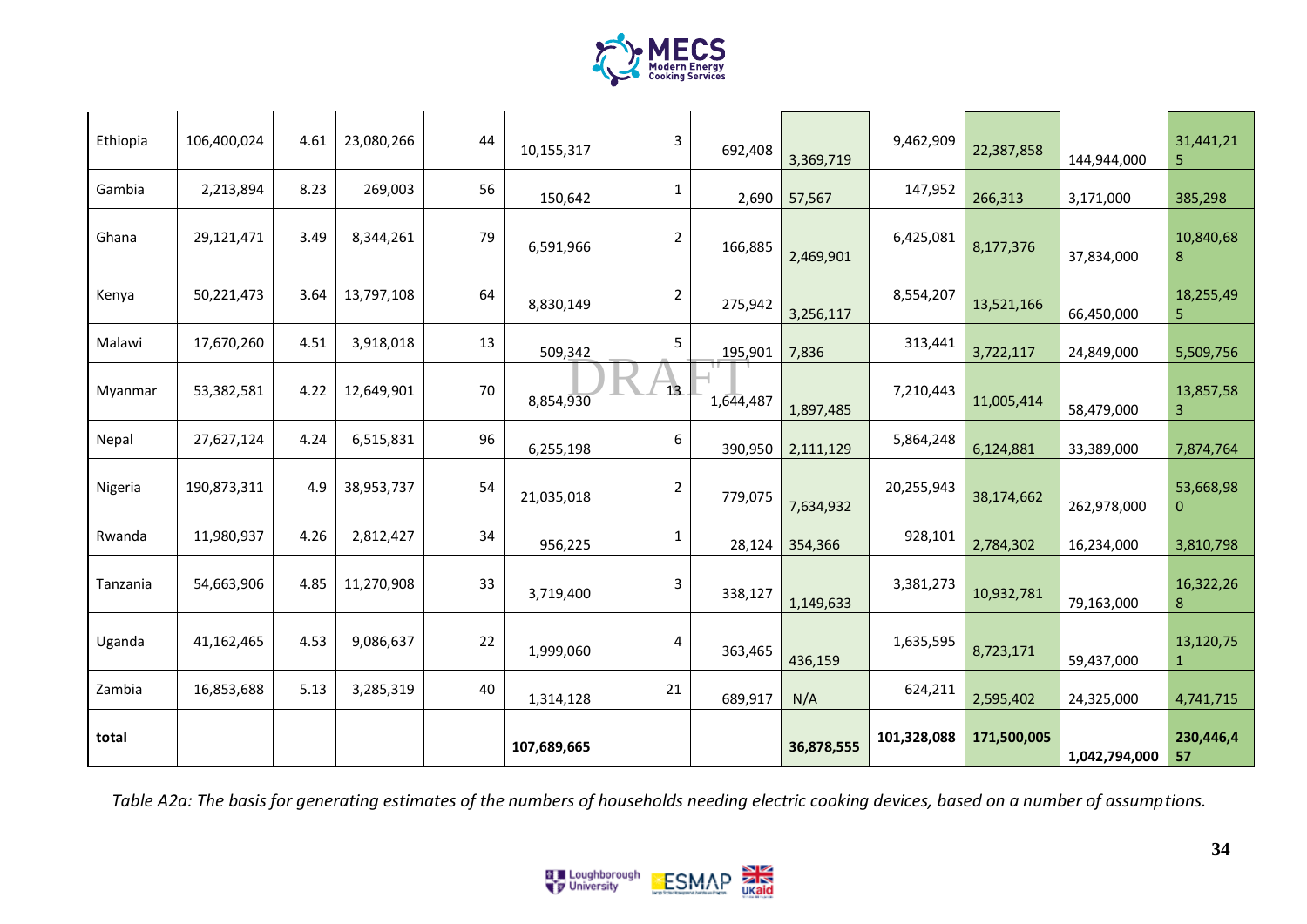#### <span id="page-34-0"></span>**A2-2 Import data**

The MECS team has purchased import data from a commercial data provider covering the period  $1<sup>st</sup>$  July –  $31<sup>st</sup>$  December 2019.

Data has been purchased for a single HS Code, 851660. The harmonised system (HS) codes are a classification system for the import/export of traded products.<sup>23</sup> Electric cooking appliances fall under this HS code as follows $24$ :

85 - Electrical machinery and equipment and parts thereof

16 - Electric instantaneous or storage water heaters and immersion heaters; electric space-heating apparatus and soil-heating apparatus; electrothermic hairdressing apparatus (for example, hairdryers, hair curlers, curling tong heaters) and hand dryers; electric smoothing irons; other electrothermic appliances of a kind used for domestic purposes; electric heating resistors.

60 - Other ovens; cookers, cooking plates, boiling rings; grillers and roasters. Note that microwave cookers fall under a different classification (85 16 50), so they are not included in the data.

-but it is quite possible t<br>ect this to be more likely<br>imall number of transact When importers and exporters are trading, they may well do their best to find the correct HS code for the goods in question, but it is quite possible to incorrectly classify goods on export paperwork. One might expect this to be more likely among small scale importers. This explains why, for example, a small number of transactions described as 'microwaves' appear in the data.

Detail of the type of cooking appliance has been gleaned from the description field within the data.

MECS has developed its own taxonomy of cooking devices to create some standardisation of terminology – see Appendix A2-4.

The countries we obtained data for (only ones available from the MECS priority list) varied considerably in the data they collected, which, in a number of cases, seriously limited what we could do – see Table A2b.

| Country    | No of valid<br>records | Total value of<br>good in this<br>category (CIF<br>plus tax) in<br><b>USD</b> | <b>Quality issues</b>                                                                                                                                                                                                                                                                                                                                   |
|------------|------------------------|-------------------------------------------------------------------------------|---------------------------------------------------------------------------------------------------------------------------------------------------------------------------------------------------------------------------------------------------------------------------------------------------------------------------------------------------------|
| Bangladesh | 2,750                  | $8.6m^{25}$                                                                   | There appears to be some mix up with<br>'scrap vessels' (separate HS code), which<br>relates to a small number of high value<br>records. These have been omitted.<br>A given Bill of Lading can have multiple<br>records (different appliances); the financial<br>fields (invoice value etc.) are duplicated on<br>each record so it is not possible to |

<sup>23</sup> <https://www.trade.gov/harmonized-system-hs-codes>

<sup>24</sup> <https://www.trade-tariff.service.gov.uk/headings/8516>

 $^{25}$  This figure reflects records pertaining to a single appliances. 37% of records relate to multiple appliances, so this figure will be unreliable. Total values in Table 3 have been estimated by dividing single product figures by  $0.63$  (100 – 37%).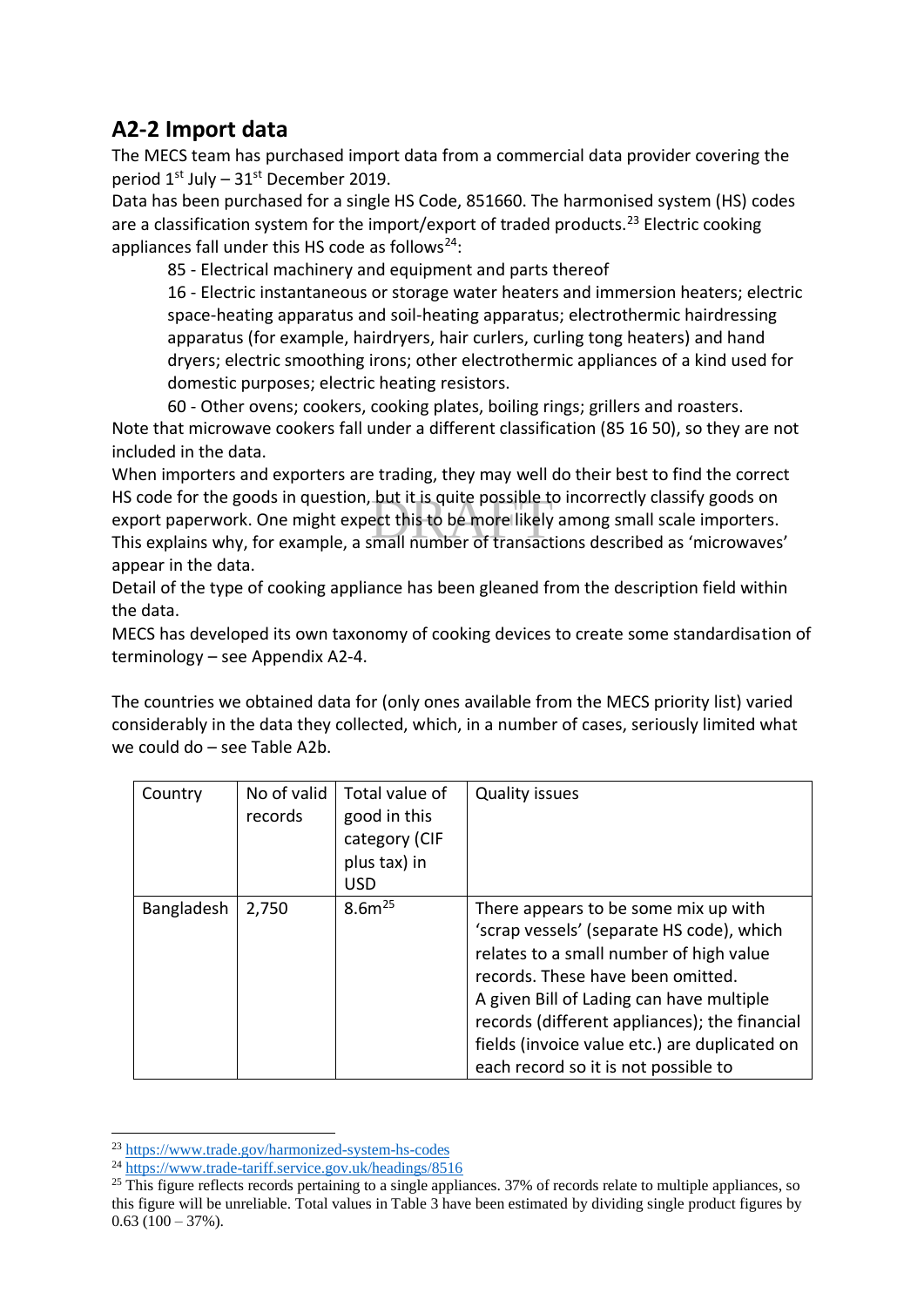

|          |       |                  | separate out the values for each type of<br>appliance                                                                                                                                                                                                                                                                                                                                                                                                                                                                                                                                                                                                                                                                                                                                                                                                                                                                                                                                                                                                                                                                 |  |  |
|----------|-------|------------------|-----------------------------------------------------------------------------------------------------------------------------------------------------------------------------------------------------------------------------------------------------------------------------------------------------------------------------------------------------------------------------------------------------------------------------------------------------------------------------------------------------------------------------------------------------------------------------------------------------------------------------------------------------------------------------------------------------------------------------------------------------------------------------------------------------------------------------------------------------------------------------------------------------------------------------------------------------------------------------------------------------------------------------------------------------------------------------------------------------------------------|--|--|
| Ethiopia | 108   | 1.9 <sub>m</sub> | The data set contains no detailed product<br>description, so there is no way of knowing<br>what types of products are contained in<br>each consignment.                                                                                                                                                                                                                                                                                                                                                                                                                                                                                                                                                                                                                                                                                                                                                                                                                                                                                                                                                               |  |  |
| Ghana    | 1,897 | 14.2m            | A number of records that were<br>identical except for the value in the<br>exchange rate field have been<br>removed.<br>Data in the exchange rate field<br>appears to be unreliable. Although<br>most of the entries appear sensible,<br>there are a large proportion that do<br>not. It has been assumed that<br>values in local currency fields are<br>correct. Given that the exchange<br>rates in the data set are unreliable,<br>external estimates have been made<br>when converting these values to<br>local currency.<br>Within each unique consignment<br>(demarcated by a unique<br>Declaration number), multiple<br>records describing different<br>products contained within the<br>shipment all share identical<br>financial information. Therefore, in<br>order to estimate the value of<br>imports, a separate data set has<br>been created, containing only a<br>single financial record from each<br>unique consignment (n=1074). This<br>also means that in consignments<br>comprising multiple products, there<br>is no way of allocating the total<br>value between the various items<br>included. |  |  |
| Kenya    | 1,094 | 9.1 <sub>m</sub> | Note that gas cooking appliances in this<br>data set have been incorrectly classified -<br>cookers and gas rings should be classified                                                                                                                                                                                                                                                                                                                                                                                                                                                                                                                                                                                                                                                                                                                                                                                                                                                                                                                                                                                 |  |  |
|          |       |                  | under 73 21 <sup>26</sup> .                                                                                                                                                                                                                                                                                                                                                                                                                                                                                                                                                                                                                                                                                                                                                                                                                                                                                                                                                                                                                                                                                           |  |  |
| Malawi   |       |                  | Only 36 records so not worth looking into                                                                                                                                                                                                                                                                                                                                                                                                                                                                                                                                                                                                                                                                                                                                                                                                                                                                                                                                                                                                                                                                             |  |  |

<sup>26</sup> <https://www.trade-tariff.service.gov.uk/chapters/73?currency=EUR>

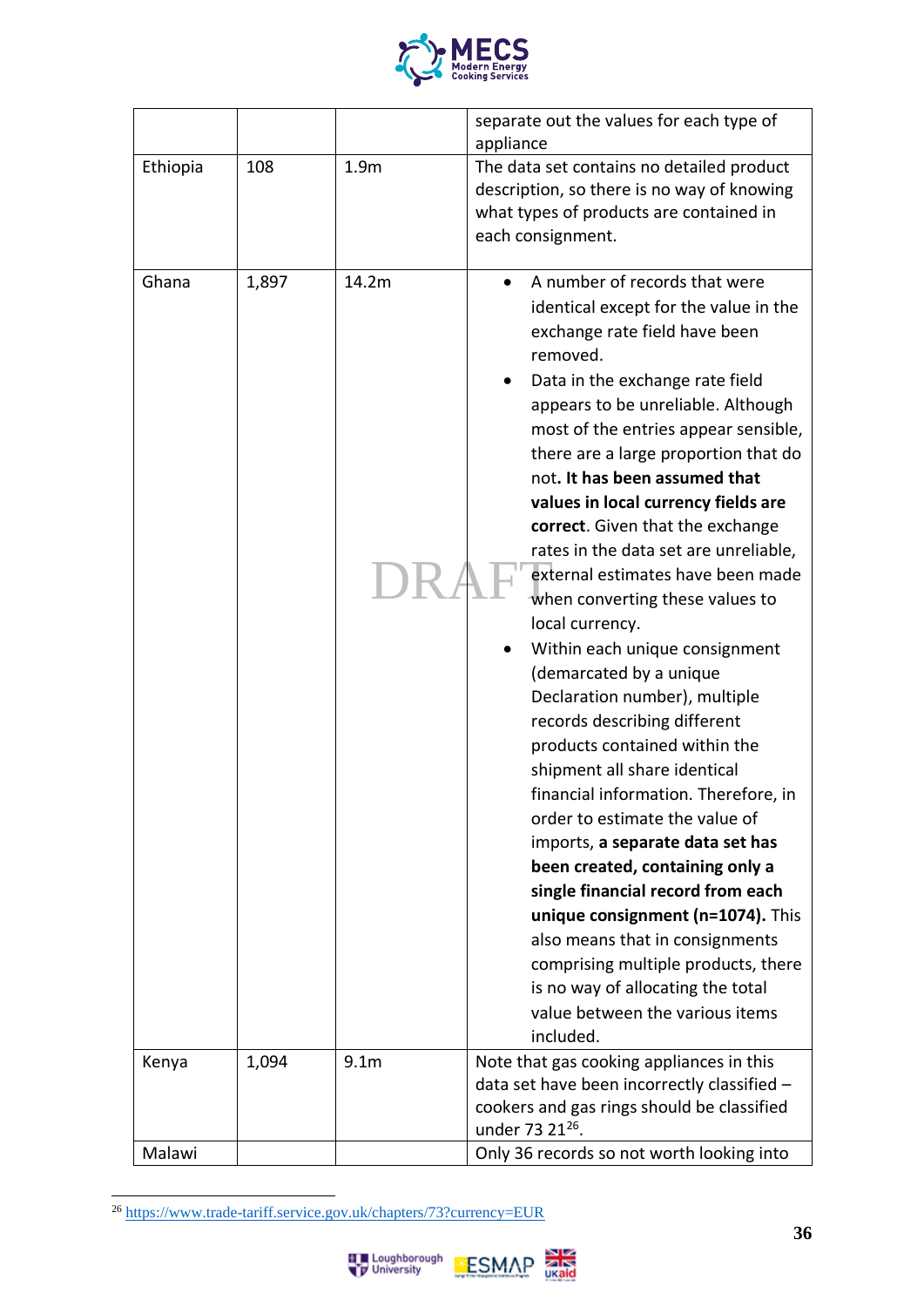

| Tanzania |       |                  | No detail in the HS Description field, so<br>nothing to work with |
|----------|-------|------------------|-------------------------------------------------------------------|
| Uganda   | 1.047 | 2.3 <sub>m</sub> |                                                                   |
| Zambia   |       |                  | Has only HS-Code field, so no product                             |
|          |       |                  | description to work with                                          |

*Table A2b: The basis for generating estimates of the numbers of households needing electric cooking devices, based on a number of assumptions.*

Many records concern the import of only a small number of items, mostly reflecting personal transactions rather than commercial operations. Therefore, records relating to less than 10 units have been omitted. Further records pertaining to used goods have also been omitted subsequently. All products with 'parts' in the description have been omitted from the coding e.g. spare parts.

DRAFT

Some products have been grouped together under a single product code:

Hotplate:

- COOKER COIL
- ELECTRIC STOVE
- HOTPLATE
- COOKING PLATE
- HOT PLATE
- HOB

Water heater:

- WATER HEATER
- IMMERSION HEATER
- BOILER

Space heater:

- HEATER
- ROOM HEATER
- TUBULAR HEATER
- **•** ELECTRIC HEAT PIPE
- HEATING ELEMENT
- QUARTZ HEATER
- RADIATOR

Coding has avoided double counting, for example, 'ovens' excludes 'gas oven' and 'microwave oven'. This is a manual process and may not be comprehensive. Coded products have been categorised – see [TableA](#page-37-1)2c. The analysis has been conducted using only products in the Domestic cooking category.

|             | Domestic<br>cooking | Institutional<br>cooking | Heating inc<br>iron | Gas<br>appliances |
|-------------|---------------------|--------------------------|---------------------|-------------------|
| Hotplate    |                     |                          |                     |                   |
| Induction   |                     |                          |                     |                   |
| Slow Cooker |                     |                          |                     |                   |



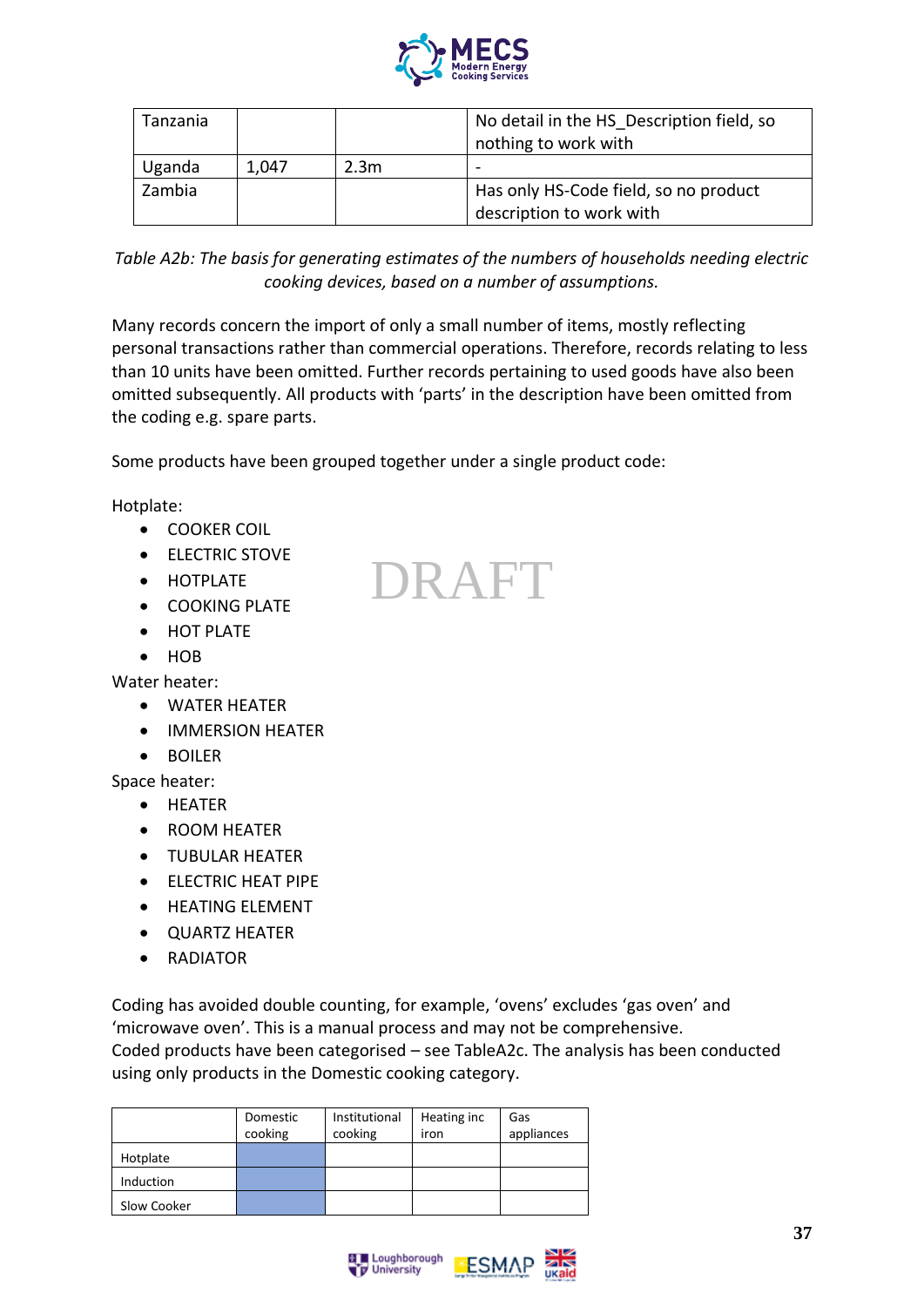

| Frying Pan         |  |  |
|--------------------|--|--|
| Rice Cooker        |  |  |
| Pressure Cooker    |  |  |
| Aerofry            |  |  |
| Deep Fryer         |  |  |
| Microwave          |  |  |
| Kettle             |  |  |
| Sandwich Maker     |  |  |
| Waffle Maker       |  |  |
| Grill              |  |  |
| Egg Boiler         |  |  |
| <b>Bread Maker</b> |  |  |
| Popcorn Machine    |  |  |
| Oven/Cooker        |  |  |
| Elec/Gas Cooker    |  |  |
| Food Warmer        |  |  |
| Steam Cooker       |  |  |
| Iron               |  |  |
| Heater             |  |  |
| Gas Cooker         |  |  |
| Gas Burner         |  |  |
| Gas Hob            |  |  |

*Table A2c: Categories of products*

### <span id="page-37-1"></span><span id="page-37-0"></span>**A2-3 Availability Studies**

We were interested in:

- What types of cooking-related device are available in different markets in your country? This will enable us to track an increase in the range of devices and what is missing.
- What companies/brands are selling there? This will help us identify which companies are entering the market and which are not, so we can target interventions/encouragement.
- What is the range of prices for each type? This will be relevant to assessing affordability of devices.
- What is the relative availability of each type of device? Important to know which are most prevalent.
- Building a picture of a sample of MECS devices to know what variants on the devices are most common.
- How this changes over the length of the MECS programme perhaps based on annual repeated surveys. This will help us to demonstrate the impact the programme is having.

Types of cooking-related device: one that cooks food (not just mixes or chops) and that directly uses electricity to heat as part of a cooking process – see Appendix A2-4 below which we provided to help with device identification.

#### **Retail outlets to include initially**

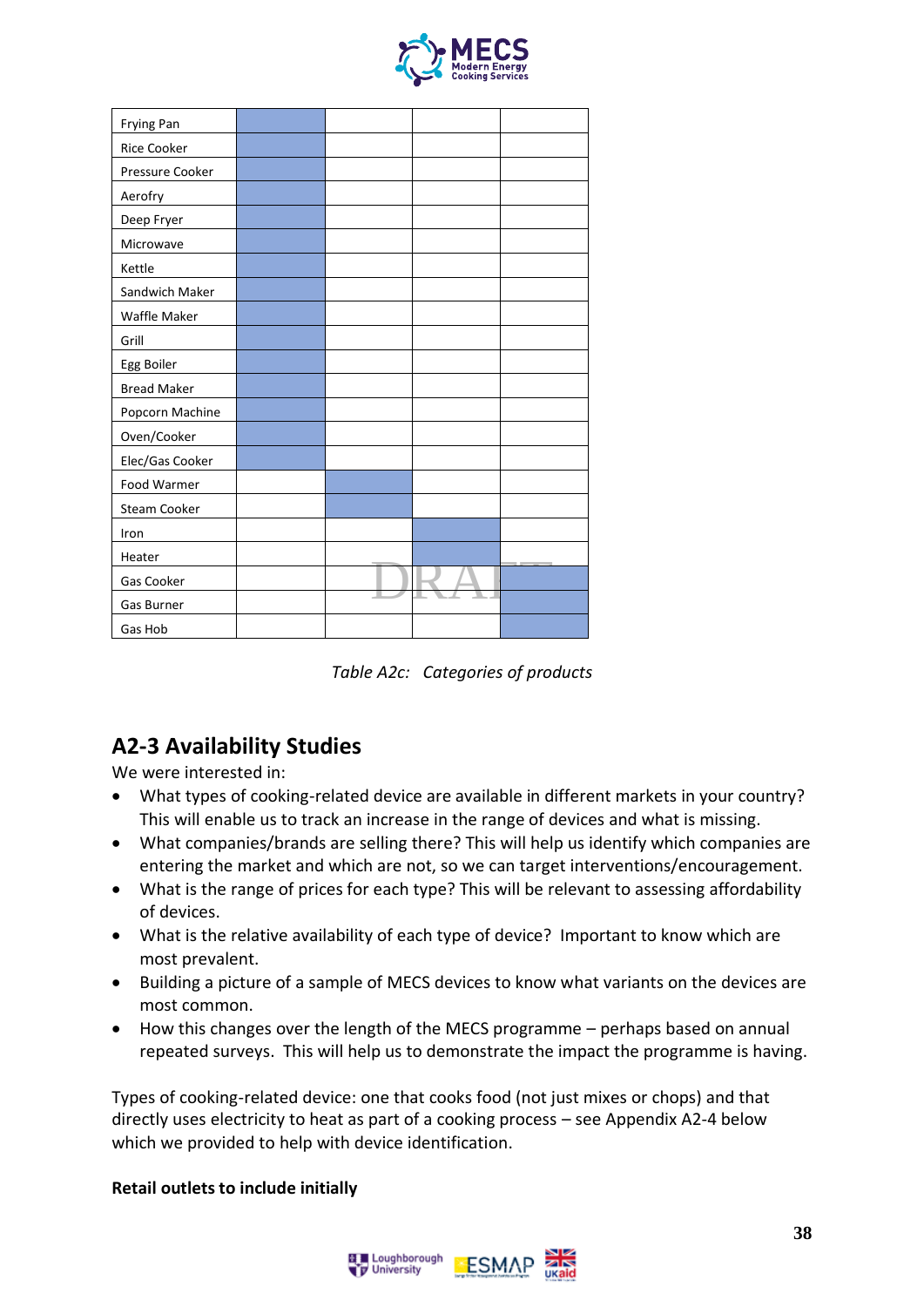

• Online retail outlets – national or sub-national (i.e. not Alibaba, Amazon, etc.) - specialist (e.g. only sells kitchen devices, solar home systems, etc.) and generalist (e.g. sells a large variety of consumer products).

We set up Kobotoolbox survey tools for all our Southern Partners to use to maximise consistency of data collection: [Survey of online retail outlets](https://ee.kobotoolbox.org/x/3hM06erh) - This could take up to one hour per retailer, depending on how many cooking device types they have.

# DRAFT